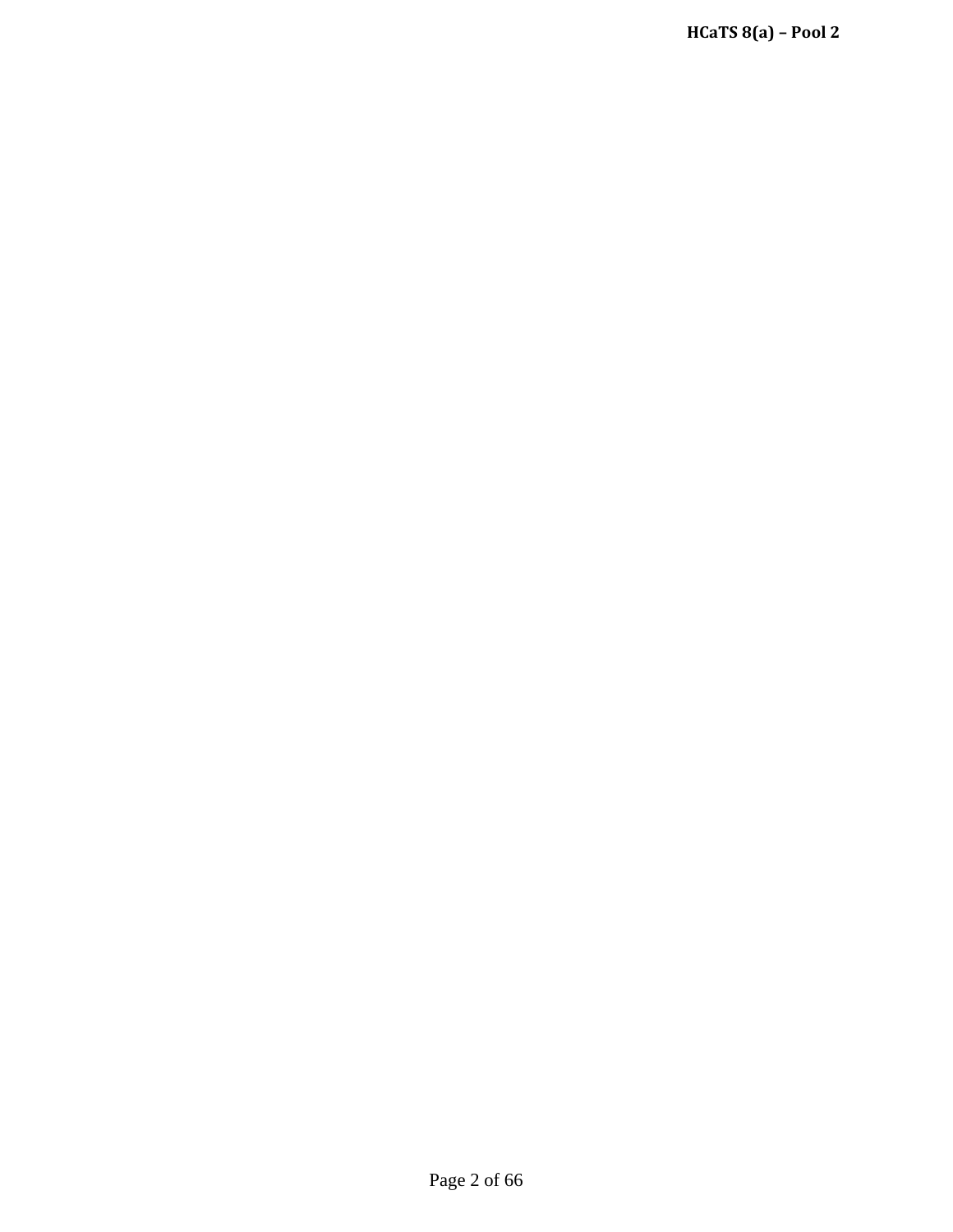# **Table of Content**

| B.1          |                                                                             |  |
|--------------|-----------------------------------------------------------------------------|--|
| B.1.1        |                                                                             |  |
| <b>B.1.2</b> |                                                                             |  |
| <b>B.1.3</b> |                                                                             |  |
| <b>B.1.4</b> |                                                                             |  |
| <b>B.1.5</b> |                                                                             |  |
| <b>B.1.6</b> |                                                                             |  |
| <b>B.1.7</b> |                                                                             |  |
| <b>B.1.8</b> |                                                                             |  |
| B.2          |                                                                             |  |
| B.2.1        | LABOR CATEGORIES AND STANDARD OCCUPATIONAL CLASSIFICATIONS  10              |  |
| <b>B.2.2</b> |                                                                             |  |
| <b>B.2.3</b> |                                                                             |  |
| <b>B.2.4</b> |                                                                             |  |
| <b>B.2.5</b> | TIME-AND-MATERIALS (T&M) AND LABOR-HOUR (L-H) TASK ORDERS 11                |  |
|              | B.2.5.1 CEILING RATES FOR TIME-AND-MATERIALS (T&M) AND LABOR-HOUR (L-H)  12 |  |
| B.3          |                                                                             |  |
| <b>B.3.1</b> |                                                                             |  |
| <b>B.3.2</b> |                                                                             |  |
| <b>B.3.3</b> | LABOR OUTSIDE THE CONTINENTAL UNITED STATES (OCONUS) 14                     |  |
| <b>B.3.4</b> |                                                                             |  |
| <b>B.3.5</b> |                                                                             |  |
| <b>B.3.6</b> |                                                                             |  |
| C.1          |                                                                             |  |
| C.1.1        |                                                                             |  |
| C.2          |                                                                             |  |
| C.3          |                                                                             |  |
| C.3.1        |                                                                             |  |
|              | C.3.1.1 KSA 1 (CUSTOMIZED TRAINING AND DEVELOPMENT SERVICES) 18             |  |
|              | C.3.1.2 KSA 2 (CUSTOMIZED HUMAN CAPITAL STRATEGY SERVICES) 19               |  |
| C.3.1.3      | KSA 3 (CUSTOMIZED ORGANIZATION PERFORMANCE IMPROVEMENT)  21                 |  |
| C.3.2        |                                                                             |  |
| C.3.3        | INFORMATION TECHNOLOGY (IT) AND NON-INFORMATION TECHNOLOGY                  |  |
|              |                                                                             |  |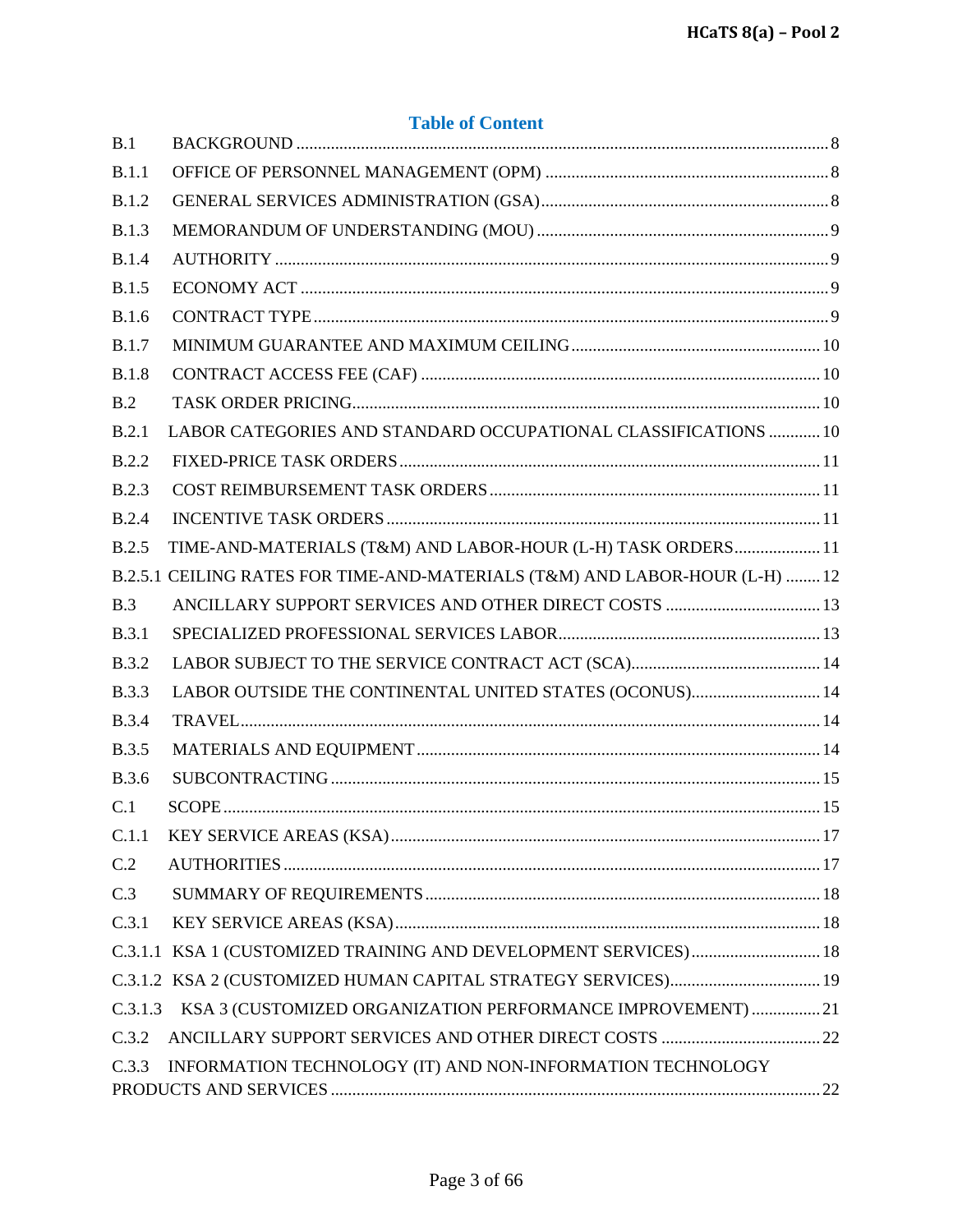| C.3.4           |                                                                |  |
|-----------------|----------------------------------------------------------------|--|
| C.3.5           |                                                                |  |
| D.1             |                                                                |  |
| E.1             |                                                                |  |
| F.1             |                                                                |  |
| F <sub>.2</sub> |                                                                |  |
| F.3             |                                                                |  |
| F.4             |                                                                |  |
| F.4.1           |                                                                |  |
| F.5             |                                                                |  |
| F.5.1           |                                                                |  |
| F.5.2           |                                                                |  |
| G.1             |                                                                |  |
| G.2             |                                                                |  |
| G.2.1           |                                                                |  |
| G.2.2           |                                                                |  |
| G.2.3           |                                                                |  |
| G.2.4           |                                                                |  |
| G.2.5           |                                                                |  |
| G.2.6           |                                                                |  |
|                 |                                                                |  |
|                 |                                                                |  |
| G.3             |                                                                |  |
| G.3.1           |                                                                |  |
|                 |                                                                |  |
|                 |                                                                |  |
| G.3.2.1.1       |                                                                |  |
| G.3.2.1.2       |                                                                |  |
| G.3.2.1.3       | TIME-AND-MATERIALS (T&M) AND LABOR-HOUR (L-H) AWARD DATA 35    |  |
|                 |                                                                |  |
| G.3.2.3         |                                                                |  |
|                 |                                                                |  |
| G.3.2.5         |                                                                |  |
| G.3.3           |                                                                |  |
| G.3.4           | CONTRACTOR PERFORMANCE ASSESSMENT REPORTING SYSTEM (CPARS)  38 |  |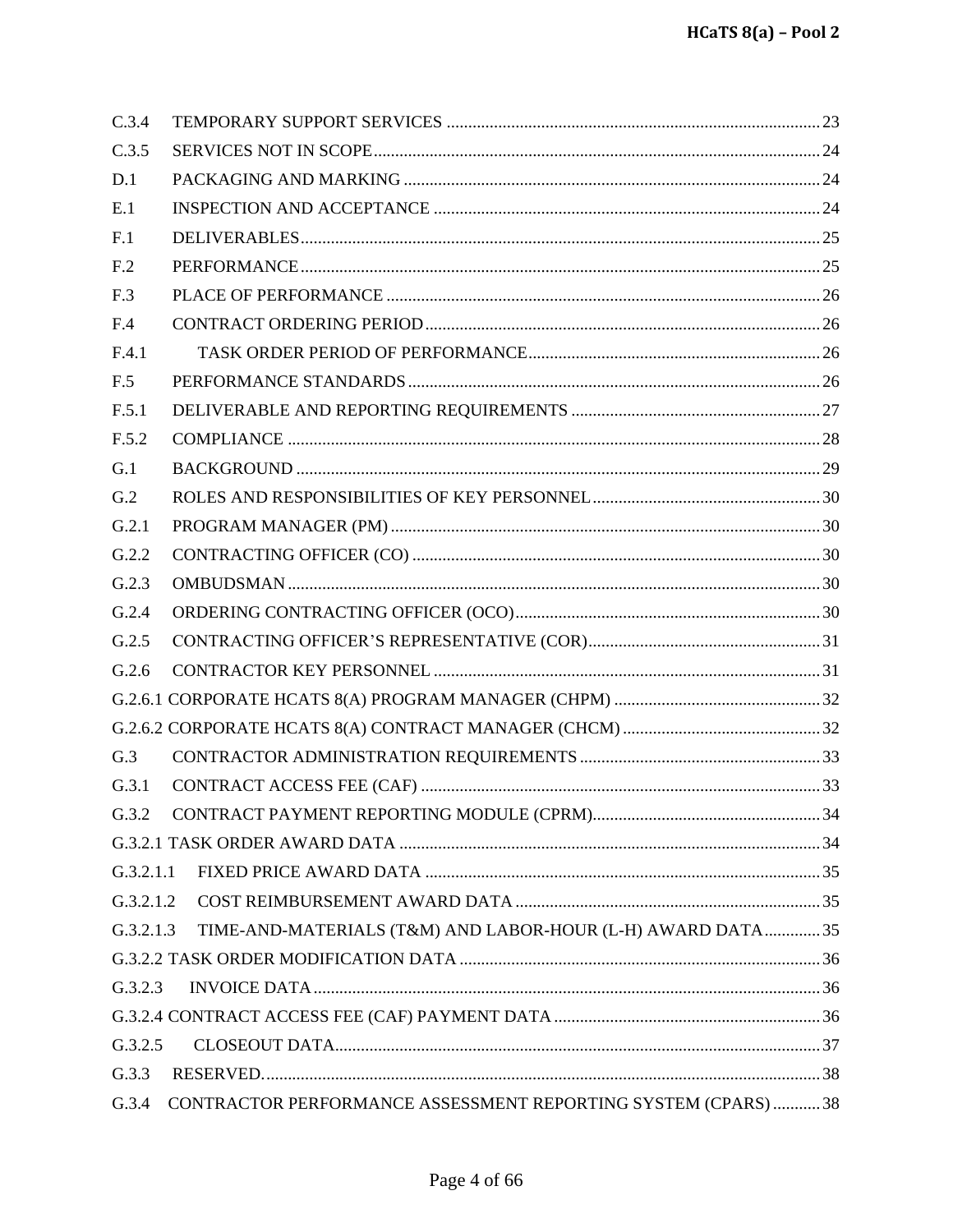| G.3.5           |                                                                                                                                  |  |
|-----------------|----------------------------------------------------------------------------------------------------------------------------------|--|
| G.3.6           | MERGERS, ACQUISITIONS, NOVATIONS AND CHANGE-OF-NAME AGREEMENTS39                                                                 |  |
| G.3.7           | RESPONSIBILITY AND FEDERAL AWARDEE PERFORMANCE AND INTEGRITY                                                                     |  |
| G.3.8           |                                                                                                                                  |  |
| G.3.9           |                                                                                                                                  |  |
| G.3.10          | POST AWARD SMALL BUSINESS PROGRAM RE-REPRESENTATION  40                                                                          |  |
| G.4             |                                                                                                                                  |  |
| G.5             |                                                                                                                                  |  |
| H.1             |                                                                                                                                  |  |
| H <sub>.2</sub> |                                                                                                                                  |  |
| H.3             |                                                                                                                                  |  |
| H.3.1           |                                                                                                                                  |  |
| H.4             | NORTH AMERICAN INDUSTRY CLASSIFICATION SYSTEM (NAICS) 42                                                                         |  |
| H.4.1           |                                                                                                                                  |  |
| H.4.2           |                                                                                                                                  |  |
| H.5             |                                                                                                                                  |  |
| H.6             |                                                                                                                                  |  |
| H.6.1           |                                                                                                                                  |  |
| H.6.2           |                                                                                                                                  |  |
| H.6.3           |                                                                                                                                  |  |
| H.6.4           | FORWARD PRICING RATE AGREEMENTS (FPRA), FORWARD PRICING RATE                                                                     |  |
|                 |                                                                                                                                  |  |
| H.6.5           |                                                                                                                                  |  |
| H.6.6           | INTERNATIONAL ORGANIZATION FOR STANDARDIZATION (ISO) 9001:2008/2015                                                              |  |
|                 |                                                                                                                                  |  |
| H.6.7           | INTERNATIONAL ORGANIZATION OF STANDARDIZATION/INTERNATIONAL<br>ELECTROTECHNICAL COMMISSION (ISO/IEC) 27001:2013 CERTIFICATION 45 |  |
| H.7             |                                                                                                                                  |  |
| H.8             | MEANINGFUL RELATIONSHIP COMMITMENT LETTERS (MRCL) 45                                                                             |  |
| H.9             |                                                                                                                                  |  |
| H.10            |                                                                                                                                  |  |
| H.11            |                                                                                                                                  |  |
| H.11.1          |                                                                                                                                  |  |
|                 |                                                                                                                                  |  |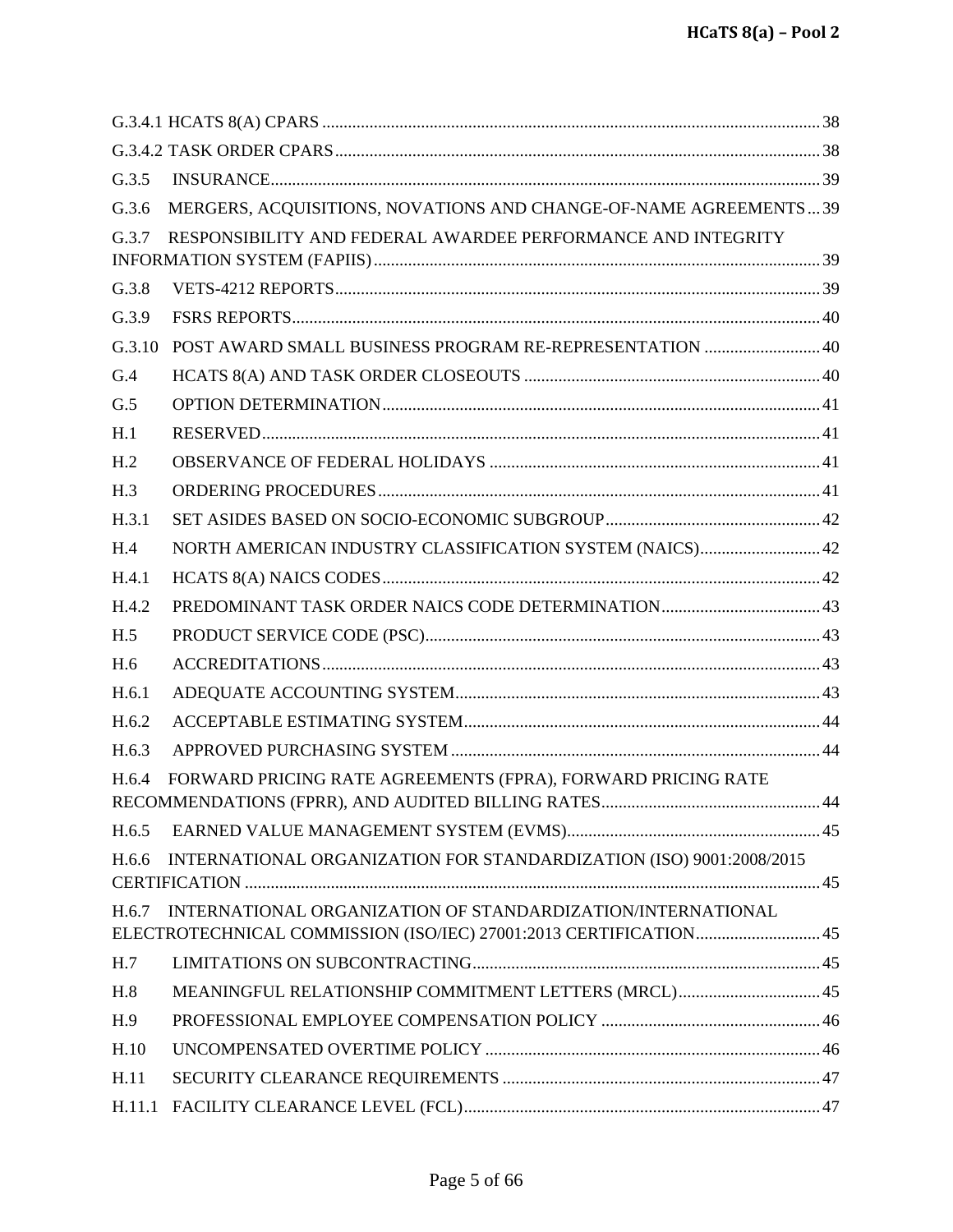| H.11.3  | HOMELAND SECURITY PRESIDENTIAL DIRECTIVE 12 (HSPD-12) 48                  |  |
|---------|---------------------------------------------------------------------------|--|
| H.12    |                                                                           |  |
| H.13    |                                                                           |  |
| H.14    |                                                                           |  |
| H.15    |                                                                           |  |
| H.16    |                                                                           |  |
| H.17    |                                                                           |  |
| H.18    |                                                                           |  |
| H.19    |                                                                           |  |
| H.20    |                                                                           |  |
| H.21    |                                                                           |  |
| H.21.1  |                                                                           |  |
|         |                                                                           |  |
|         |                                                                           |  |
|         | H.21.4 COOPERATION WITH OTHER CONTRACTORS ON GOVERNMENT SITES 54          |  |
| H.22    |                                                                           |  |
|         |                                                                           |  |
|         |                                                                           |  |
| H.22.3  |                                                                           |  |
| H.23    |                                                                           |  |
| H.24    |                                                                           |  |
| H.25    |                                                                           |  |
| I.1     |                                                                           |  |
| I.2     |                                                                           |  |
| I.2.1   |                                                                           |  |
| I.2.2   |                                                                           |  |
| I.2.3   |                                                                           |  |
| I.2.3.1 |                                                                           |  |
| I.2.3.2 |                                                                           |  |
| I.2.3.3 |                                                                           |  |
| I.2.3.4 |                                                                           |  |
|         | 1.2.3.5 52.217-9 OPTION TO EXTEND THE TERM OF THE CONTRACT (MAR 2000)  62 |  |
|         |                                                                           |  |
|         |                                                                           |  |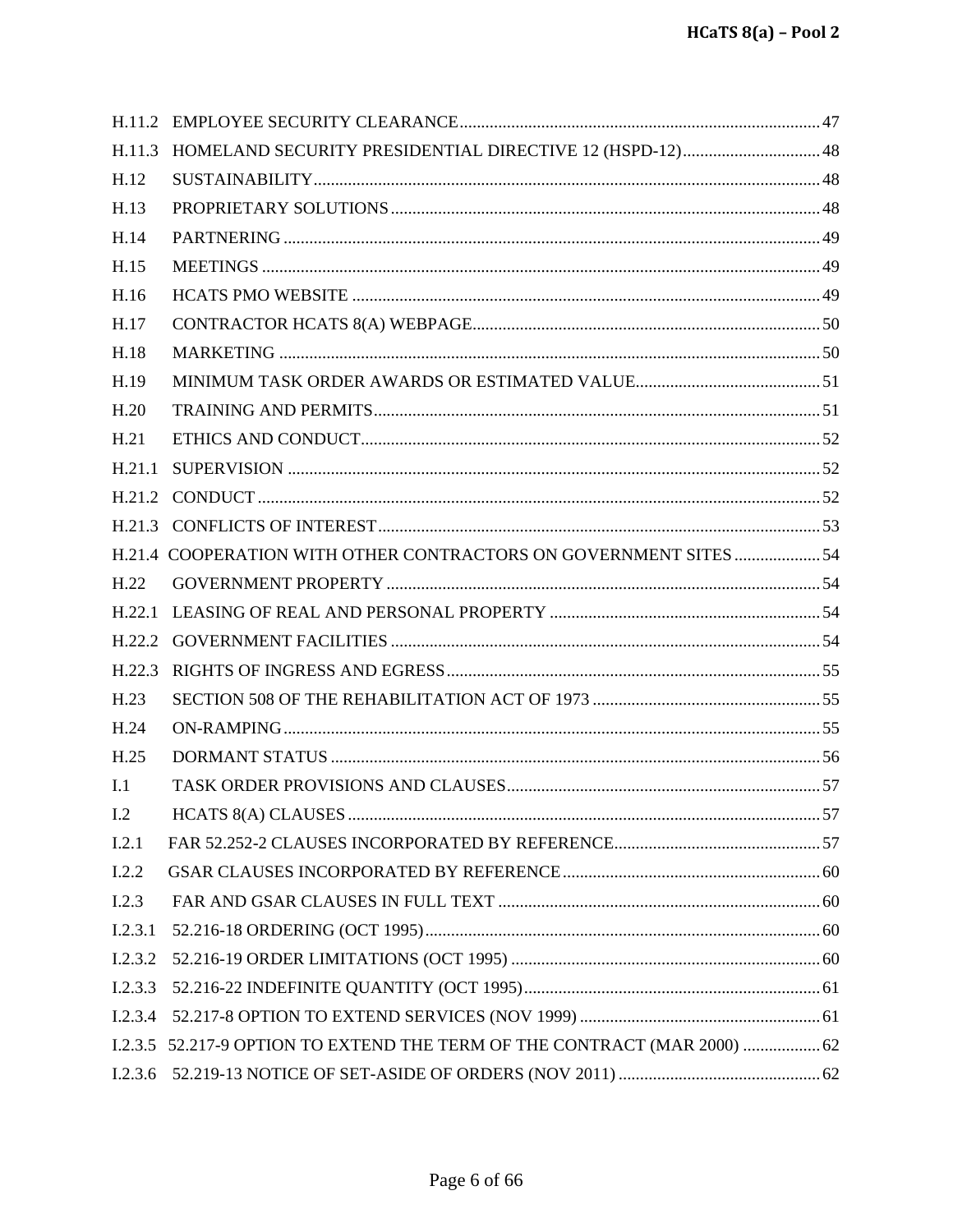| I.2.3.7 52.204-25 PROHIBITION ON CONTRACTING FOR CERTAIN TELECOMMUNICATIONS |
|-----------------------------------------------------------------------------|
|                                                                             |
| I.2.3.8 552.204-70 REPRESENTATION REGARDING CERTAIN TELECOMMUNICATIONS AND  |
|                                                                             |
|                                                                             |
|                                                                             |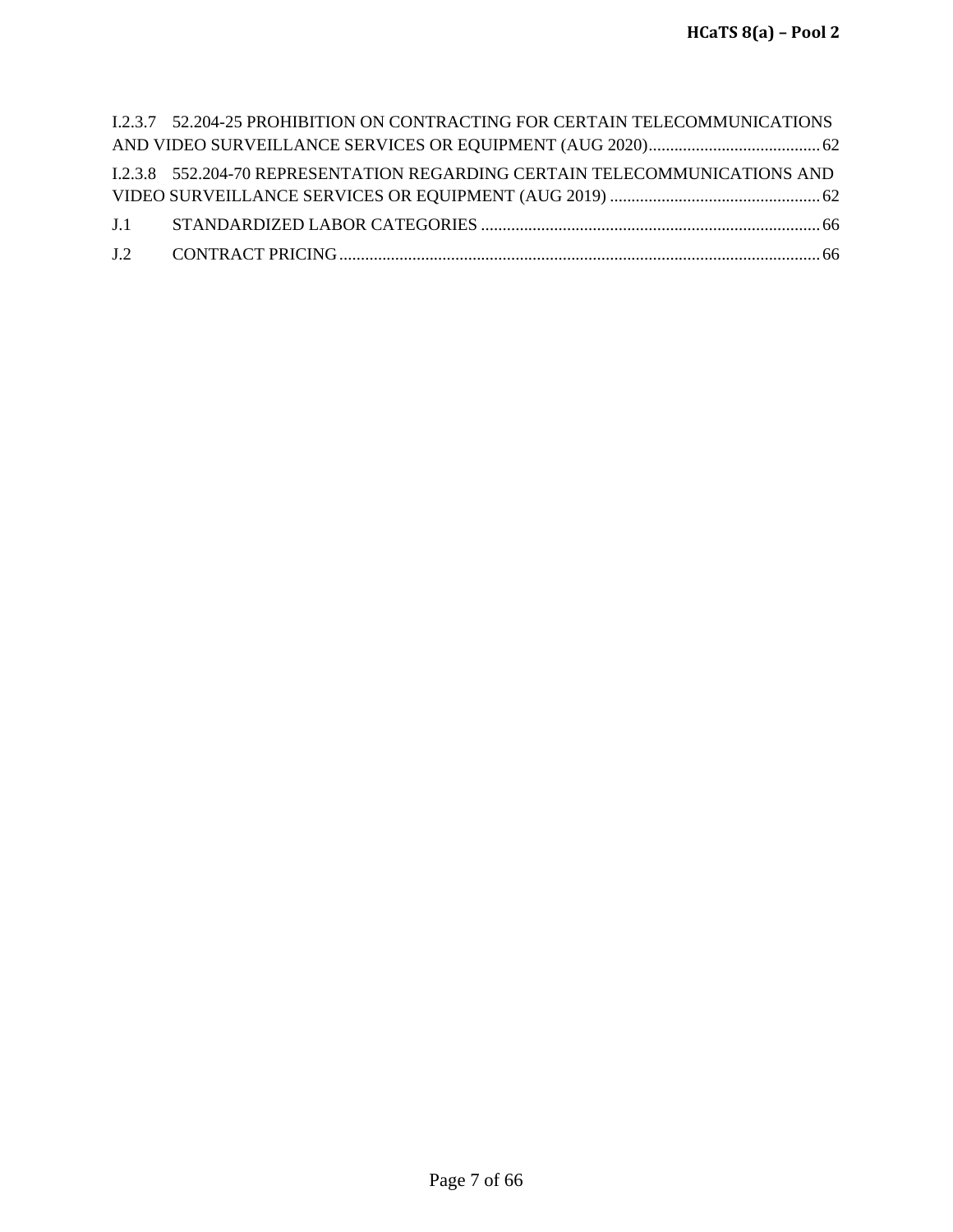## **PART I: THE SCHEDULE SECTION B: SUPPLIES OR SERVICES AND PRICES/COSTS**

#### **B.1 BACKGROUND**

#### **B.1.1 OFFICE OF PERSONNEL MANAGEMENT (OPM)**

OPM provides human resources, leadership, and support to Federal agencies and the Federal workforce as they serve the American people. OPM has four primary areas of focus: policy and oversight, healthcare and insurance, retirement services, and services for agencies.

The Government Performance and Results (GPRA) Modernization Act of 2010 (GPRAMA), in part, mandates that the Office of Management and Budget (OMB) collaborate with agencies to develop a Federal Government Performance Plan for each agency. As part of this mandate, agencies are required to integrate human capital strategies into their agency strategic plans in order to assure full alignment of talent with agency mission and strategy. GPRAMA requires that an agency's performance plan include a description of how performance goals are to be achieved, including operation processes, training, skills and technology, and the human, capital, information, and other resources and strategies required to meet those performance goals.

OPM's Human Resources Solutions (HRS) enterprise is a reimbursable entity for which OPM receives no funding from Congress. HRS provides human resources products and services that assist the Federal government in implementing their performance goals. These products and services thus function to develop leaders, attract and build a high quality public sector workforce, and transform agencies into high performing organizations.

# **B.1.2 GENERAL SERVICES ADMINISTRATION (GSA)**

GSA was established in 1949 by President Harry Truman as the Federal agency tasked with administering supplies and providing workplaces for Federal employees. Today, GSA makes Federal agencies more effective at what they do by providing expertise, management and smart acquisition solutions.

GSA's acquisition solutions supply federal purchasers with cost-effective high-quality products and services from commercial vendors. Federal Acquisition Service (FAS) operates as America's buyer, leveraging the buying power and acquisition expertise of the Federal government to deliver new and existing services and high-quality products to taxpayers and Federal customers. Since its establishment, FAS has demonstrated unrivaled capability to deliver these across Federal government at the best value possible.

In 2014, GSA embarked on a three-year vision to make FAS into the Government Acquisition Marketplace, transforming the organization into a transparent, solution-neutral home for acquisition and subject matter expertise. According to the former FAS Commissioner, Thomas Sharpe, Jr, the goal is "to provide agencies across government with the tools and knowledge they need to make the right buying decisions, reduce the proliferation of duplicative contract vehicles, and deliver the best value possible to our customers and the American people."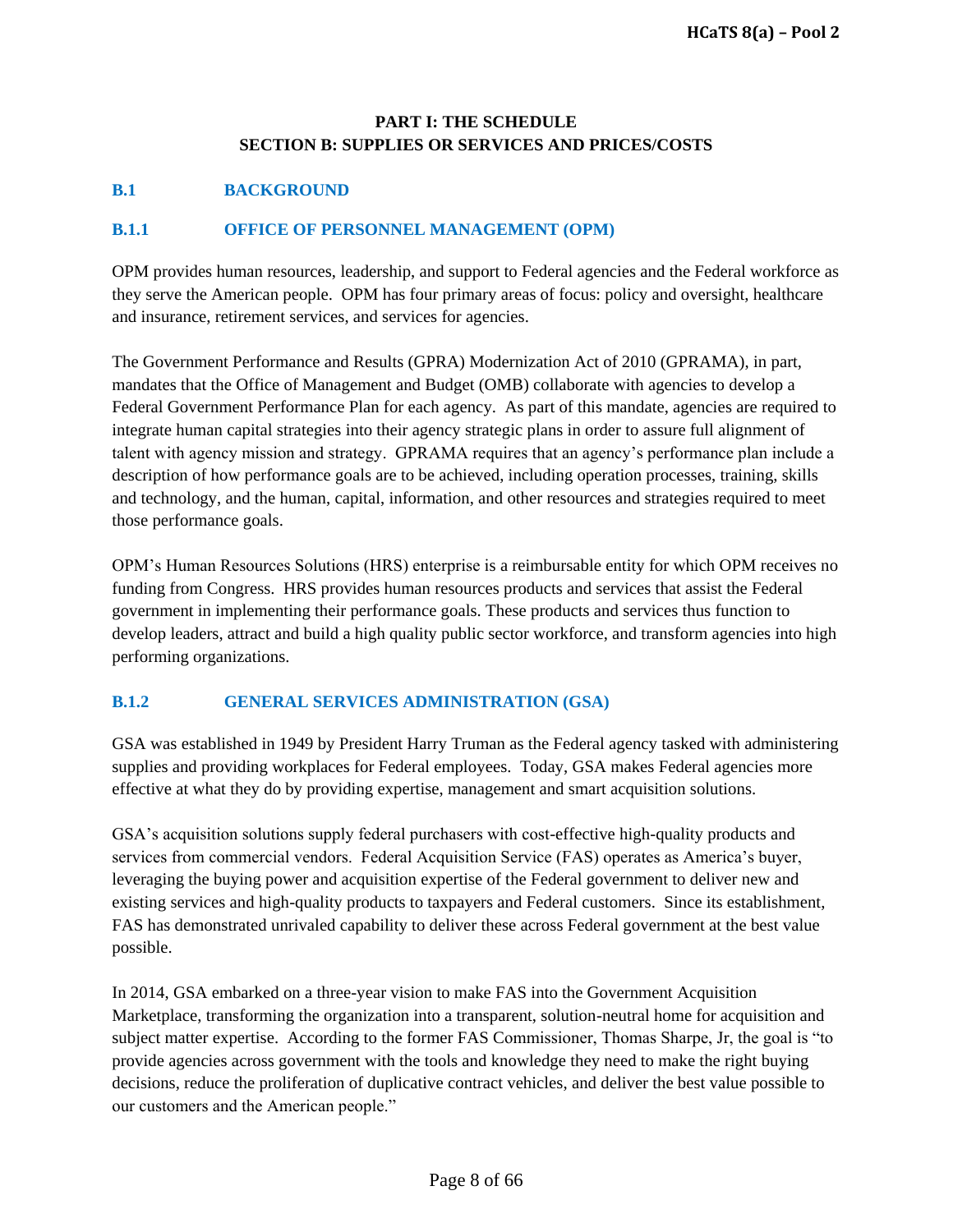To meet this goal, GSA reorganized FAS around the concept of category management, an acquisition strategy used by the most successful Fortune 500 companies. Category management looks at product and service categories and customizes purchase channels to better meet customer needs, leading to smarter purchasing decisions, better purchasing options, and saved dollars. Through their partnership, GSA and OPM can align the Human Capital and Training Solutions Small Business (HCaTS 8(a)) with these strategic goals.

# **B.1.3 MEMORANDUM OF UNDERSTANDING (MOU)**

On April 28th, 2014, GSA and OPM signed a Memorandum of Understanding (MOU) forming a partnership to address the need of providing the Federal government with human resource training and development and human capital management services more efficiently and effectively using Industry best practices.

Under this agreement, GSA's acquisition capabilities, tools and strategic sourcing experience are merged with OPM's expertise in human resources, human capital, and training and development to form a more powerful Government solution. This partnership acknowledges the changing Federal landscape. It recognizes GSA's and OPM's strategic goals, the current budgetary realities across Federal government and the need to better support the mission of the Federal agencies that GSA and OPM serve.

The scope of services under HCaTS 8(a) is defined in Section C.

# **B.1.4 AUTHORITY**

The Administrator of GSA is specifically authorized to purchase supplies and nonpersonal services on behalf of other agencies under 40 U.S.C. 501. The Director of OPM is specifically authorized to perform training and personnel management services on behalf of other agencies under 5 U.S.C. 1304.

The authority for the award and administration of the HCaTS contracts and the delegation of authority for the award and administration of task orders under the HCaTS contracts are defined in Section G. Hereafter, the HCaTS 8(a) Contracting Officer will be referred to as the HCaTS 8(a) CO and the Ordering Contracting Officer at the task order level will be referred to as the OCO.

# **B.1.5 ECONOMY ACT**

In accordance with FAR Paragraph 17.502-2(b), the Economy Act does not apply to task orders awarded under the HCaTS 8(a) contracts under the authorities of 5 U.S.C. 1304 and 40 U.S.C. 501.

# **B.1.6 CONTRACT TYPE**

HCaTS 8(a) allows for all contract types at the task order level (e.g., Fixed-Price, Cost-Reimbursement, Time-and-Materials, and Labor-Hour). Task orders may also combine more than one contract type and include incentives, performance based measures, multi-year or option periods, and commercial or noncommercial items.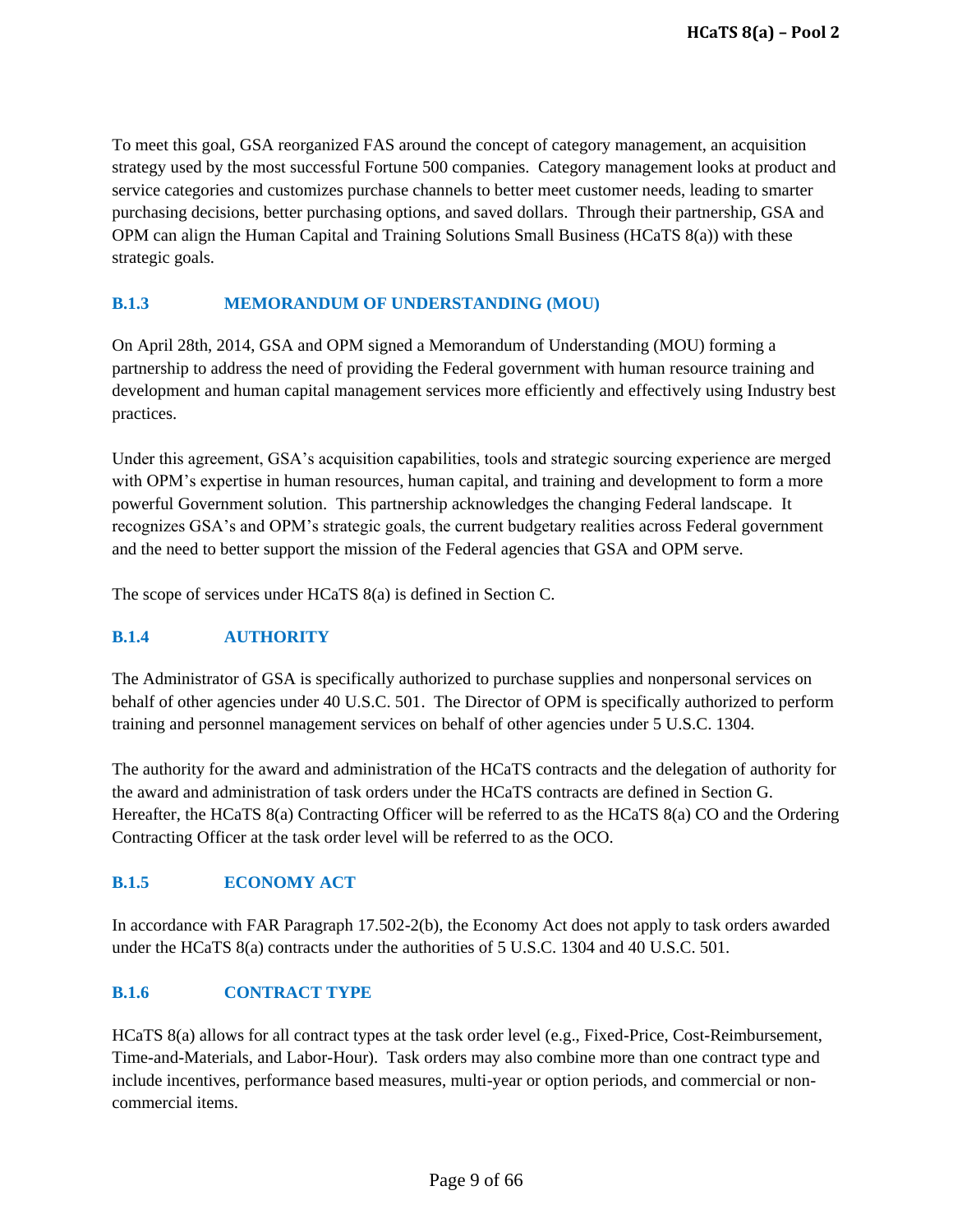# **B.1.7 MINIMUM GUARANTEE AND MAXIMUM CEILING**

The minimum dollar guarantee is \$2,500.00 for each Contractor that does not obtain a task order award under their HCaTS 8(a) contract. The minimum dollar guarantee applies to the contract as a whole and not each ordering period, if exercised.

The minimum dollar amount for an individual task order must exceed the micro-purchase threshold as defined in FAR Section 2.101, as amended. The maximum dollar amount for HCaTS 8(a), including all options, if exercised, is \$2.3 billion for Pool 2.

## **B.1.8 CONTRACT ACCESS FEE (CAF)**

GSA and OPM operating costs associated with the management and administration of HCaTS 8(a) are recovered through a Contract Access Fee (CAF). The CAF is a percentage of the total task order amount invoiced and the CAF percentage is set at the discretion of the HCaTS PMO. The HCaTS PMO maintains the unilateral right to change the percentage at any time. See Section G.3.1 for more details regarding the CAF.

# **B.2 TASK ORDER PRICING**

HCaTS 8(a) provides all Federal agencies the flexibility to determine fair and reasonable pricing tailored to the ordering agency's requirement dependent upon level of competition, risk(s), uncertainty(ies), complexity, urgency and contract type(s). The OCO has the authority and responsibility to determine price, and if applicable, cost reasonableness for his agency's task order requirements. Adequate price competition at the task order level, in response to an individual requirement, establishes the most accurate, fair, and reasonable pricing for that requirement.

The OCO shall identify the applicable contract type for all Contract Line Items (CLINs) in each task order.

The Contractor shall propose and the OCO award all labor rates when performance is conducted at the Contractor's facility(ies) at the Contractor Site Rate(s), if applicable. The Contractor shall propose and the OCO award all labor rates at the Government Site Rate(s) when performance is conducted at the Government's facility(ies) or a site not owned or leased by the Contractor, if applicable.

# **B.2.1 LABOR CATEGORIES AND STANDARD OCCUPATIONAL CLASSIFICATIONS**

HCaTS 8(a) provides standardized labor categories that correspond to the Office of Management and Budget's (OMB) Standard Occupational Classification (SOC) system for which the Bureau of Labor Statistics (BLS) maintains compensation data.

In accordance with Attachment J.1 (Standardized Labor Categories), all of the HCaTS 8(a) labor categories are either an individual labor category that is mapped to a single SOC and functional description or a labor category group that is mapped to multiple SOC Numbers and functional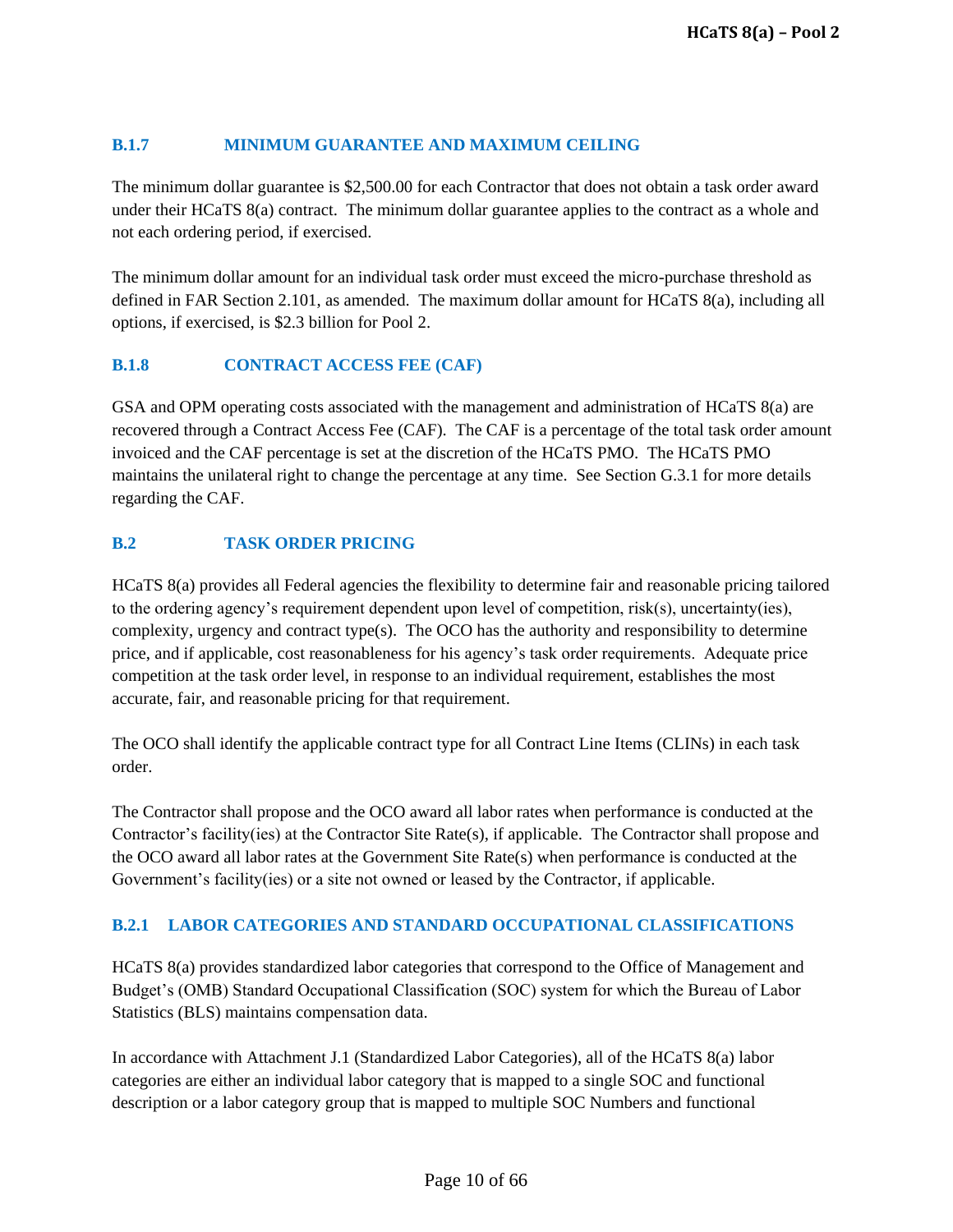descriptions. The HCaTS labor category groups were established based upon BLS published data regarding similar direct labor compensation within a grouping of multiple SOC numbers and functional descriptions.

Except for ancillary labor as defined under Section B.3, when responding to task order solicitations, regardless of contract type, the Contractor shall identify both Prime and Subcontractor labor using the HCaTS labor categories. The Contractor may deviate from the Junior, Journeyman, Senior, and Subject Matter Expert (SME) definitions in Attachment J.1 (Standardized Labor Categories), as long as the Contractor clearly identifies the deviation in its proposals. Additionally, the following qualification substitution chart applies:

| Degree     | <b>Experience Substitution</b>        | <b>Experience and Degree Substitution</b> |
|------------|---------------------------------------|-------------------------------------------|
| Bachelor's | Six years of relevant work experience | Associate's Degree plus four years of     |
| Degree     | may be substituted for a Bachelor's   | relevant work experience may be           |
|            | Degree                                | substituted for a Bachelor's Degree       |
| Master's   | 12 years of relevant work experience  | Bachelor's Degree plus eight years of     |
| Degree     | may be substituted for a Master's     | relevant work experience may be           |
|            | Degree                                | substituted for a Master's Degree         |
| Doctorate  | 20 years of relevant work experience  | Bachelor's Degree plus 16 years or a      |
| Degree     | may be substituted for a Doctorate    | Master's Degree plus 12 years of          |
|            | Degree                                | relevant work experience may be           |
|            |                                       | substituted for a Doctorate Degree        |

# **B.2.2 FIXED-PRICE TASK ORDERS**

Fixed-Price contracts are defined under FAR Subpart 16.2 and other applicable agency-specific regulatory supplements.

# **B.2.3 COST REIMBURSEMENT TASK ORDERS**

Cost reimbursement contracts are defined under FAR Subpart 16.3 and other applicable agency-specific regulatory supplements. FAR Parts 30 and 31 may apply to cost-reimbursement task orders.

To be considered for cost reimbursement task order awards, the Contractor shall have and maintain an adequate accounting system that will permit timely development of all necessary cost data in the form required by the proposed contract type.

# **B.2.4 INCENTIVE TASK ORDERS**

Incentives are defined under FAR Subpart 16.4 and other applicable agency-specific regulatory supplements.

# **B.2.5 TIME-AND-MATERIALS (T&M) AND LABOR-HOUR (L-H) TASK ORDERS**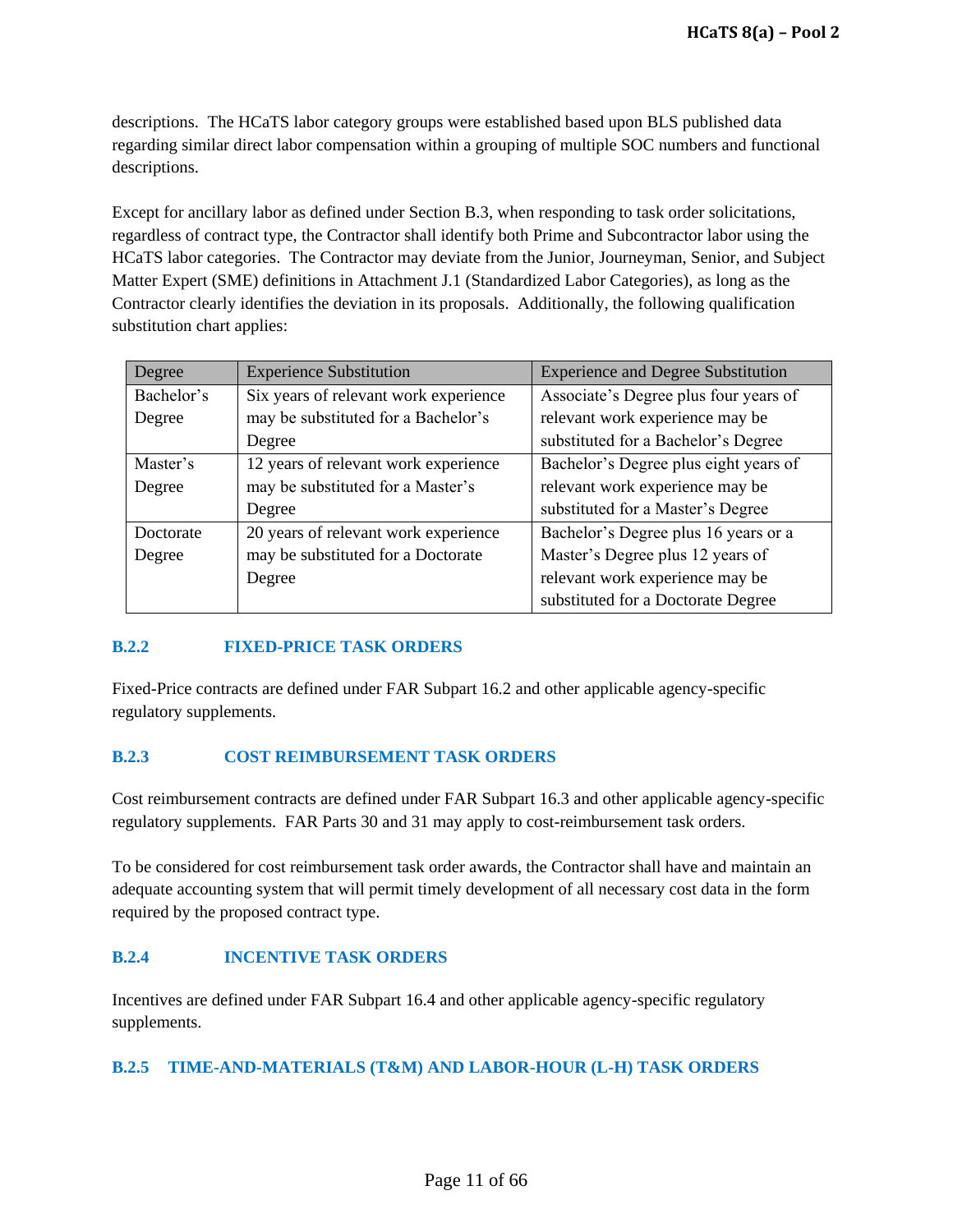T&M and L-H contracts are defined under FAR Sections 16.601 and 16.602, respectively, and other applicable agency-specific regulatory supplements.

The Contractor may provide separate and/or blended loaded hourly labor rates for Prime Contractor labor, each Subcontractor, and/or each Division, Subsidiary, or Affiliate in accordance with the provisions set forth in FAR 52.216-29, 52.216-30 and/or 52.216-31. The OCO shall identify which provision(s) is applicable in the task order solicitation and the Contractor shall comply with the provision(s).

T&M and L-H task orders require the HCaTS 8(a) standardized labor categories and their associated rates to be identified in the task order award document.

Ancillary labor categories shall be paid in accordance with FAR 52.212-4 (Alternate I) (for commercial task order CLIN) and/or FAR 52.232-7 (for non-commercial task order CLIN).

# **B.2.5.1 CEILING RATES FOR TIME-AND-MATERIALS (T&M) AND LABOR-HOUR (L-H)**

When preparing solicitations for T&M and/or L-H task order CLINs, the OCO must select from the following provisions in the task order solicitation.

- *1. FAR 52.216-29 Time-and-Materials/Labor-Hour Proposal Requirements—Non-Commercial Item Acquisition With Adequate Price Competition (Feb 2007)*
- *2. FAR 52.216-30 Time-and-Materials/Labor-Hour Proposal Requirements—Non-Commercial Item Acquisition Without Adequate Price Competition (Feb 2007)*
- *3. FAR 52.216-31 Time-and-Materials/Labor-Hour Proposal Requirements—Commercial Item Acquisition (Feb 2007)*

For organizations within the Department of Defense (DoD), when selecting FAR 52.216-29 the OCO shall also select DFAR 252.216-7002, Alternate A.

When FAR 52.216-30 is selected or FAR 52.216-31 is selected and there is an exception to fair opportunity, HCaTS 8(a) establishes maximum allowable labor rates in the form of fully burdened ceiling rates for all professional, non-ancillary, CONUS, T&M/L-H labor for both Government and Contractor Sites. Based on the specific task order requirements, the OCO is authorized to exceed the HCaTS 8(a) fully burdened ceiling rates for those labor categories that include Secret/Top Secret/SCI labor and/or OCONUS locations, if necessary.

The fully burdened ceiling rates do not apply when FAR 52.216-29 is selected, or FAR 52.216-29 with DFAR 252.216-7002, Alternate A is selected, or FAR 52.216-31 is selected and there is not an exception to fair opportunity.

The fully burdened ceiling rates awarded at initial contract award shall serve as the basis for all future year pricing for those fully burdened ceiling rates. In order to determine future year fully burdened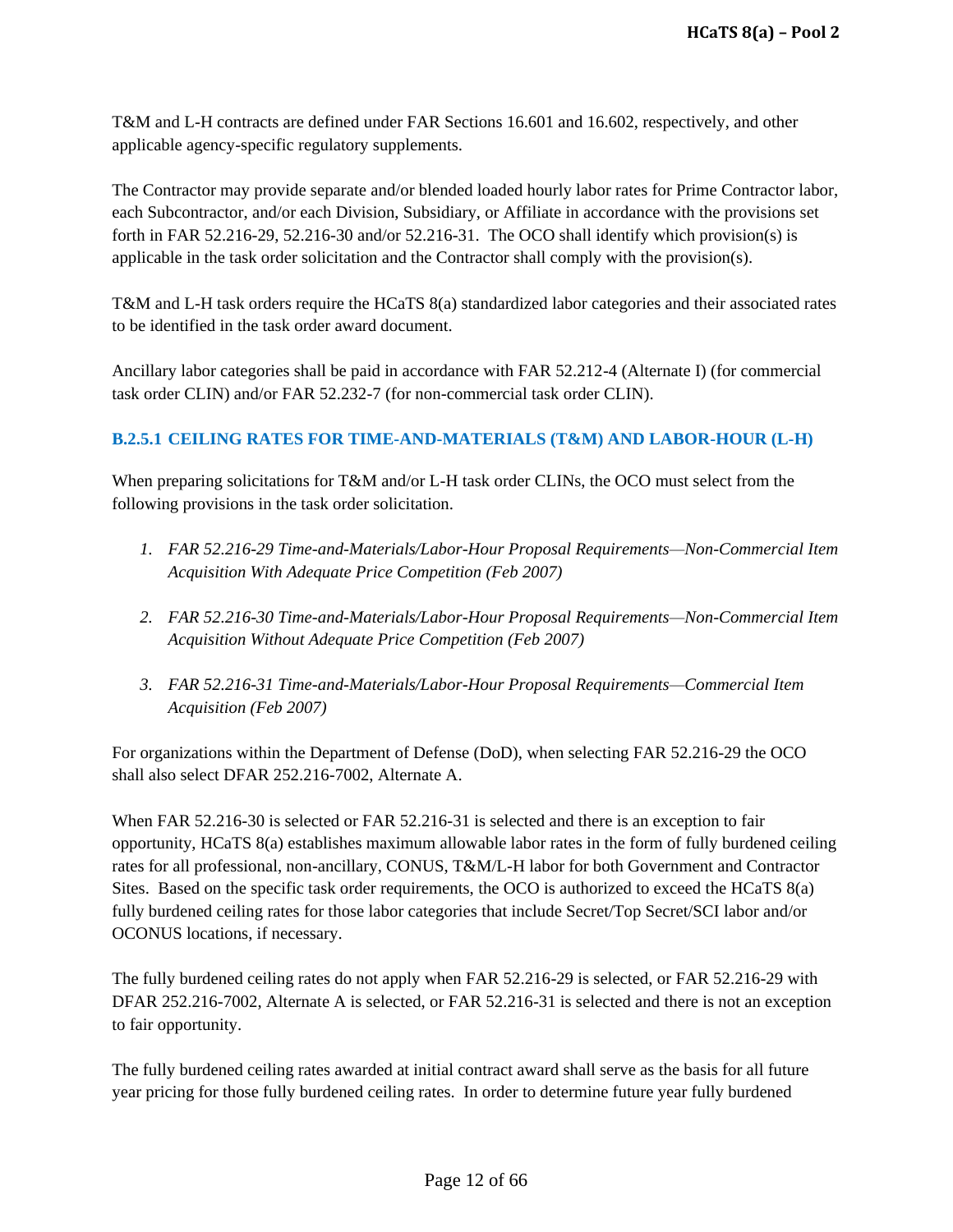ceiling rate pricing, the originally awarded rates will have an escalation factor applied. This escalation factor will be the average annual BLS ECI for the previous three years. In Year 5 of HCaTS 8(a), if the average annual ECI for the previous three years is higher than at time of HCaTS 8(a) award, the fully burdened ceiling rates for Years 6 through 16 will be adjusted by the difference of percentage increase. For example, if the BLS ECI index was 2.23% at time of proposal submission and the BLS ECI index is 3.16% in Year 5 of HCaTS, the fully burdened ceiling rates for Years 6 through 16 will be adjusted by 0.93% per year on a cumulative basis. If the BLS ECI index in Year 5 of HCaTS 8(a) is equal to or below the BLS ECI index at time of award, the fully burdened ceiling rates will remain unchanged. In Year 10 of HCaTS 8(a), if the previous three year average annual BLS ECI index for the previous three years is higher than Year 5 of HCaTS 8(a), the fully burdened ceiling rates for Years 11 through 16 will be adjusted by the difference of percentage increase in accordance with the example above. If the average index in Year 10 is equal to or below the average index in Year 5, the fully burdened ceiling rates will remain unchanged.

The HCaTS 8(a) fully burdened ceiling rates that are in effect at the time a task order is awarded shall remain with the task order award during the entire term of the task order, including task orders with option periods. See Section F.4 for HCaTS 8(a) contracts and task orders awarded under HCaTS 8(a) contracts.

# **B.3 ANCILLARY SUPPORT SERVICES AND OTHER DIRECT COSTS**

Other ancillary support services, integral and necessary as part of a total integrated solution within the scope of HCaTS 8(a) for which there is not a labor category specified in HCaTS 8(a), necessary to obtain a total, customized, and integrated solution, are allowable costs and may be included within an individual task order under an HCaTS 8(a) contract. Ancillary support services may include, but are not limited to, other professional and/or non-professional services; commercial and/or non-commercial items; IT services and/or components, administrative support; data entry; and, subject matter expertise. Other direct costs (ODCs) may include expenses such as travel, materials, equipment and/or Subcontractors. The Contractor shall propose and identify each ancillary support service or ODCs separately and the OCO shall identify each ancillary support service or ODCs by a separate CLIN on the task order award.

The Contractor shall report in the Contract Payment Reporting Module (CPRM) all ancillary labor in accordance with Section G.3.2.

# **B.3.1 SPECIALIZED PROFESSIONAL SERVICES LABOR**

Specialized professional services labor is defined as bona fide executive, administrative, or professional skills for which the expertise required or duties performed are within the scope of HCaTS 8(a), but are so specialized that they are not explicitly defined in any labor category description in Attachment J.1 (Standardized Labor Categories). The Contractor may propose specialized professional services labor when proposing ancillary support; however, the OCO will determine whether circumstances merit the use of specialized professional skills. Whenever possible, this specialized professional labor should be mapped to the BLS SOC.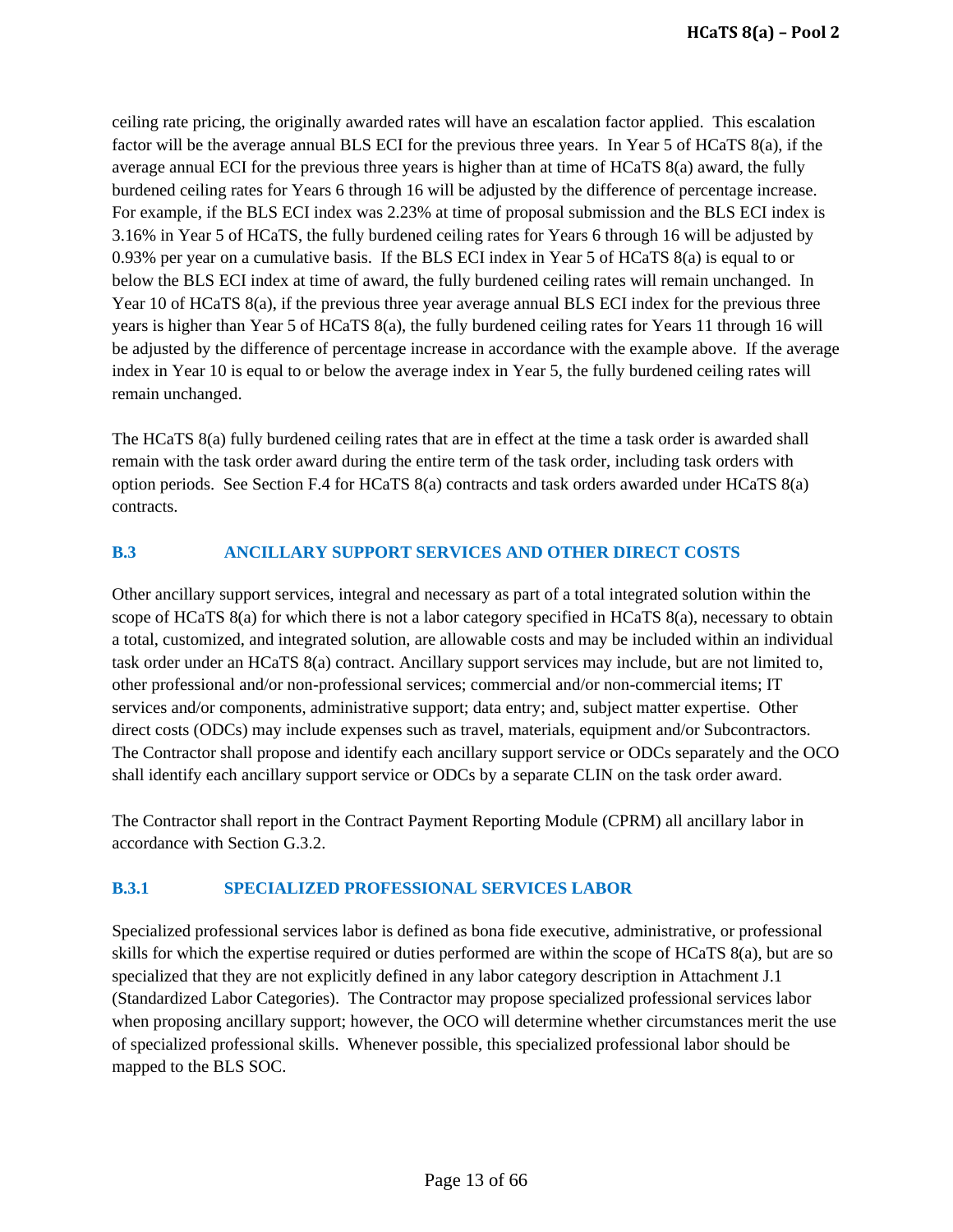If the use of specialized professional services labor becomes frequent, additional labor categories and their associated fully burdened ceiling rates may be added by bilateral modification to an HCaTS 8(a) contract.

# **B.3.2 LABOR SUBJECT TO THE SERVICE CONTRACT ACT (SCA)**

HCaTS 8(a) labor categories, identified in Attachment J.1 (Standardized Labor Categories), are considered bona fide executive, administrative, and professional labor that are exempt from the Service Contract Act (SCA).

To the extent that any ancillary labor for services are within the scope of HCaTS 8(a) and subject to the SCA in accordance with FAR Subpart 22.10 and other applicable agency-specific regulatory supplements, the OCO shall identify such work in the task order solicitation and make a determination as to whether SCA wage determinations are to be applied or not. The OCO shall incorporate the appropriate provisions and clauses in each task order solicitation and subsequent award when the SCA applies.

# **B.3.3 LABOR OUTSIDE THE CONTINENTAL UNITED STATES (OCONUS)**

Outside the Continental United States (OCONUS) is defined as other than the 48 contiguous states plus the District of Columbia. It is anticipated that there may be task orders for work OCONUS. The U.S. Department of State's Bureau of Administration, Office of Allowances, publishes quarterly report indexes of living costs abroad, per-diem rate maximums, quarter's allowances, hardship differentials, and danger pay allowances.

The Department of State Standardized Regulations (DSSR) is the controlling regulations for allowances and benefits available to all U.S. Government civilians assigned to foreign areas. For task orders issued under HCaTS 8(a) contracts, Contractor personnel assigned to foreign areas shall not receive allowances and benefits in excess of those identified in the DSSR.

For OCONUS task orders where costs are not specifically addressed in the DSSR, the Government will reimburse the Contractor for all reasonable, allowable, and allocable costs in accordance with FAR Part 31 and other applicable agency-specific regulatory supplements.

# **B.3.4 TRAVEL**

Travel costs may be firm-fixed price or reimbursed at actual cost in accordance with the limitations set forth in FAR Subsection 31.205-46 and other applicable agency-specific regulatory supplements. Unless otherwise directed by task order terms and conditions, the Contractor may apply indirect costs to travel consistent with the Contractor's standard accounting practices.

# **B.3.5 MATERIALS AND EQUIPMENT**

Material and equipment, as defined in FAR Part 45.101, shall be priced in accordance with the terms of the task order solicitation, contract type, and applicable FAR and agency-specific regulatory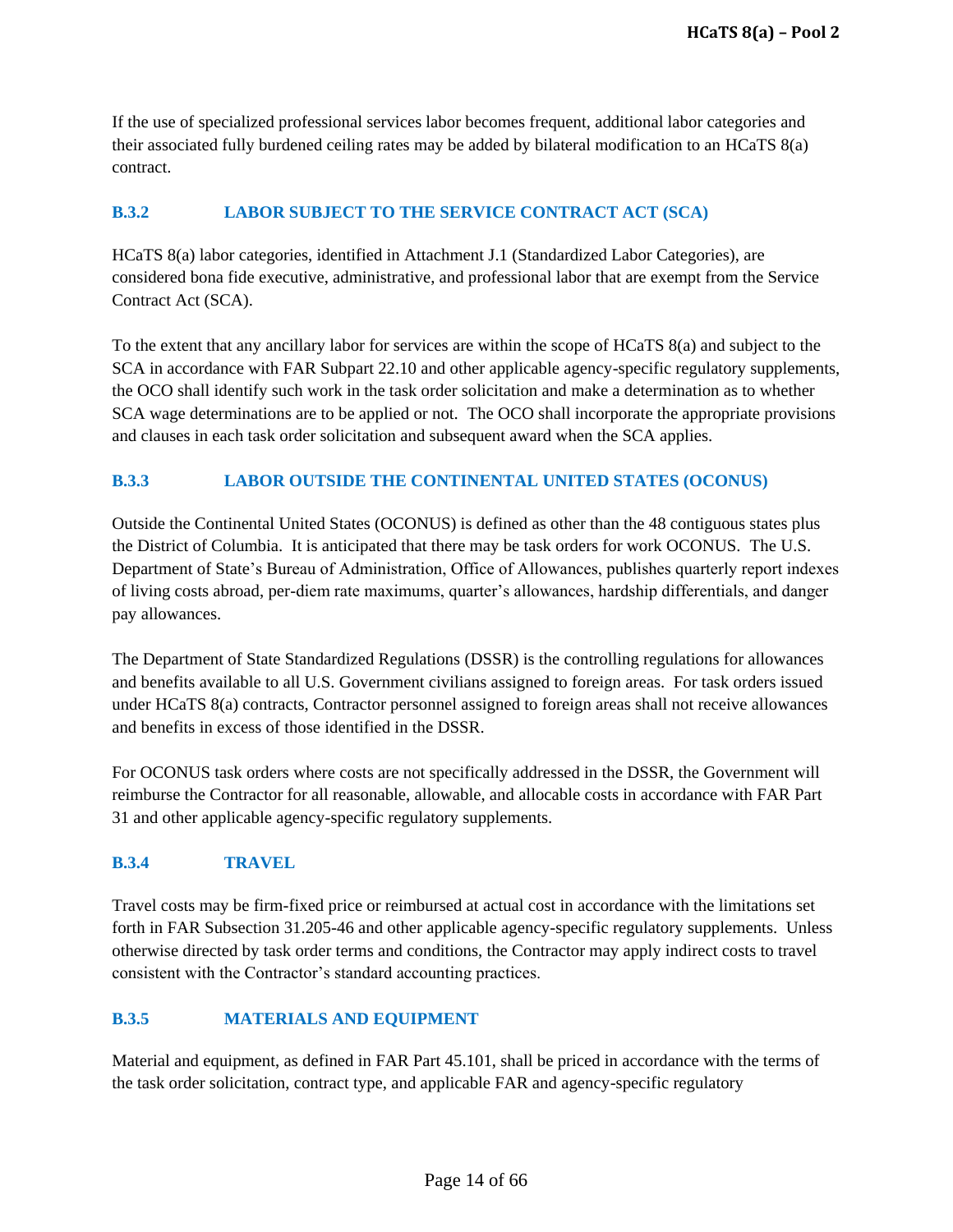supplements. Unless otherwise directed by task order terms and conditions, the Contractor may apply indirect costs to material and equipment consistent with the Contractor's standard accounting practices.

#### **B.3.6 SUBCONTRACTING**

For non-commercial items, subcontracting shall follow the procedures set forth in FAR Part 44 and other applicable agency-specific regulatory supplements. For commercial items, subcontracting shall follow the procedures set forth in FAR Part 12 and FAR Subpart 44.4, and other applicable agency-specific regulatory supplements.

# **(END OF SECTION B) PART I: THE SCHEDULE SECTION C: DESCRIPTION/SPECIFICATIONS/STATEMENT OF WORK**

#### **C.1 SCOPE**

The Office of Personnel Management (OPM) and the General Services Administration (GSA) formed a new partnership to jointly award and administer a new strategically sourced contract vehicle providing customized training and development services, customized human capital strategy services, and customized organizational performance improvement services to all Federal agencies. The goals of this partnership are grounded in law, in OPM's mission, and in Government-wide principles of human capital management. OPM will continue to offer high quality products while taking advantage of GSA's ability to provide government-wide cost savings and efficiencies through its federal strategic sourcing expertise.

Through this partnership, GSA will be principally responsible for contract administration, while OPM will be responsible for policy oversight and customer assistance. Together, through delegated procurement authority, both Federal agencies provide optional assisted acquisition services for HCaTS 8(a) customers.

Human Capital and Training Solutions Small Business (HCaTS 8(a)), through delegated procurement authority and OPM assisted acquisition services, will provide Federal agencies with both direct access and assisted acquisition access to customized training and development services, customized human capital strategy services, and customized organizational performance improvement services

HCaTS 8(a) will also address:

- 1. the goals of strategic sourcing, which include reducing contract duplication and administrative costs, improving the quality of solutions while managing demand, increasing transparency, and ensuring the Government obtains the best value at the best overall price, and
- 2. the requirements of 5 CFR 250, which provides authority for personnel actions in Subpart A and authority for strategic human capital management in Subpart B.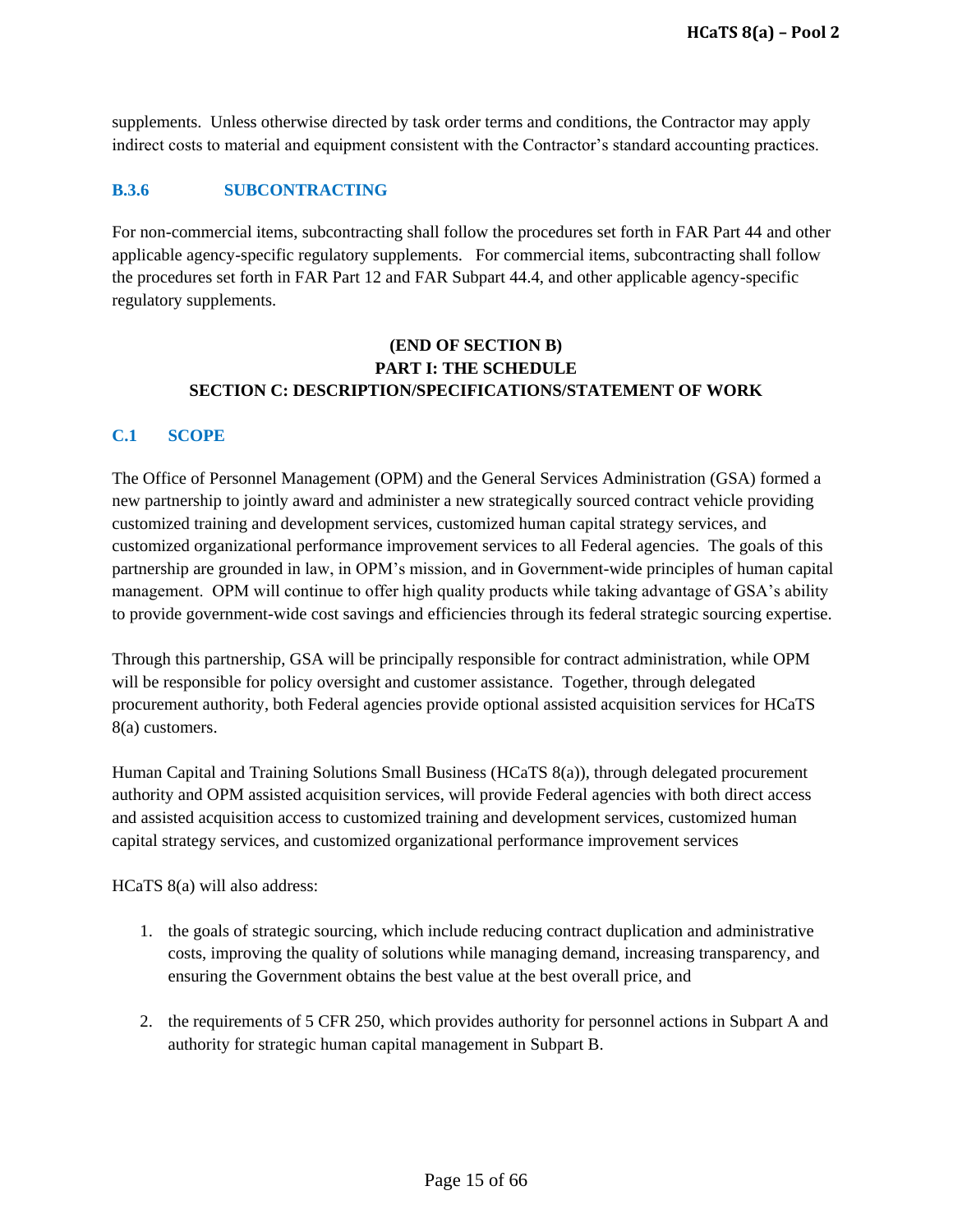In accordance with the requirements prescribed in 5 CFR 250, HCaTS 8(a) is also designed to assist Federal agencies in carrying out their roles in managing human capital according to the following principles:

- 1. A Federal agency's human capital management strategies, plans, and practices should:
	- a. Integrate strategic plans, annual performance plans and goals, and other relevant budget, finance, and acquisition plans, and
	- b. Contain measurable and observable performance targets, and
	- c. Communicate in an open and transparent manner to facilitate cross-agency collaboration to achieve mission objectives.
- 2. A Federal agency's talent management system should enable a Federal agency to:
	- a. Plan for and manage current and future workforce needs, and
	- b. Design, develop, and implement proven strategies and techniques and practices to attract, hire, develop, and retain talent, and
	- c. Make meaningful progress toward closing knowledge, skill, and competency gaps in all occupations within the Federal agency.
- 3. A Federal agency's approach to performance management should include:
	- a. Strategies and processes to foster a culture of engagement and collaboration, and
	- b. A diverse, results-oriented, high-performing workforce, and
	- c. A performance management system that differentiates levels of performance of staff, provides regular feedback, and links individual performance to organizational goals.
- 4. A Federal agency's use of evaluation should contribute to agency performance by monitoring and evaluating outcomes of its human capital management strategies, policies, programs, and activities, checking both for merit system compliance and for success in identifying, implementing, and monitoring process improvements.

These four principles are consistent with the information prescribed within 5 CFR 250 and in OPM's current Human Capital Assessment and Accountability Framework (HCAAF), as referenced in 5 CFR 250. The HCAAF is a living approach to human capital management that is expected to evolve over time as a guide for defining scope at the task order level.

HCaTS 8(a) seeks to acquire multiple qualified Contractors to provide customized training and development services, customized human capital strategy services, and customized organizational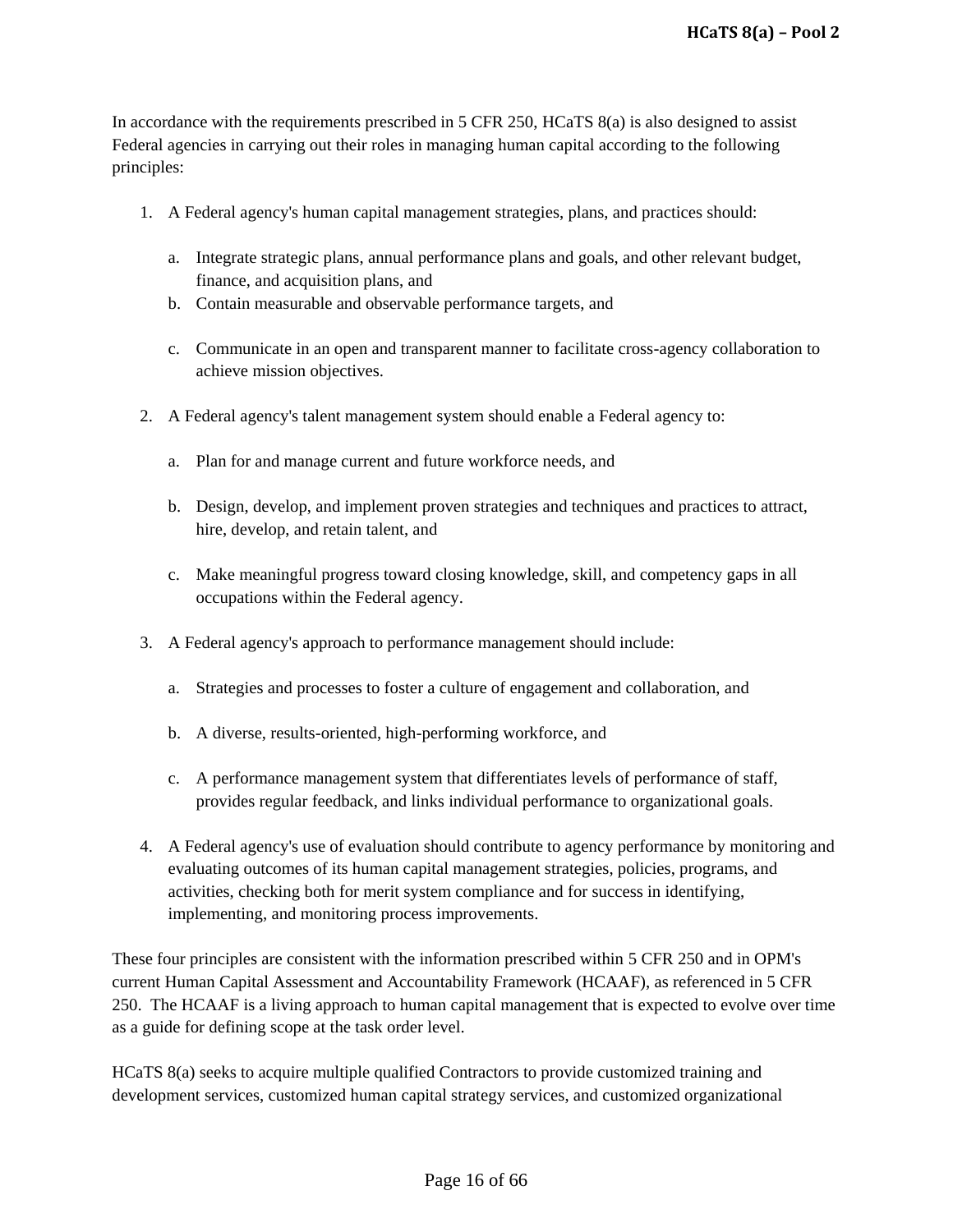performance improvement services to meet the Federal government's workforce needs while conforming to the above stated principles, Federal agency-specific and OPM policies, procedures, rules, regulations, and other governing doctrines. At the same time, Federal agencies will continue looking for ways to achieve their goals in as cost-efficient a manner as possible. HCaTS 8(a) has been designed to meet such challenges.

# **C.1.1 KEY SERVICE AREAS (KSA)**

OPM's experience is that customers have requirements that require solutions drawing from many different disciplines of study and areas of expertise. As a result, HCaTS 8(a) consists of three KSAs: 1) Customized Training and Development Services, 2) Customized Human Capital Strategy Services, and 3) Customized Organizational Performance Improvement. Through the development and deployment of customized solutions defined in the KSAs below, HCaTS 8(a) will be able to assist Federal agencies in accomplishing the following six objectives:

- 1. Improving the management of human capital in accordance with the HCAAF and OPM governing doctrines and accomplishing their assigned critical missions, and
- 2. Increasing the effectiveness and efficiency of critical business processes, and
- 3. Providing optimal professional development opportunities to the Federal workforce, and
- 4. Undertaking effective change management initiatives, and
- 5. Developing effective metrics to assess progress in carrying out human capital strategies, and
- 6. Maximizing the return on investment in training and development, human capital, and organizational performance improvements.

These three KSAs will enable HCaTS 8(a) to provide Federal agencies with a full range of customized solutions for training and development, human capital strategy, and organizational performance improvement requirements across the Federal government.

# **C.2 AUTHORITIES**

The following list of authorities may be applicable at the task order level:

- *Chief Human Capital Officers Act of 2002*
- *Executive Order 13111, Using Technology to Improve Training Opportunities for Federal Government Employees*
- *Section 508 of the Rehabilitation Act*
- *Department of Defense Shareable Courseware Object Reference Model (SCORM)*
- *5 CFR 250*
- *Government Performance and Results (GPRA) Modernization Act of 2010 (GPRAMA)*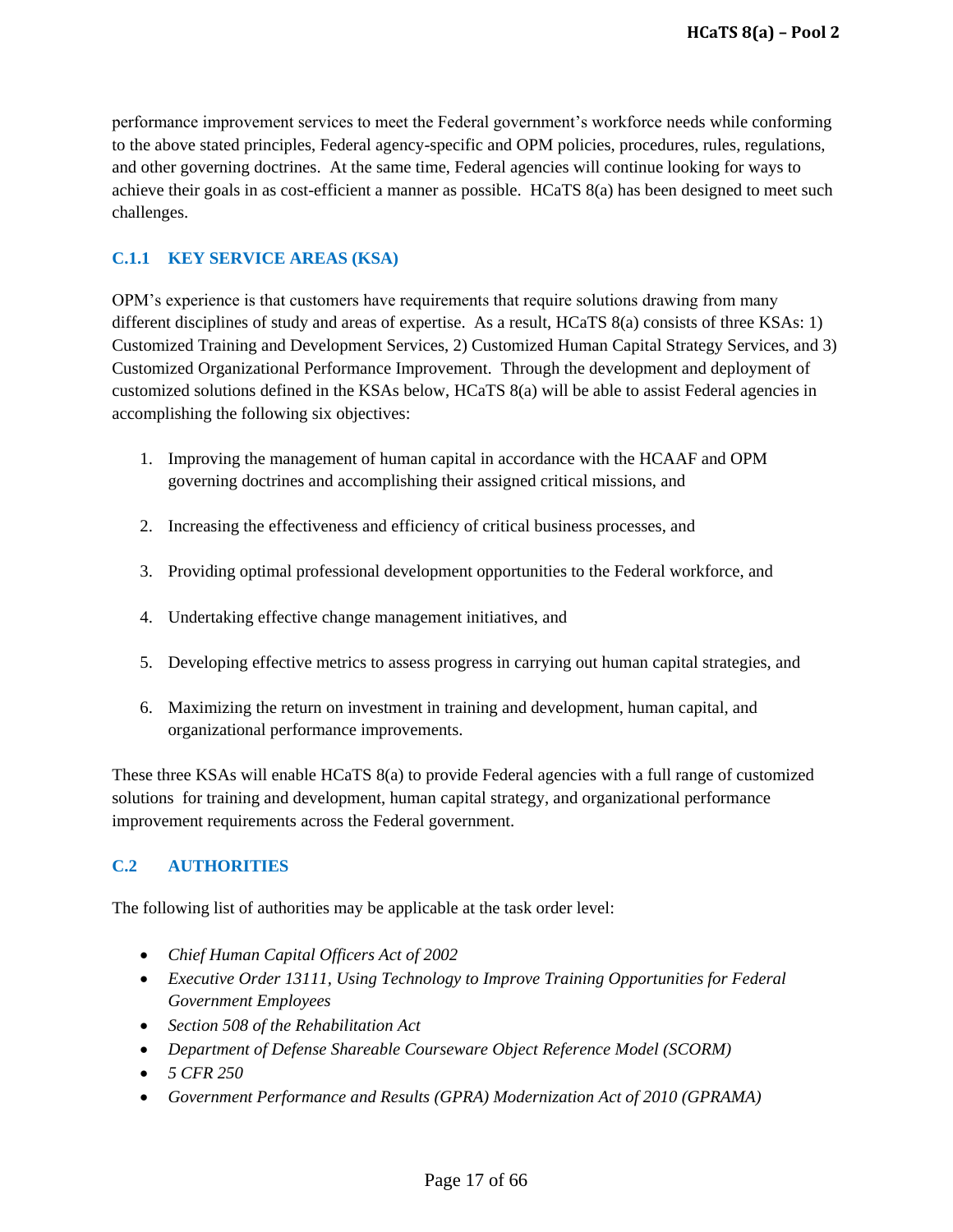- *Office of Management and Budget (OMB) Memorandum M-10-27*
- *Office of Management and Budget (OMB) Circular A-11, Section 220*

## **C.3 SUMMARY OF REQUIREMENTS**

The objective of HCaTS 8(a) is to provide Federal agencies with a total integrated and customized solution for training and development services, human capital strategy services, and organizational performance improvement services at all levels (e.g., enterprise, unit, individual). Ultimately, solutions at the task order level should align with the principles of sound human capital management. Federal agencies have the flexibility to award task orders that encompass any and all KSAs for any portion of their workforce at any organizational level. The KSAs identify general lifecycles and specific disciplines, however, these are not meant to be all inclusive and OCOs have the authority to define requirements and award task orders that meet their specific needs so long as the preponderance of the scope falls under the definition of one or more KSA(s).

# **C.3.1 KEY SERVICE AREAS (KSA)**

#### **C.3.1.1 KSA 1 (CUSTOMIZED TRAINING AND DEVELOPMENT SERVICES)**

This KSA covers many types of customized training and development requirements and their respective lifecycles, which can be performed at any level (e.g., enterprise, unit, individual). The level of customization may vary dependent upon an ordering activity's requirements. While training and development requirements that are not customized are generally, by definition, considered to be outside the scope of this KSA, the HCaTS 8(a) CO reserves the right to permit consideration of limited customization efforts dependent upon the total solution required to meet a Federal agency's needs. An OCO is highly encouraged to request guidance on scope from the HCaTS PMO prior to task order solicitation/award to ensure a contemplated requirement is sufficient in its degree of customization to meet the requirements set forth herein and/or is appropriate for competition under HCaTS 8(a).

NOTE: Whether rendered during pre-award or during an HCaTS PMO audit after award of a task order, the HCaTS 8(a)CO's within scope determination is final. All requirements that are determined to be outside the scope of the HCaTS 8(a) Contract shall not be included in a resultant task order. If the scope determination states that this KSA is not present, then the OCO shall not include it in the resulting task order or the Contractor in its reporting in CPRM. If the task order was already awarded, the OCO shall take all necessary corrective actions to comply with the HCaTS 8(a) CO's determination.

The scope of KSA 1 falls into two domains:

1. Customized Training Services: Includes, but is not limited to, training that is developed and/or delivered to any Federal employee to enhance knowledge, skills and abilities related to a specific title, series and/or function on any subject matter, or general knowledge, skills and abilities. Customized training services may also include, as part of training management support, such support services as course or instructional program administration. Customized training services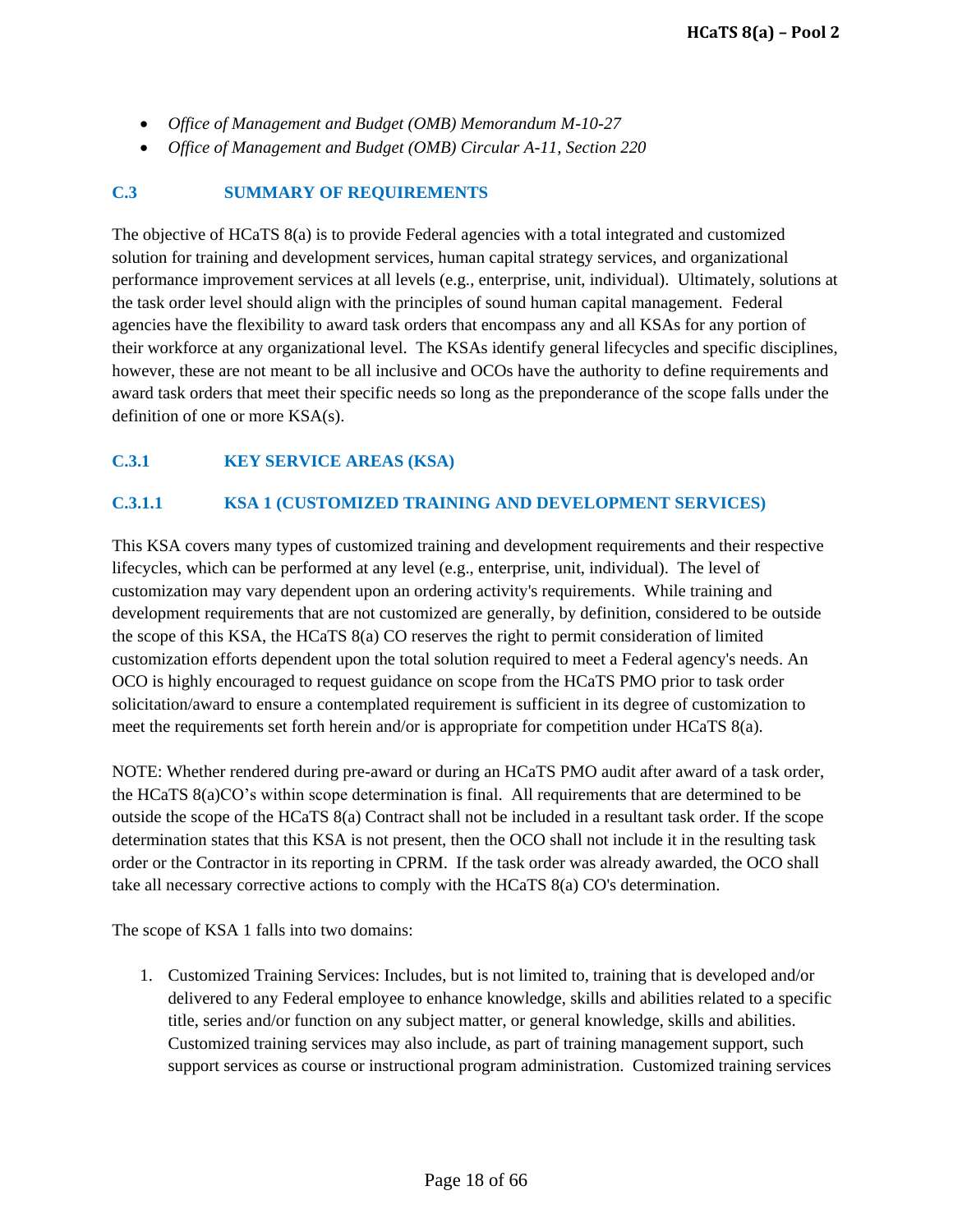may also include training that is developed and/or delivered to a Federal agency's constituency(ies) as a means of enabling the agency to carry out its mission, and

2. Customized Employee Development Services: Includes, but is not limited to, services provided to any Federal employee to develop and/or enhance their general, mission-specific, management and/or leadership knowledge, skills and abilities. A service that is provided to any Federal employee to coach them throughout their transition(s) in the Federal government.

Training and development services can be provided at any level for any discipline and subject matter in any format and mode. As a part of an integrated and total solution, temporary services as defined by FAR Section 37.112 and information technology products and services are allowable provided they are ancillary and incidental to the in-scope work to be performed.

The below model illustrates the overall scope of KSA 1:



# **C.3.1.2 KSA 2 (CUSTOMIZED HUMAN CAPITAL STRATEGY SERVICES)**

This KSA covers many types of customized human capital strategy services and their respective lifecycles, which can be performed at any level (e.g., enterprise, unit, individual). The level of customization may vary dependent upon an ordering activity's requirements. While human capital strategy services that are not customized are generally, by definition, considered to be outside the scope of this KSA, the HCaTS 8(a) CO reserves the right to permit consideration of limited customization efforts dependent upon the total solution required to meet a Federal agency's needs. An OCO is highly encouraged to request guidance on scope from the HCaTS PMO prior to task order solicitation/award to ensure a contemplated requirement is sufficient in its degree of customization to meet the requirements set forth herein and/or is appropriate for competition under HCaTS 8(a).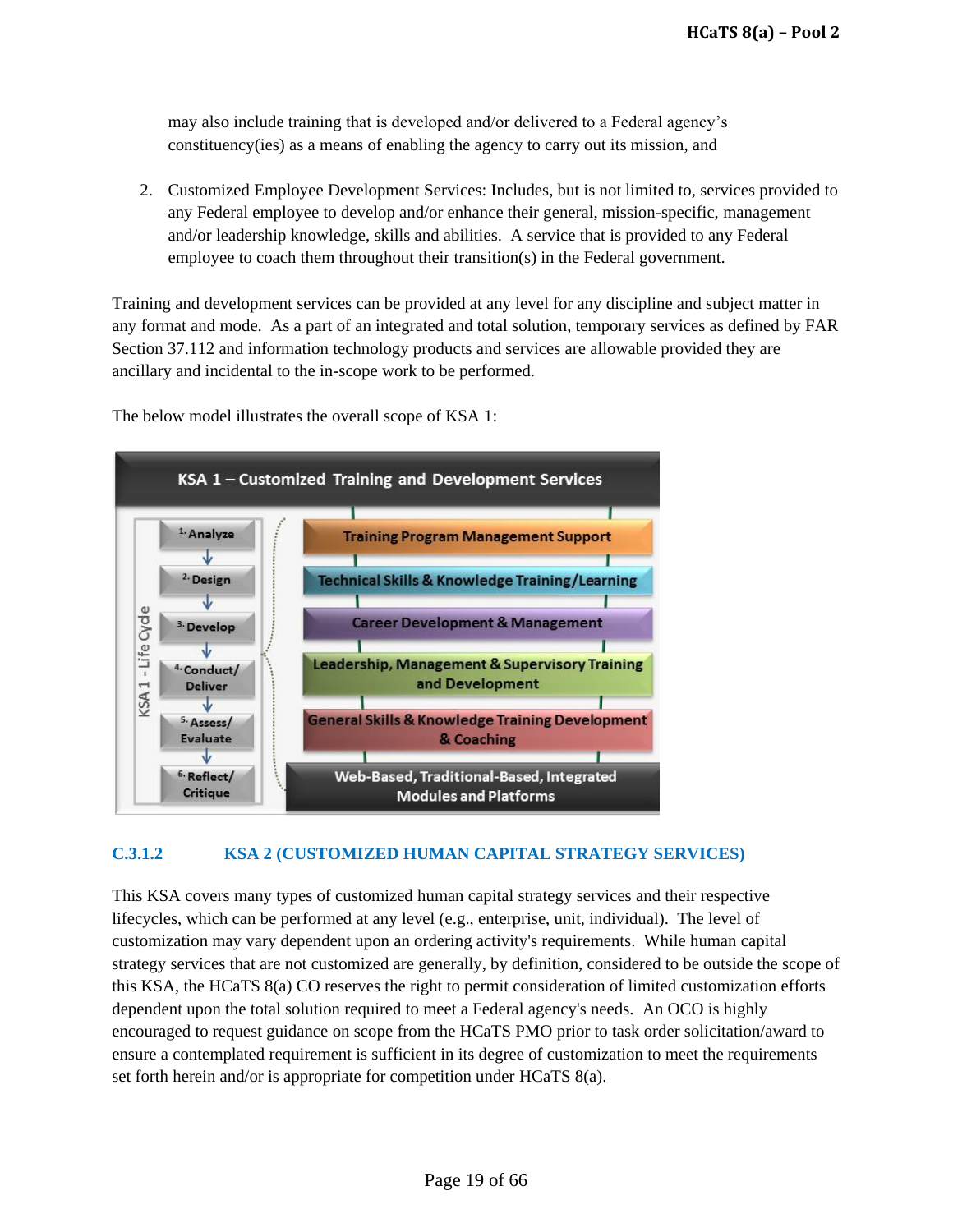NOTE: Whether rendered during pre-award, or during an HCaTS PMO audit after award of a task order, the HCaTS 8(a) CO's within scope determination is final. All requirements that are determined to be outside the scope of the HCaTS 8(a) Contract shall not be included in a resultant task order. If the scope determination states that this KSA is not present, then the OCO shall not include it in the resulting task order or the Contractor in its reporting in CPRM. If the task order was already awarded, the OCO shall take all necessary corrective actions to comply with the HCaTS 8(a) CO's determination.

The scope of KSA 2 is inclusive of, but not limited to, a broad range of human capital and human resources services. These services may include, as a part of talent management and human capital management, the following:

- HR strategy
- Organizational and position management
- Staff acquisition
- Performance management
- Compensation management (excluding payroll)
- HR Development
- Employee relations
- Labor relations
- Separation management.

The scope of KSA 2 excludes payroll processing, benefits management, and personnel action processing, which are provided through Public and Private Shared Service Centers (SSCs).

Human capital strategy services can be provided at any level for any discipline and subject matter in any format and mode. As a part of an integrated and total solution, temporary services as defined by FAR Section 37.112 and information technology products and services are allowable provided they are ancillary and incidental to the in-scope work to be performed.

The below model illustrates the overall scope of KSA 2: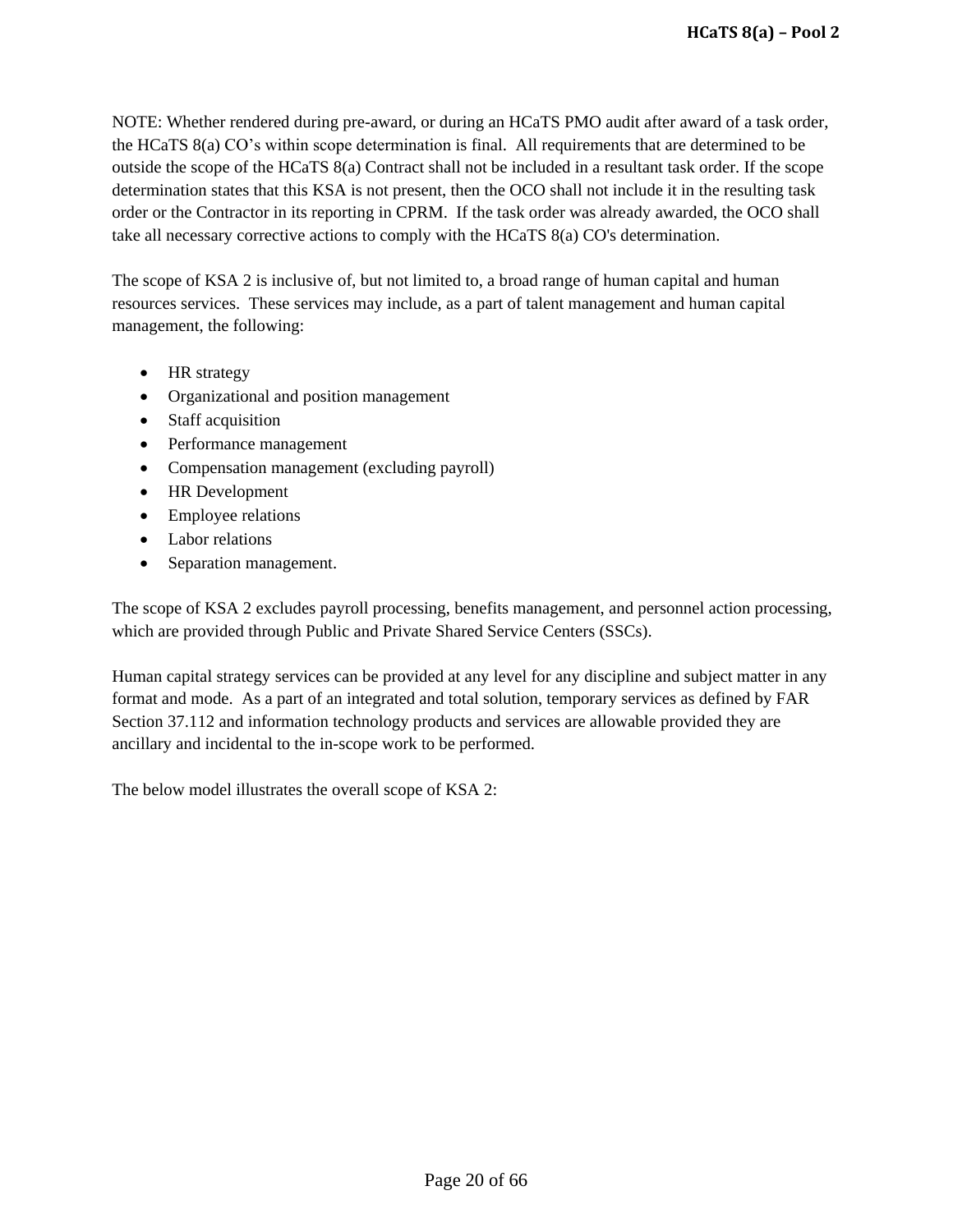

# **C.3.1.3 KSA 3 (CUSTOMIZED ORGANIZATION PERFORMANCE IMPROVEMENT)**

This KSA covers many types of customized organizational performance improvement services and their respective lifecycles, which can be performed at any level (e.g., enterprise, unit, individual). The level of customization may vary dependent upon an ordering activity's requirements. While organizational performance improvement services that are not customized are generally, by definition, considered to be outside the scope of this KSA, the HCaTS 8(a) CO reserves the right to permit consideration of limited customization efforts dependent upon the total solution required to meet a Federal agency's needs. An OCO is highly encouraged to request guidance on scope from the HCaTS PMO prior to task order solicitation/award to ensure a contemplated requirement is sufficient in its degree of customization to meet the requirements set forth herein and/or is appropriate for competition under HCaTS 8(a).

NOTE: Whether rendered during pre-award, or during an HCaTS PMO audit after award of a task order, the HCaTS 8(a) CO's within scope determination is final. All requirements that are determined to be outside the scope of the HCaTS 8(a) Contract shall not be included in a resultant task order. If the scope determination states that this KSA is not present, then the OCO shall not include it in the resulting task order or the Contractor in its reporting in CPRM. If the task order was already awarded, the OCO shall take all necessary corrective actions to comply with the HCaTS 8(a) CO's determination.

The scope of KSA 3 is inclusive of, but not limited to, improved performance requiring changes in how people are organized around business processes, changes to the processes themselves and the tools created to support those processes, as well as changes in management practices.

Customized Organizational Performance Improvement services can be provided at any level for any discipline and subject matter in any format and mode. As a part of an integrated and total solution,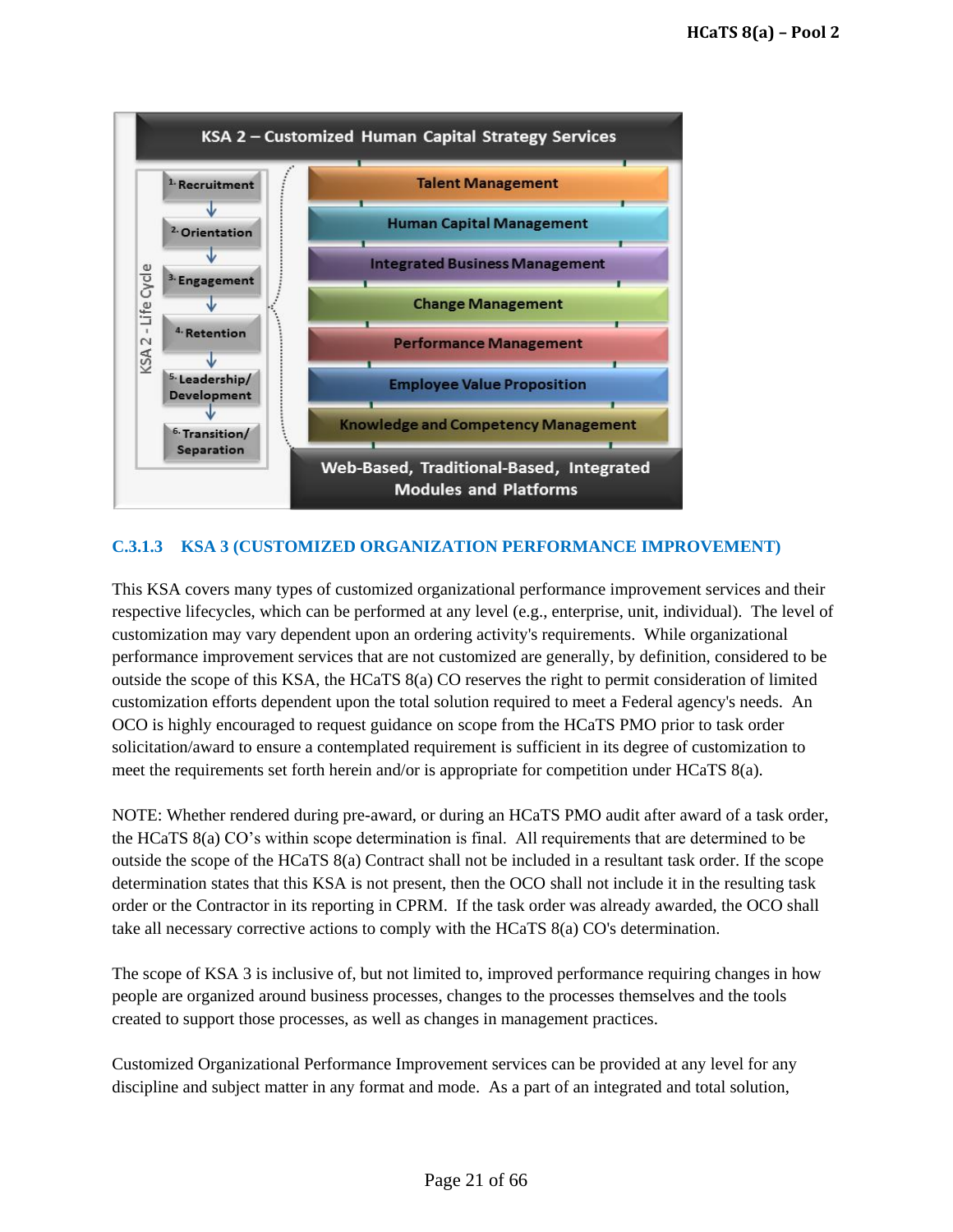temporary services as defined by FAR Section 37.112 and information technology products and services are allowable provided they are ancillary and incidental to the in-scope work to be performed.



The below model illustrates the overall scope of KSA 3:

# **C.3.2 ANCILLARY SUPPORT SERVICES AND OTHER DIRECT COSTS**

Ancillary support services and other direct costs are for task orders that complete work or a project that is solely associated with the services procured under HCaTS 8(a). These services are integral and necessary to complete a total, customized, integrated solution under a training and development, human capital, and/or organizational performance improvement requirement within the scope of HCaTS 8(a).

Ancillary support services may include, but are not limited to, other professional and/or non-professional services; commercial and/or non-commercial items; IT services and/or components, administrative support; data entry; and, subject matter expertise. Other direct costs may include expenses such as travel, materials, equipment and/or Subcontractors. See also Section B.3.

The OCO may allow and the Contractor may propose a labor category or labor categories at the task order level not identified in Attachment J.1 (Standardized Labor Categories), provided that the Contractor complies with all applicable contract clauses and labor laws, including the Service Contract Act, if applicable. See Section B.3 and B.3.1.

# **C.3.3 INFORMATION TECHNOLOGY (IT) AND NON-INFORMATION TECHNOLOGY PRODUCTS AND SERVICES**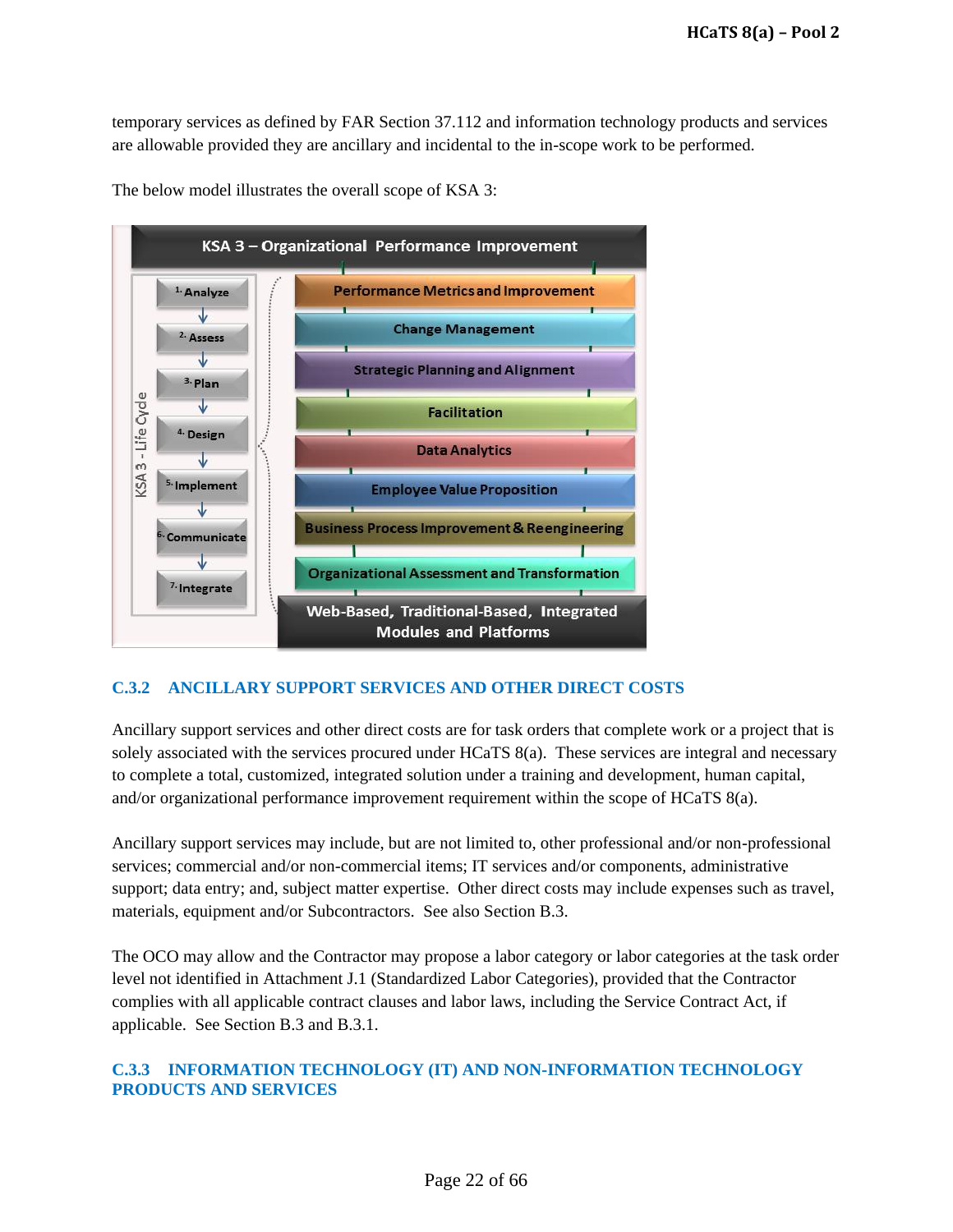Information Technology (IT), by legal definition, means any equipment, or interconnected system(s) or subsystem(s) of equipment that is used for the automatic acquisition, storage, analysis, evaluation, manipulation, management, movement, control, display, switching, interchange, transmission, or reception of data or information by a Federal agency. For purposes of this definition, equipment is used by a Federal agency if the equipment is used by the Federal agency directly or is used by a Contractor under a task order with the Federal agency that require its use; or to a significant extent, its use in the performance of a service or the furnishing of a product.

IT is considered an ancillary support service or product on task orders and may be performed and/or provided only when the service or product is integral and necessary to complete a total integrated solution under a professional service based requirement within the scope of HCaTS 8(a).

When providing ancillary IT services and/or products, the Contractor shall promote IT initiatives and best practices that support Federal Government operational requirements for standardized technology and application service components. This shall facilitate integration requirements for broad Federal IT and E-Gov initiatives, as well as promote the sharing, consolidation, and re-use of business processes and systems across the Federal Government. The Contractor shall promote the use of open source solutions and open technology development where practicable to enable this re-use.

Non-IT includes any service or equipment that is acquired by a Contractor incidental to a task order or contains imbedded IT that is used as an integral part of the service or product, but the principal function of which is not the acquisition, storage, analysis, evaluation, manipulation, management, movement, control, display, switching, interchange, transmission, or reception of data or information.

Non-IT also includes any equipment or services related to any human capital/human resource systems. This means any information systems operated by the Federal Government, the function, operation or use of which involves direct relation to the area of human capital or human resources. For example, a requirement to recommend strategic uses or enhancements to an existing IT system which tracks Government personnel engagement would be considered Non-IT. In this example, a Federal agency awards a task order for a Contractor to provide it with a recommendation on what to do with an existing IT system used by Government personnel to track Government personnel engagement. The task order implementing this requirement may permit the Contractor to analyze and/or test the existing IT system and any systems it interfaces with. While this work may entail primary usage of IT labor categories, it is considered Non-IT for the purposes of HCaTS 8(a) as the end result is a recommendation and not the actual modifying of an existing or building a new IT system.

# **C.3.4 TEMPORARY SUPPORT SERVICES**

Federal agencies may award task orders which include the brief or intermittent use of temporary labor provided that such use is ancillary and incidental to the work to be performed. Services furnished by temporary help firms shall not be regarded or treated as personal services. These services shall not be used in lieu of regular recruitment under civil service laws or to displace a Federal employee. Acquisition of these services shall comply with the authority, criteria, and conditions of 5 CFR Part 300, Subpart E, Use of Private Sector Temporaries, and Federal agency procedures.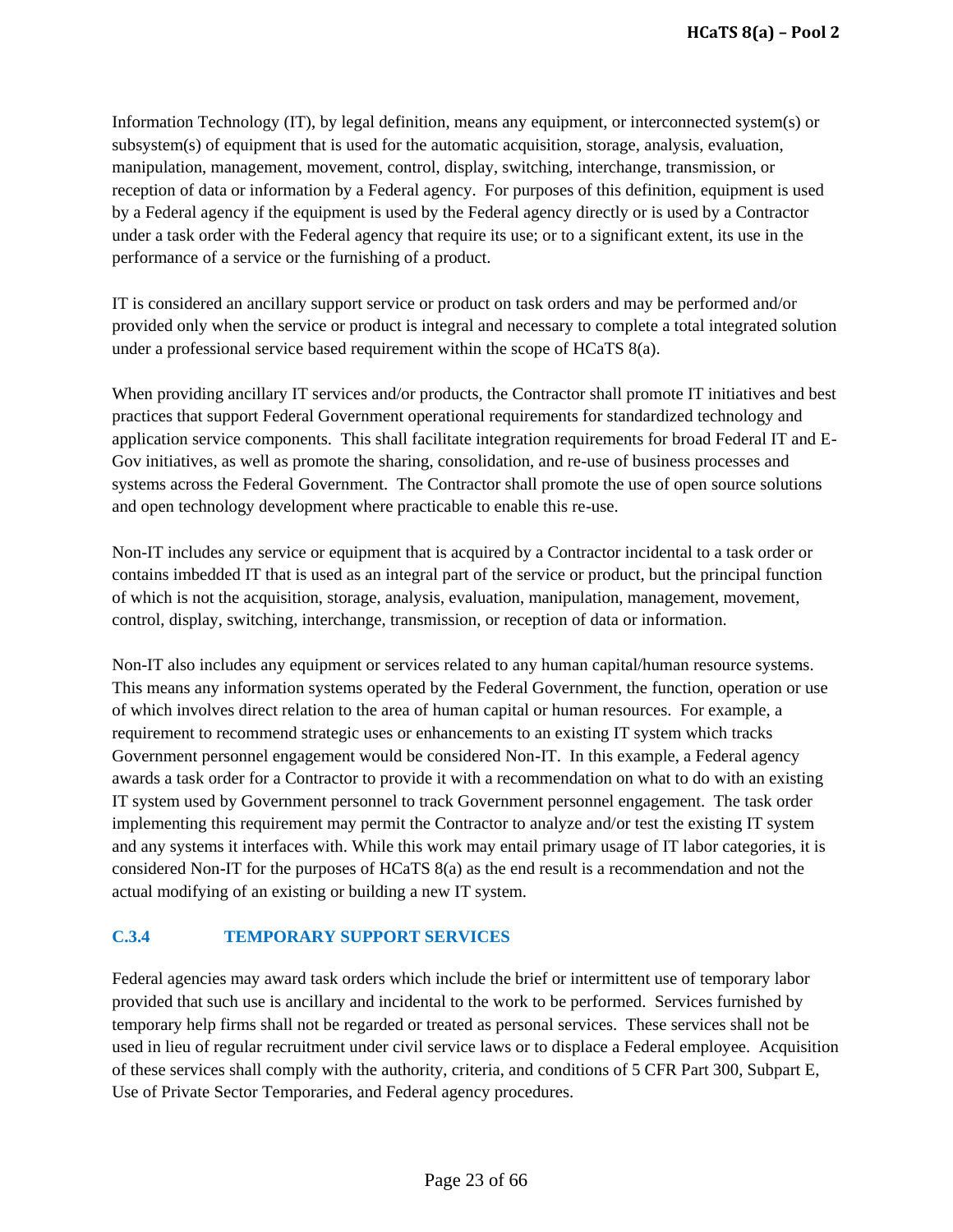As prescribed in Section B.3.2., if the temporary services fall under the Service Contract Act, OCOs shall include the appropriate clauses as prescribed in FAR Subpart 22.10.

# **C.3.5 SERVICES NOT IN SCOPE**

At no time shall an OCO award a task order and a Contractor perform inherently governmental functions in accordance with FAR Subpart 7.5 and Office of Federal Procurement Policy (OFPP) Policy Letter 11- 01.

Unless authorized by statute, at no time shall an OCO award a task order and a Contractor perform personal services in accordance with FAR Section 37.104. At no time shall an OCO award a task order and a Contractor perform architect & engineering (A&E) services as defined in FAR Section 2.101 and subject to the Brooks Architect-Engineers Act (40 U.S.C. 1102).

At no time shall an OCO award a task order and a Contractor perform a requirement that primarily uses employees not employed in a bona fide executive, administrative, or professional capacity as defined in 29 CFR Part 541 and/or employees primarily employed as labor or mechanics as defined in FAR Section 22.401.

At no time shall a task order include as its primary purpose ancillary services as defined in Section C.3.2. At no time shall a task order include as its primary purpose the development of information technology as defined by FAR Section 2.101 and Section C.3.3. At no time shall a task order include as its primary purpose temporary services as defined by FAR Section 37.112 and Section C.3.4.

At no time shall an OCO award a task order and a Contractor provide a learning management system(s).

# **(END OF SECTION C) PART I: THE SCHEDULE SECTION D: PACKAGING AND MARKING**

#### **D.1 PACKAGING AND MARKING**

Packaging and marking of all deliverables shall conform to normal commercial packaging standards to assure safe delivery at destination. Terms, conditions, and other requirements regarding packaging and marking shall be designated by the OCO at the task order level.

# **(END OF SECTION D) PART I: THE SCHEDULE SECTION E: INSPECTION AND ACCEPTANCE**

# **E.1 INSPECTION AND ACCEPTANCE**

Inspection and Acceptance of deliverables under HCaTS 8(a) contract and task orders are subject to the following clauses as applicable and additional requirements may be designated at the task order level.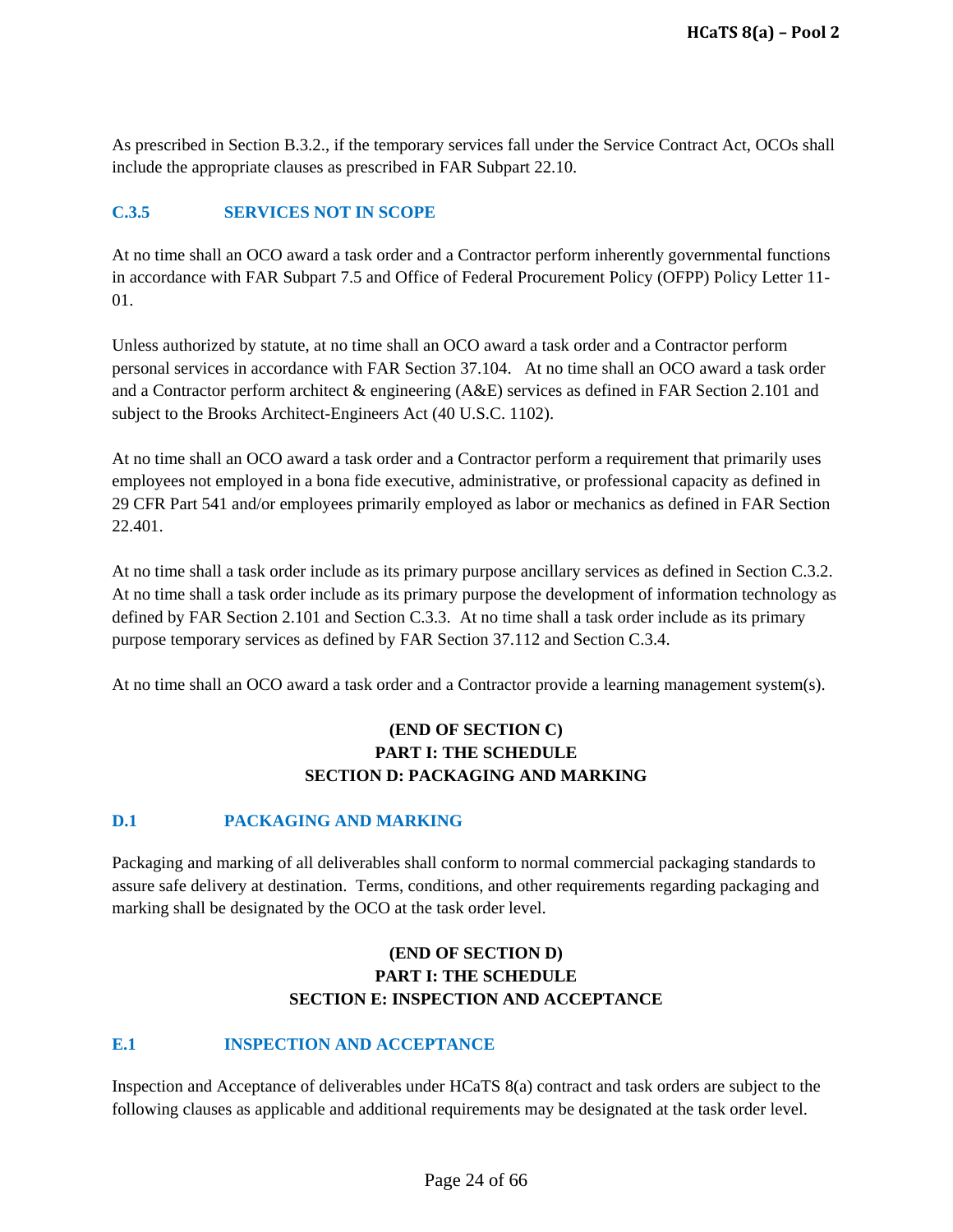| <b>FAR</b>                     | <b>TITLE</b>                                          | <b>DATE</b>     |
|--------------------------------|-------------------------------------------------------|-----------------|
| $52.212 - 4(a)$                | <b>Contract Terms and Conditions—Commercial Items</b> | <b>MAY 2015</b> |
| $52.212 - 4(a)$<br>Alternate I | <b>Contract Terms and Conditions—Commercial Items</b> |                 |
| 52.246-1                       | <b>Contractor Inspection Requirements</b>             | <b>APR 1984</b> |
| 52.246-4                       | Inspection of Services—Fixed-Price                    | <b>AUG 1996</b> |
| 52.246-5                       | Inspection of Services—Cost-Reimbursement             | APR 1984        |
| 52.246-6                       | Inspection-Time-and-Material and Labor-Hour           | <b>MAY 2001</b> |

# **(END OF SECTION E) PART I: THE SCHEDULE SECTION F: DELIVERIES OR PERFORMANCE**

## **F.1 DELIVERABLES**

The Contractor shall deliver deliverables for its Human Capital and Training Solutions Small Business (HCaTS 8(a)) contract and all task orders placed under HCaTS 8(a) contracts in accordance with:

| <b>FAR</b> |                          | $T^*$ |
|------------|--------------------------|-------|
| 247-34     | $\mathbf{P}$<br>ion<br>- | QQ1   |

Terms, conditions and other requirements regarding delivery of deliverables shall be designated by the Ordering Contracting Officer (OCO) at the task order level.

# **F.2 PERFORMANCE**

The HCaTS 8(a) contract and task orders may have Stop-Work Order placed on them or be terminated in accordance with the following clauses (as applicable).

| <b>FAR</b>                     | <b>TITLE</b>                                                                 | <b>DATE</b>     |
|--------------------------------|------------------------------------------------------------------------------|-----------------|
| $52.212 - 4(1)$                | <b>Contract Terms and Conditions—Commercial Items</b>                        | <b>MAY 2015</b> |
| $52.212-4(m)$                  | Contract Terms and Conditions—Commercial Items                               | <b>MAY 2015</b> |
| $52.212 - 4(1)$<br>Alternate I | Contract Terms and Conditions—Commercial Items                               | <b>MAY 2014</b> |
| $52.212-4(m)$<br>Alternate I   | Contract Terms and Conditions—Commercial Items                               | <b>MAY 2014</b> |
| 52.242-15<br>Stop-Work Order   |                                                                              | <b>AUG 1989</b> |
| 52.242-15 Alternate I          | Stop-Work Order                                                              |                 |
| 52.249-1                       | Termination for Convenience of the Government (Fixed-<br>Price) (Short Form) | <b>APR 1984</b> |
| 52.249-2                       | Termination for Convenience of the Government (Fixed-<br>Price)              | APR 2012        |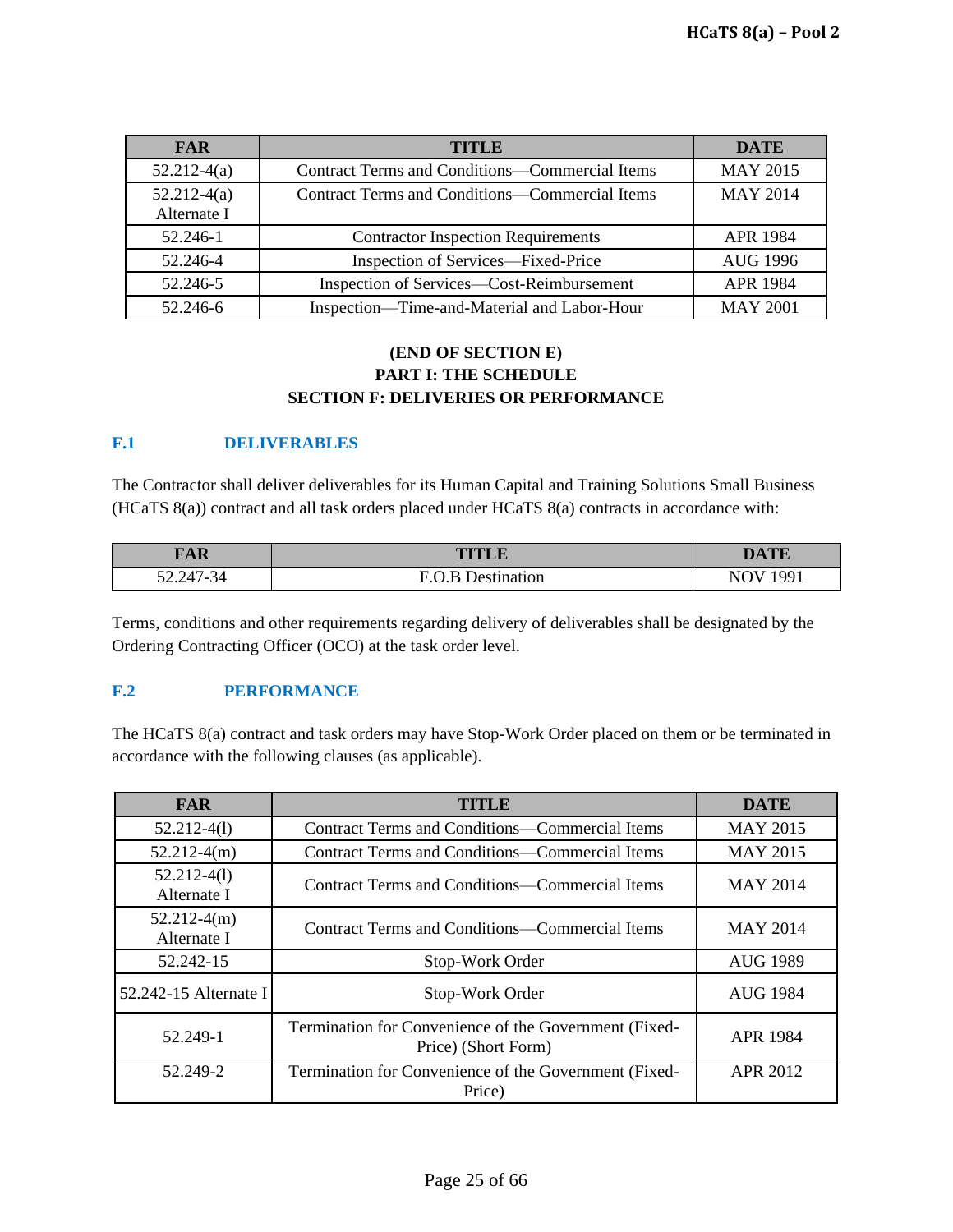| 52.249-6                | Termination (Cost-Reimbursement)         | MAY 2004  |
|-------------------------|------------------------------------------|-----------|
| $52.249-6$ Alternate IV | Termination (Cost-Reimbursement)         | SEPT 1996 |
| 52.249-8                | Default (Fixed-Price Supply and Service) | APR 1984  |

## **F.3 PLACE OF PERFORMANCE**

The services to be provided under HCaTS 8(a) shall be accomplished at the locations identified in the task order and may include locations in the Continental United States (CONUS) and Outside the CONUS (OCONUS).

## **F.4 CONTRACT ORDERING PERIOD**

The ordering period of HCaTS 8(a) is as follows, in accordance with FAR 52.217-9 and 52.217-8:

Base Year Period of Performance (POP): Date of Award – 21 Dec 2025

# **F.4.1 TASK ORDER PERIOD OF PERFORMANCE**

The period of performance for each task order awarded under an HCaTS 8(a) contract shall be specified in the task order. Task orders shall be solicited and awarded prior to the expiration of the HCaTS 8(a) ordering period and may extend up to five years and six months after the HCaTS 8(a) ordering period expires.

Task order option periods may be exercised after the HCaTS 8(a) ordering period expires provided that the final task order option period does not extend the cumulative term of the task order beyond five years and six months after the HCaTS 8(a) ordering period expires.

Accordingly, the cumulative ordering period of HCaTS 8(a) may span up to 10.5 years and the cumulative period of performance of all task orders placed under HCaTS 8(a) may span up to 16 years.

#### **F.5 PERFORMANCE STANDARDS**

HCaTS 8(a) is a performance-based contract vehicle with measurable standards in terms of quality and timeliness of deliverables and compliances in accordance with Sections F.5.1 and F.5.2.

In the event the Contract Payment Reporting Module (CPRM) is not operational, the deliverable and reporting requirements shall be provided to HCaTS 8(a) CO within the stated timeframes. The HCaTS 8(a) CO has the right to examine the supporting documents for the purpose of enforcing all deliverables and compliances herein.

Failure to meet the following deliverables, reports, or compliance standards, if applicable and FAR 52.204-15 may result in activation of Dormant Status (See Section H.25).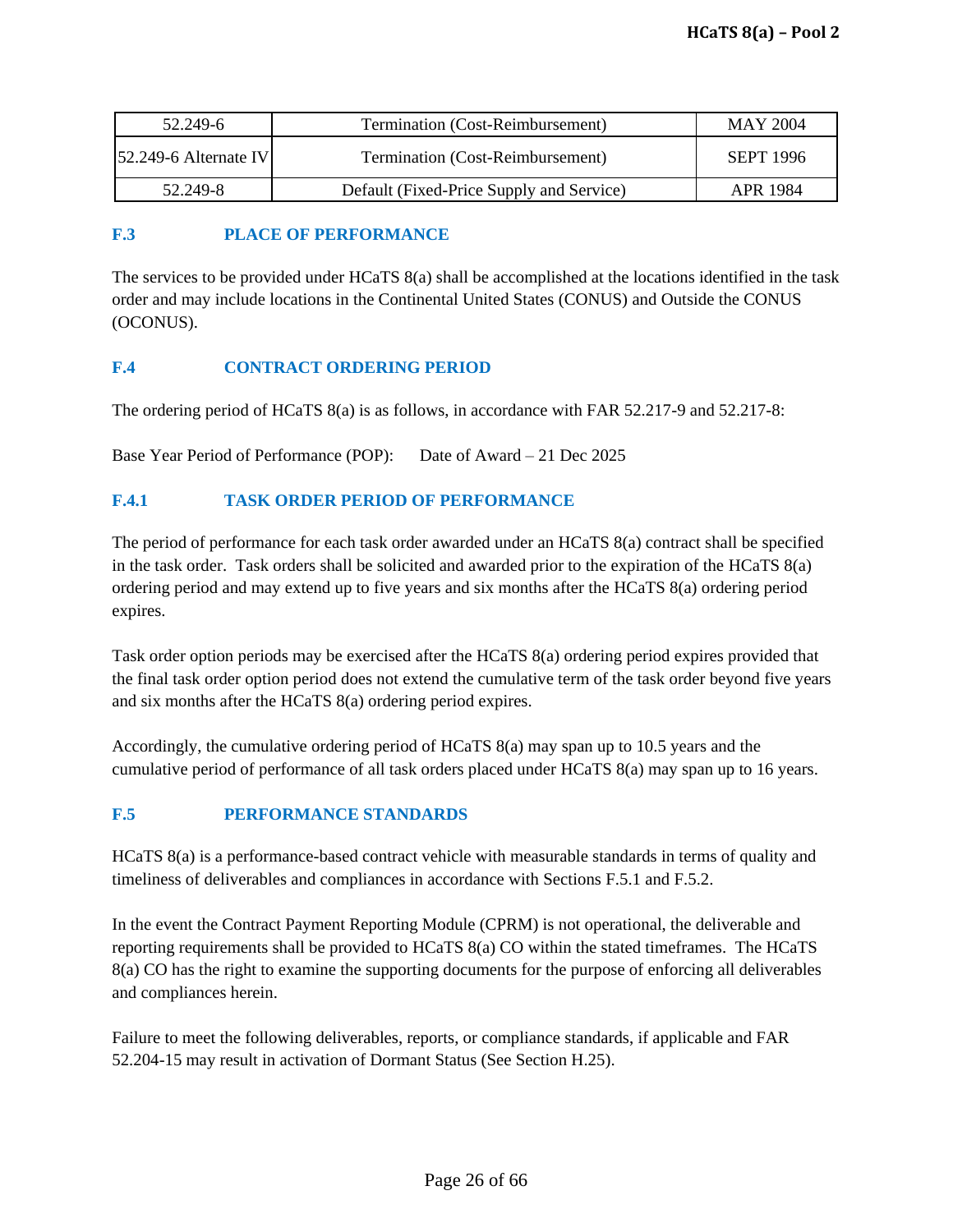| <b>Section</b>                | <b>Description</b>                                                                                                                       | <b>Frequency</b>                                                                                                                                                                        | <b>Method</b>                                                                                                         |
|-------------------------------|------------------------------------------------------------------------------------------------------------------------------------------|-----------------------------------------------------------------------------------------------------------------------------------------------------------------------------------------|-----------------------------------------------------------------------------------------------------------------------|
| G.2.6                         | <b>Update Key Personnel Contact</b><br>Information                                                                                       | Within 5 calendar days of the<br>substitution                                                                                                                                           | Notify<br>HCaTS 8(a) CO                                                                                               |
| G.3.1<br>$\&$<br>G.3.2.4      | Contract Access Fee (CAF)<br>Remittance for all task order<br>payments during the previous<br>quarter on a cumulative basis              | Quarterly<br>(Apr 30th, Jul 30th, Oct 30th,<br>Jan 30th)                                                                                                                                | <b>Electronic Funds Transfer</b><br>(EFT) via CPRM website                                                            |
| G.3.2.1<br>through<br>G.3.2.5 | Report of Task Order Award,<br>Modification, Invoice, CAF, and<br>Close-out data on a cumulative<br>basis                                | Within 30 calendar days after a<br>Task Order Award,<br>Modification, Invoice payment,<br>Close-out                                                                                     | Electronically via CPRM<br>website                                                                                    |
| G.3.5                         | <b>ACORD Form, Certificate</b><br>of Liability Insurance                                                                                 | Within 30 calendar days after<br>the HCaTS 8(a) Notice-to-<br>Proceed                                                                                                                   | Notify<br>HCaTS 8(a) CO                                                                                               |
| G.3.6                         | Letter Request for Mod<br>and all other applicable documents<br>for Mergers, Acquisitions,<br>Novation, and Change-of-Name<br>Agreements | Within 45 calendar days of<br>finalization                                                                                                                                              | Notify<br>HCaTS 8(a) CO and<br>OCOs for affected task<br>orders                                                       |
| G.3.8                         | VETS 4212 reporting                                                                                                                      | Annually, no later than<br>September 30th of each year                                                                                                                                  | Electronically via the<br>Department of Labor<br>(DOL) VETS 4212<br>reporting website and<br>notify the HCaTS 8(a) CO |
| G.3.9                         | Federal Funding Accountability<br>and Transparency Act (FFATA)<br>Sub-Award Report                                                       | By the end of the following<br>month after the award of any<br>subcontract greater than<br>\$25,000 into FSRS                                                                           | Electronically via FSRS<br>website and notify<br>HCaTS 8(a) CO                                                        |
| G.3.10                        | <b>Small Business Size</b><br>Representation                                                                                             | - Within 30 days after<br>execution of a novation<br>agreement/merger or acquisition<br>Within 60 to 120 days prior<br>to the end of the base year and<br>exercising the option period. | Notify<br>HCaTS 8(a) CO                                                                                               |
| G.4                           | Correspondence from OCO that<br>confirms task order close-out                                                                            | Within 45 calendar day after<br>task order close-out                                                                                                                                    | Update in CPRM and<br>notify HCaTS 8(a) CO                                                                            |
| H.8                           | Any change of entity or<br>commitment identified in any<br>Meaningful Relationship<br>Commitment Letter (MRCL)<br>submitted              | Within 45 calendar days after<br>the update                                                                                                                                             | Notify<br>HCaTS 8(a) CO and<br>OCOs for affected task<br>orders                                                       |
| H.9                           | Contractor's professional<br>employee compensation plan                                                                                  | Within 5 calendar days of the<br>substitution                                                                                                                                           | <b>Notify</b><br>HCaTS 8(a) CO                                                                                        |
| H.10                          | Contractor's uncompensated<br>overtime policy                                                                                            | Within 5 calendar days of the<br>substitution                                                                                                                                           | <b>Notify</b><br>HCaTS 8(a) CO                                                                                        |

# **F.5.1 DELIVERABLE AND REPORTING REQUIREMENTS**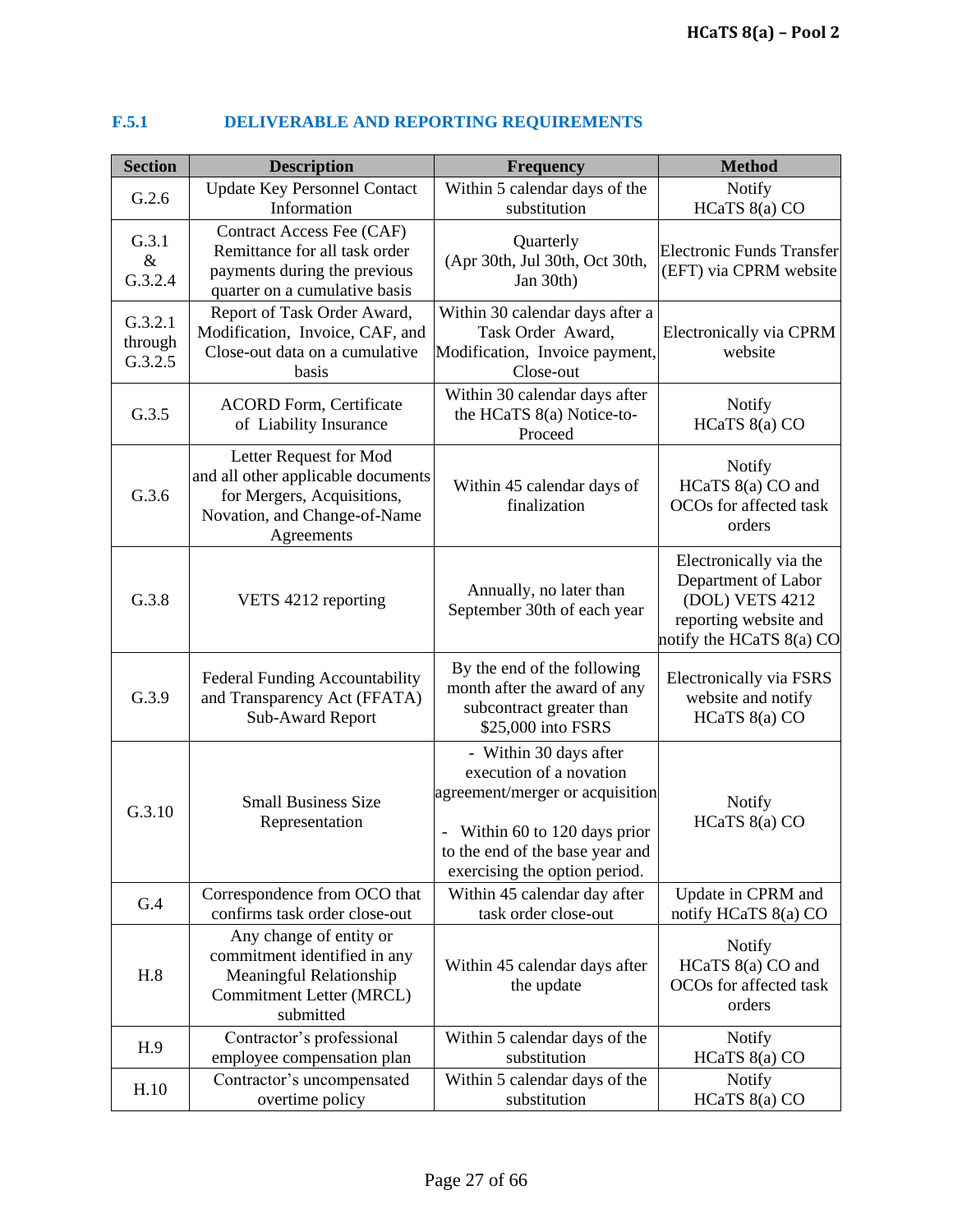# **F.5.2 COMPLIANCE**

The following table contains compliances required, for HCaTS 8(a). Task order compliances will be specified in the task order solicitation. The HCaTS PMO does not waive its right to request other compliances in order to align HCaTS 8(a) with new statutory or regulatory requirements. The HCaTS PMO will provide the Contractor with at least 90 calendar days' notice of these requirements.

| <b>Section</b>                             | <b>Reference</b>                                                                                         | Compliance                                                                                                                                                                                                                   |
|--------------------------------------------|----------------------------------------------------------------------------------------------------------|------------------------------------------------------------------------------------------------------------------------------------------------------------------------------------------------------------------------------|
| G.2.6                                      | <b>Contractor Key Personnel</b>                                                                          | The Contractor shall maintain responsive and competent<br><b>Contractor Key Personnel</b>                                                                                                                                    |
| G.3.1<br>$\&$<br>G.3.2.4                   | Contract Access Fee (CAF)<br>Remittance                                                                  | The Contractor shall submit timely and accurate CAF<br>Payments                                                                                                                                                              |
| $\overline{G}.3.2.1$<br>through<br>G.3.2.5 | <b>Contract Payment Reporting</b><br>Module (CPRM)                                                       | The Contractor shall submit timely and accurate data in the<br><b>CPRM</b>                                                                                                                                                   |
| G.3.5                                      | Insurance                                                                                                | The Contractor shall submit timely and accurate<br>Certificate(s) of Liability Insurance and maintain adequate<br>insurance coverage at the HCaTS contract and task order<br>level FAR Subsection 28.307-2                   |
| G.3.6                                      | Mergers, Acquisitions,<br>Novation, and Change-of-Name<br>Agreements                                     | The Contractor shall submit timely notice of Merger and<br>Acquisitions or contractual copies of Novation or Change-<br>of-Name Agreements                                                                                   |
| G.3.7                                      | Responsibility and Federal<br>Awardee Performance and<br><b>Integrity Information System</b><br>(FAPIIS) | The Contractor shall maintain accurate FAPIIS<br>information and sufficient financial resources and meet the<br>responsibility standards and qualifications set forth in FAR<br>Part 9                                       |
| G.3.8                                      | VETS 4212 Reports                                                                                        | The Contractor shall report timely and accurate VETS<br>4212 Reports in the Department of Labor VETS 4212<br>website and send confirmation to the HCaTS 8(a) CO                                                              |
| G.3.9                                      | <b>FSRS</b> Reports                                                                                      | The Contractor shall report timely and accurate subaward<br>and executive compensation data regarding First-Tier<br>subawards in FSRS to meet the FFATA reporting<br>requirements and send confirmation to the HCaTS 8(a) CO |
| G.3.10                                     | <b>Post-Award Small Business</b><br>Program Re-Representation                                            | The Contractor shall report timely and accurately its small<br>business program re-representation and updated sam.gov                                                                                                        |
| G.4                                        | HCaTS 8(a) and Task Order<br>Close-Out                                                                   | The Contractor agrees to cooperate with the OCO to close<br>out task orders as soon as practical after expiration,<br>cancellation, or termination.                                                                          |
| H.6.1                                      | Adequate<br><b>Accounting System</b>                                                                     | The Contractor maintains the adequate status of its<br>accounting system and notify HCaTS 8(a) CO for any<br>change                                                                                                          |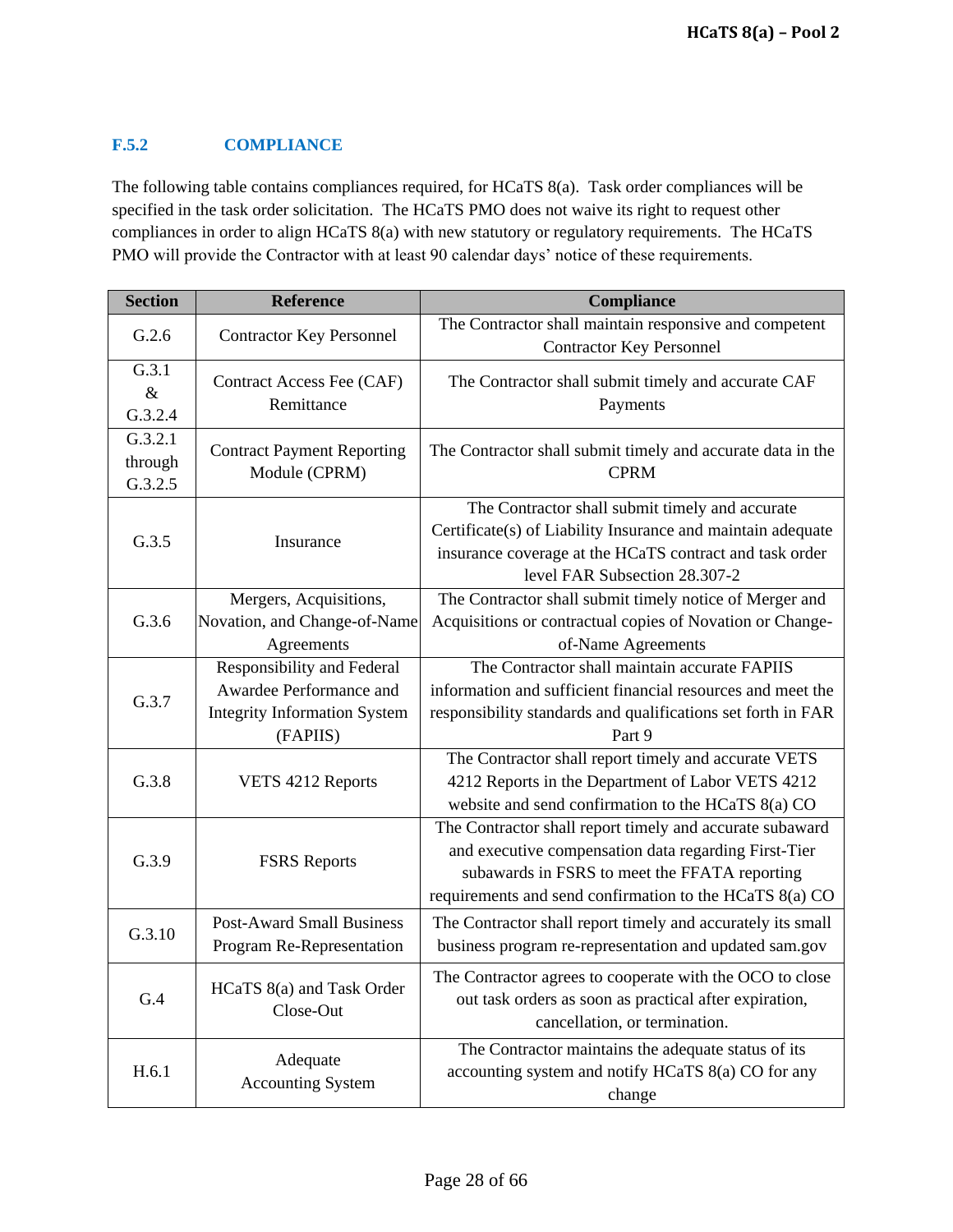| H.6.2 |                                                                                                                                     | (Optional) The Contractor maintains the acceptable status                                                                                                                                                                                                                                                                                                                                            |
|-------|-------------------------------------------------------------------------------------------------------------------------------------|------------------------------------------------------------------------------------------------------------------------------------------------------------------------------------------------------------------------------------------------------------------------------------------------------------------------------------------------------------------------------------------------------|
|       | <b>Acceptable Estimating System</b>                                                                                                 | of its estimating system                                                                                                                                                                                                                                                                                                                                                                             |
|       |                                                                                                                                     | (Optional) The Contractor maintains the approved status of                                                                                                                                                                                                                                                                                                                                           |
| H.6.3 | <b>Approved Purchasing System</b>                                                                                                   | its purchasing system                                                                                                                                                                                                                                                                                                                                                                                |
| H.6.4 | Forward Pricing Rate<br>Agreements (FPRA), Forward<br><b>Pricing Rate Recommendations</b><br>(FPRR) and/or Audited Billing<br>Rates | (Optional) The Contractor maintains its FPRA, FPRR,<br>and/or Audited Billing Rates                                                                                                                                                                                                                                                                                                                  |
| H.6.5 | <b>Earned Value Management</b><br>System (EVMS)                                                                                     | (Optional) The Contractor maintains its EVMS ANSI/EIA<br>Standard-748                                                                                                                                                                                                                                                                                                                                |
| H.6.6 | ISO 9001:2008/2015                                                                                                                  | (Optional) The Contractor maintains its ISO                                                                                                                                                                                                                                                                                                                                                          |
|       | Certification                                                                                                                       | 9001:2008/2015 Certification                                                                                                                                                                                                                                                                                                                                                                         |
| H.6.7 | ISO/IEC 27001:2013                                                                                                                  | (Optional) The Contractor maintains its ISO/IEC                                                                                                                                                                                                                                                                                                                                                      |
|       | Certification                                                                                                                       | 27001:2013 Certification                                                                                                                                                                                                                                                                                                                                                                             |
| H.8   | Meaningful Relationship                                                                                                             | The Contractor shall honor the commitments contained in                                                                                                                                                                                                                                                                                                                                              |
|       | Commitment Letter (MRCL)                                                                                                            | all MRCLs                                                                                                                                                                                                                                                                                                                                                                                            |
| H.9   | Professional Employee                                                                                                               | The Contractor shall maintain its professional employee                                                                                                                                                                                                                                                                                                                                              |
|       | <b>Compensation Plan</b>                                                                                                            | compensation plan and submit any updates                                                                                                                                                                                                                                                                                                                                                             |
| H.10  | <b>Uncompensated Overtime</b>                                                                                                       | The Contractor shall maintain its uncompensated overtime                                                                                                                                                                                                                                                                                                                                             |
|       | Policy                                                                                                                              | policy and submit any updates                                                                                                                                                                                                                                                                                                                                                                        |
| H.15  | Meetings                                                                                                                            | The Contractor Key Personnel shall attend and actively<br>participate in all meetings, including all PMR meetings                                                                                                                                                                                                                                                                                    |
| H.17  | Contractor HCaTS 8(a)                                                                                                               | The Contractor shall maintain an HCaTS 8(a) webpage                                                                                                                                                                                                                                                                                                                                                  |
|       | Webpage                                                                                                                             | that meets the minimum webpage requirements                                                                                                                                                                                                                                                                                                                                                          |
| H.19  | Minimum Task Order Awards<br>Ωr<br><b>Estimated Value</b>                                                                           | Starting from the date of the HCaTS 8(a) Notice-to-<br>Proceed, the Contractor shall<br>attain a minimum of three task order awards or a total task<br>order estimated value of \$750,000.00 (total estimated value<br>of all task orders inclusive of all options) or show a good<br>faith effort in responding to competitive solicitations prior<br>to the exercise of Option I under HCaTS 8(a). |
| H.21  | <b>Ethics and Conduct</b>                                                                                                           | The Contractor shall adhere to the standards under Section<br>H.21                                                                                                                                                                                                                                                                                                                                   |

# **(END OF SECTION F) PART I: THE SCHEDULE SECTION G: CONTRACT ADMINISTRATION DATA**

**G.1 BACKGROUND**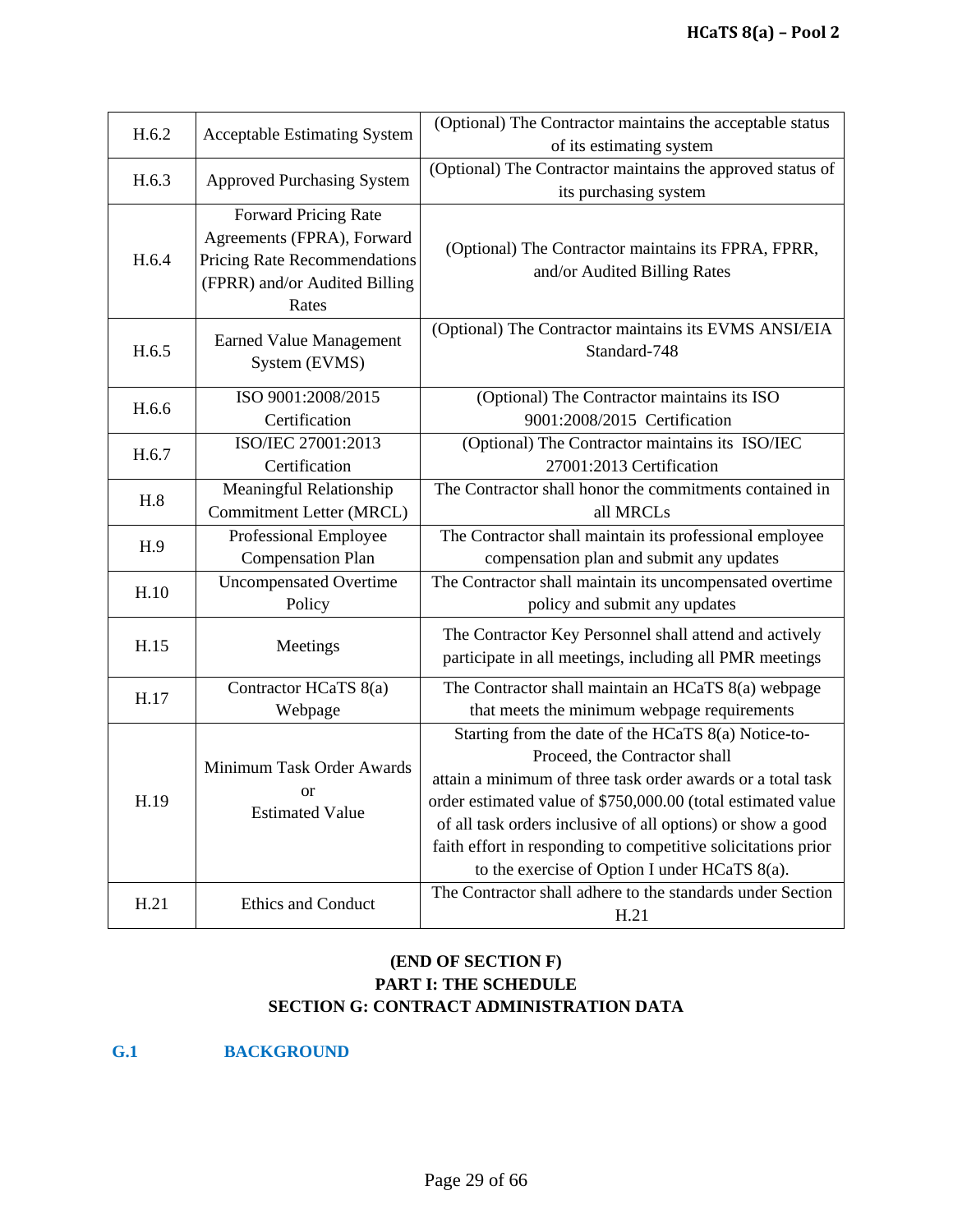This section provides roles, responsibilities, and contract administration requirements for the Human Capital and Training Solutions Small Business (HCaTS 8(a)) contracts and each task order placed under HCaTS 8(a) contracts. Terms and conditions and other requirements regarding contract administration may be designated by the Ordering Contracting Officer (OCO) at the task order level.

# **G.2 ROLES AND RESPONSIBILITIES OF KEY PERSONNEL**

This section describes the roles and responsibilities of Government and Contractor personnel. The current point of contact information of Key Personnel for HCaTS 8(a) will be maintained on the official HCaTS 8(a) website at http://gsa.gov/hcats.

# **G.2.1 PROGRAM MANAGER (PM)**

The HCaTS PM is a Government official who performs various programmatic functions for the overall success of HCaTS 8(a).

# **G.2.2 CONTRACTING OFFICER (CO)**

The HCaTS 8(a) CO is the sole and exclusive Government official with actual authority to administer and modify the terms and conditions of HCaTS 8(a) contracts, monitor the Contractor's performance in the areas of contract compliance and contract administration, and assist the Contractor and OCO on matters related to the HCaTS 8(a) terms and conditions. In addition, the HCaTS 8(a) CO makes all final decisions pertaining to within scope determination requests.

The HCaTS 8(a) CO may delegate routine administrative functions to an authorized HCaTS 8(a) representative.

# **G.2.3 OMBUDSMAN**

Subject to *GSAR 552.216-74*, GSA designates an Ombudsman for HCaTS 8(a).For the purposes of HCaTS 8(a), there are two primary duties of the Ombudsman: (1) To review complaints from Contractors and ensure that they are afforded a fair opportunity for consideration in the award of task orders consistent with the procedures of HCaTS 8(a), and (2) To review an HCaTS 8(a) CO decision to place a Contractor in Dormant Status (see Sections H.25).

**G.2.4 ORDERING CONTRACTING OFFICER (OCO)**

The OCOs are the authorized user and exclusive Government official with actual authority to solicit, award, administer, and/or modify a task order under HCaTS 8(a) contracts. In order to qualify as an authorized user, a duly warranted Contracting Officer of the Federal government, as defined in FAR Section 2.101, or an eligible user as prescribed in GSA Order ADM 4800.2H, Eligibility to Use GSA Sources of Supply and Services, shall attend a HCaTS Delegation of Procurement Authority (DPA) training and receive a HCaTS DPA certificate signed by HCaTS 8(a) CO.

The OCO is encouraged to contact the HCaTS 8(a) CO or HCaTS PM for any HCaTS 8(a)-related assistance including, but not limited to, the following: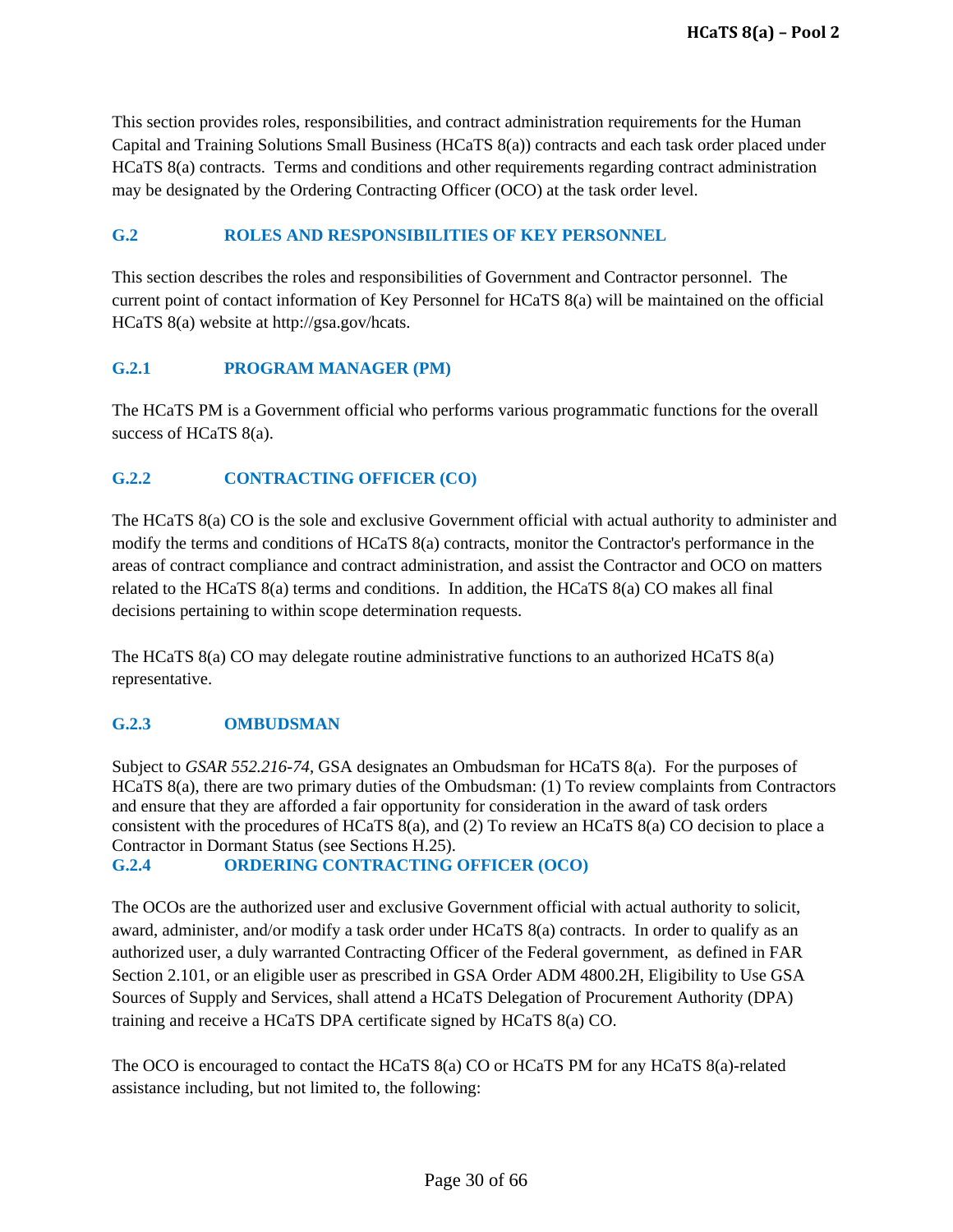- 1. Training on HCaTS 8(a) and ordering procedures, and
- 2. Task order scope compliance under HCaTS 8(a), and
- 3. Task order solicitation development, and
- 4. Assistance on disputes, claims, or protests under HCaTS 8(a), and
- 5. Contractor performance under HCaTS 8(a).

The OCO's duties include, but are not limited to:

- 1. Requesting and receiving a DPA prior to soliciting and awarding a task order under HCaTS 8(a), and
- 2. Complying with the terms and conditions of HCaTS 8(a) (see Section H.3), and
- 3. Complying with the procedures outlined in FAR Subpart 19.4, and
- 4. Complying with the ordering procedures outlined in FAR Section 16.505, and other agencyspecific regulatory supplements, and
- 5. Issuing task order solicitations under the proper NAICS Code and corresponding HCaTS 8(a) Contract Number (see Section H.4), and
- 6. Allowing a reasonable time for fair opportunity proposal submission, and
- 7. Resolving any performance issues, disputes, claims or protests at the task order level, and
- 8. Responding to all Freedom of Information Act (FOIA) requests at the task order level, and
- 9. Entering task order performance evaluation in the Contractor Performance Assessment Reporting System (CPARS) or alternative past performance assessment reporting system mandated by Federal agencies that do not require the use of CPARS, and
- 10. Closing out task orders in a timely manner.

# **G.2.5 CONTRACTING OFFICER'S REPRESENTATIVE (COR)**

The HCaTS 8(a) CO and OCOs for each task order may designate a COR(s) to perform specific administrative or technical functions.

The specific rights and responsibilities of the COR for each contract and task order shall be described in writing, with copies furnished to the Contractor as prescribed in FAR Paragraph 1.602-2(d). A COR has no actual, apparent, or implied authority to make any commitments or changes that affect price, quality, quantity, delivery, or other terms and conditions of the contract nor in any way direct the contractor or its subcontractors to operate in conflict with the contract terms and conditions.

# **G.2.6 CONTRACTOR KEY PERSONNEL**

The Contractor shall assign a Corporate HCaTS 8(a) Program Manager (CHPM) and Corporate HCaTS 8(a) Contract Manager (CHCM) as Contractor Key Personnel to represent the Contractor as primary points-of-contact to resolve issues, perform administrative duties, and other functions that may arise relating to HCaTS 8(a) contracts and task orders solicited and awarded under HCaTS 8(a) contracts.

Additional Contractor Key Personnel requirements may be designated by the OCO at the task order level.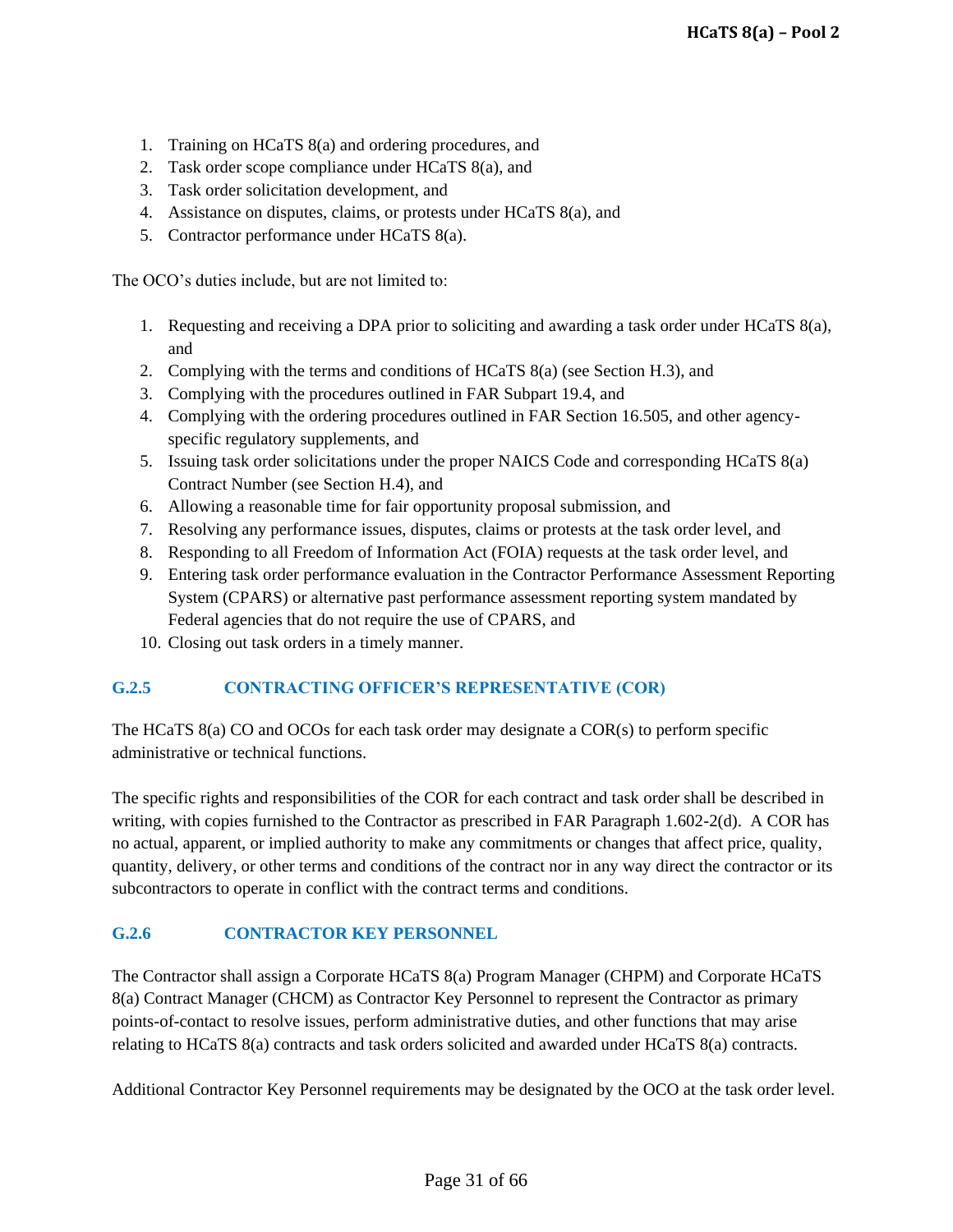There are no minimum qualification requirements established for Contractor Key Personnel. Additionally, Contractor Key Personnel do not have to be full-time positions; however, the Contractor Key Personnel are expected to be fully proficient in the performance of their duties.

The Contractor shall ensure that the HCaTS 8(a) CO has current point-of-contact information for both the CHPM and CHCM. The Contractor Key Personnel are considered essential to HCaTS 8(a). Upon removing and replacing any Contractor Key Personnel, the Contractor shall notify the HCaTS 8(a) CO within 15 business days.

All costs associated with Contractor Key Personnel duties shall be handled in accordance with the Contractor's standard accounting practices; however, no costs for Contractor Key Personnel shall be billed to the HCaTS Program Management Office (HCaTS PMO).

Failure of Contractor Key Personnel to effectively and efficiently perform their duties will be construed as conduct detrimental to contract performance and may result in activation of Dormant Status (see Sections H.25).

# **G.2.6.1 CORPORATE HCATS 8(A) PROGRAM MANAGER (CHPM)**

The Contractor's corporate management structure shall guarantee senior, high-level, program management of HCaTS 8(a), including a CHPM to represent the company in all HCaTS 8(a) programrelated matters.

The CHPM duties include, but are not limited to:

- 1. Advising and assisting current and potential HCaTS 8(a) customers regarding the technical scope of HCaTS 8(a) and the overall attributes of HCaTS 8(a), and
- 2. Promoting customer use of HCaTS 8(a), and
- 3. Being ultimately responsible for ensuring that all reporting information required under HCaTS 8(a) is provided accurately, thoroughly and timely, and
- 4. Being ultimately responsible for all performance issues related to their HCaTS 8(a) contract and task orders awarded under their HCaTS 8(a) contract, and
- 5. Attending all HCaTS 8(a) Program Management Review (PMR) meetings and other HCaTS 8(a) meetings as scheduled.

# **G.2.6.2 CORPORATE HCATS 8(A) CONTRACT MANAGER (CHCM)**

The Contractor's corporate management structure shall guarantee senior, high-level, program management of HCaTS 8(a), including a CHCM to represent the company in all HCaTS 8(a) contractrelated matters.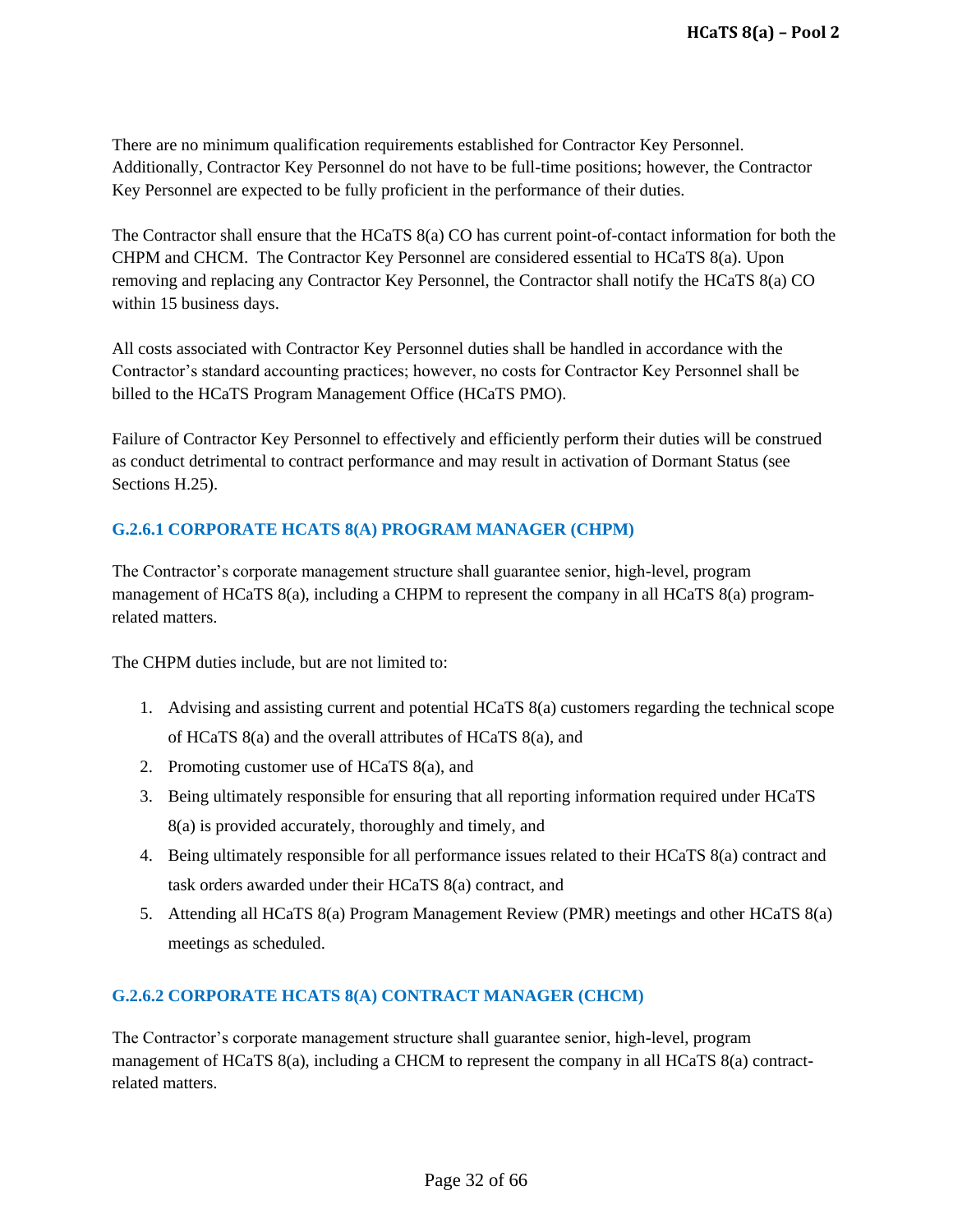The CHCM duties include, but are not limited to:

- 1. Verifying that the OCO soliciting or awarding a task order solicitation under HCaTS 8(a) has an HCaTS 8(a) DPA. Verification can be provided by the HCaTS 8(a) CO, HCaTS PM, or duly authorized representative, and
- 2. Ensuring the company's task order awards under their HCaTS 8(a) contract are contractually in compliance with HCaTS 8(a) (see Section H.3 {Ordering Procedures}), and
- 3. Ensuring all data within the Contract Payment Reporting Module (CPRM) is current, accurate, and complete (see Section G.3.2), and
- 4. Ensuring contract administrative functions and meeting all the performance reporting and compliance standards listed under Section F.5 (Performance Standards), are maintained, and
- 5. Being ultimately responsible for ensuring that all contractual agreements, including modifications, are negotiated and put in place expeditiously, and
- 6. Being ultimately responsible for ensuring that all task order invoicing is accurate and timely, and
- 7. Attending all HCaTS 8(a) Program Management Review (PMR) meetings and other HCaTS 8(a) meetings as scheduled.

# **G.3 CONTRACTOR ADMINISTRATION REQUIREMENTS**

The following sections describe the administration requirements for HCaTS 8(a) contracts and task orders awarded under HCaTS 8(a) contracts. The CHCM shall be the primary point-of-contact for these requirements.

Failure to meet administrative requirements may result in activation of Dormant Status (see Sections H.25).

# **G.3.1 CONTRACT ACCESS FEE (CAF)**

As of 1 August 2018, the CAF rate for HCaTS Task Orders is 0.75% fixed-fee. Visit HCaTS website (www.gsa.gov/hcats) for CAF updates and exceptions or agency specific CAF rate agreement, if any.

**NOTE:** For task orders awarded before 1 August 2018, the CAF rate remains 2% fixed fee; however, the OCOs must change the CAF from 2% to 0.75% at the time of the next option year that will be exercised on or after 1 August 2018. If the task order will not be exercised on or after 1 August 2018, the CAF remains as 2% until the completion of the current period of performance.

The OCOs and Contractors must use the following criteria for CAF:

- 1. CAF remittance calculated as: Total Paid Invoice (minus the CAF CLIN) multiplied by the CAF Percentage.
- 2. The task order solicitations shall have a separate and distinct CLIN for CAF for the base year and each option period. In response to all task order solicitations, regardless of contract type, the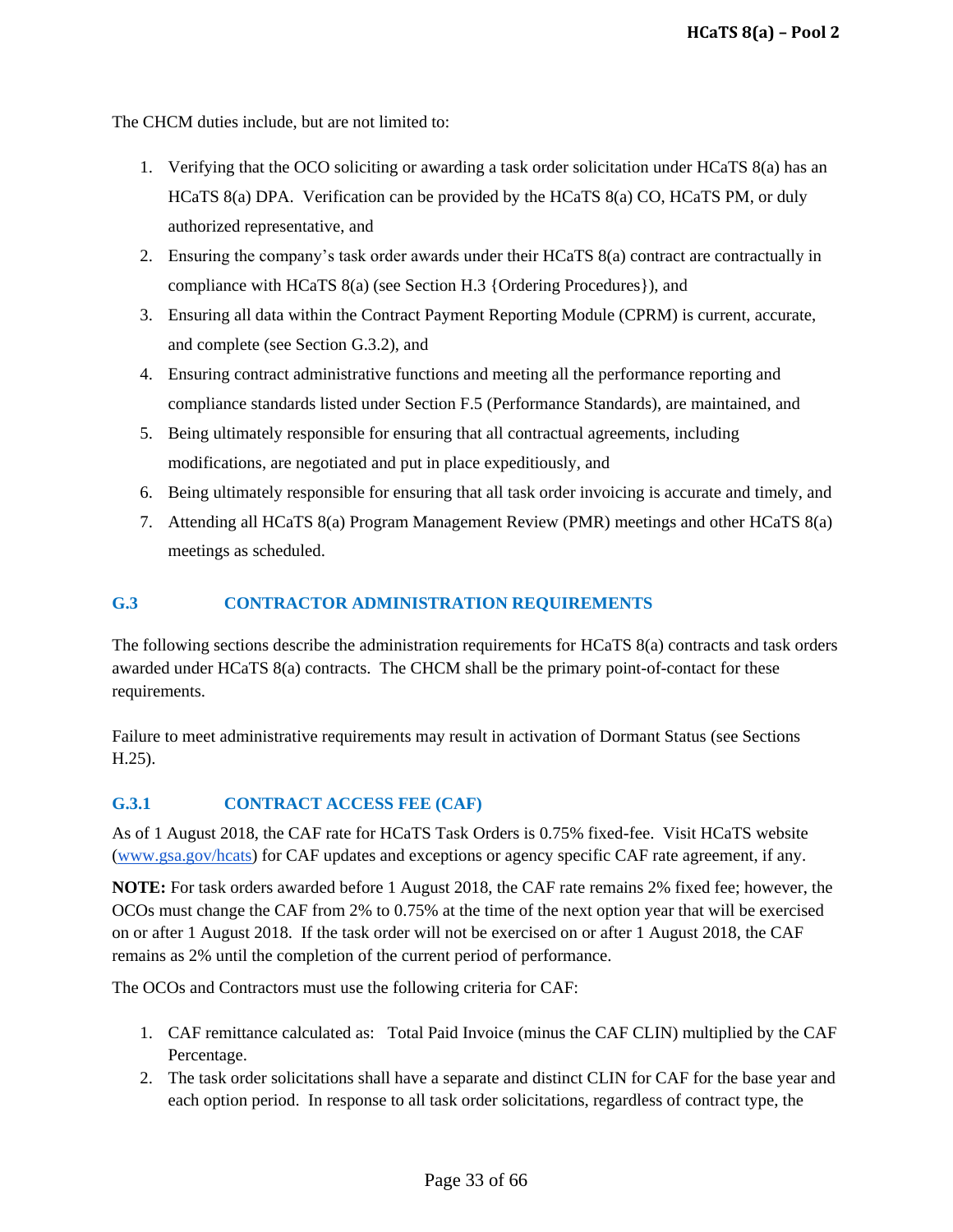Contractor shall always propose a CAF rate based on the total fixed-price or total estimated costs, including options.

3. If the customer organization has a CAF Memorandum of Understanding (CAF MOU) agreement in place with the HCaTS PMO, the CAF rate on the MOU must be used.

NOTE: See Section G.3.2.4 for CAF remittance instructions.

#### **G.3.2 CONTRACT PAYMENT REPORTING MODULE (CPRM)**

The specific system for all task order award, modification, invoice, and CAF payment data will be electronically through the CPRM located within GSA's Enterprise Data Warehouse (EDW).

#### **G.3.2.1 TASK ORDER AWARD DATA**

The Contractor shall report all task order award data within 30 calendar days of award into the CPRM; at the minimum all task order award data shall include the following:

- 1. HCaTS 8(a) Contract Number
- 2. Task Order Number (not the Solicitation Number)
- 3. Task Order Description
- 4. Functional Area (Pool 1 or Pool 2)
- 5. Predominant Order NAICS Code
- 6. Predominant Contract Type
- 7. Issued using GSA Assisted services (Yes or No)
- 8. Initial Period of Performance (Base Year period of performance)
- 9. Estimated Completion Date (end date after all option years exercised)
- 10. Award Date
- 11. Initial Obligated/Funded Amount (obligated amount for the base year)
- 12. Total Obligated/Funded Amount (total obligated dollar amount)
- 13. Total Estimated Value (total contract value including all option years)
- 14. Ordering Contracting Officer (Name and Email Address of OCO that signed the TO award)
- 15. Issuing Agency
- 16. Issuing Bureau
- 17. Receiving Agency (the customer)
- 18. Receiving Bureau
- 19. Location
- 20. Place of Performance (enter the primary place of performance)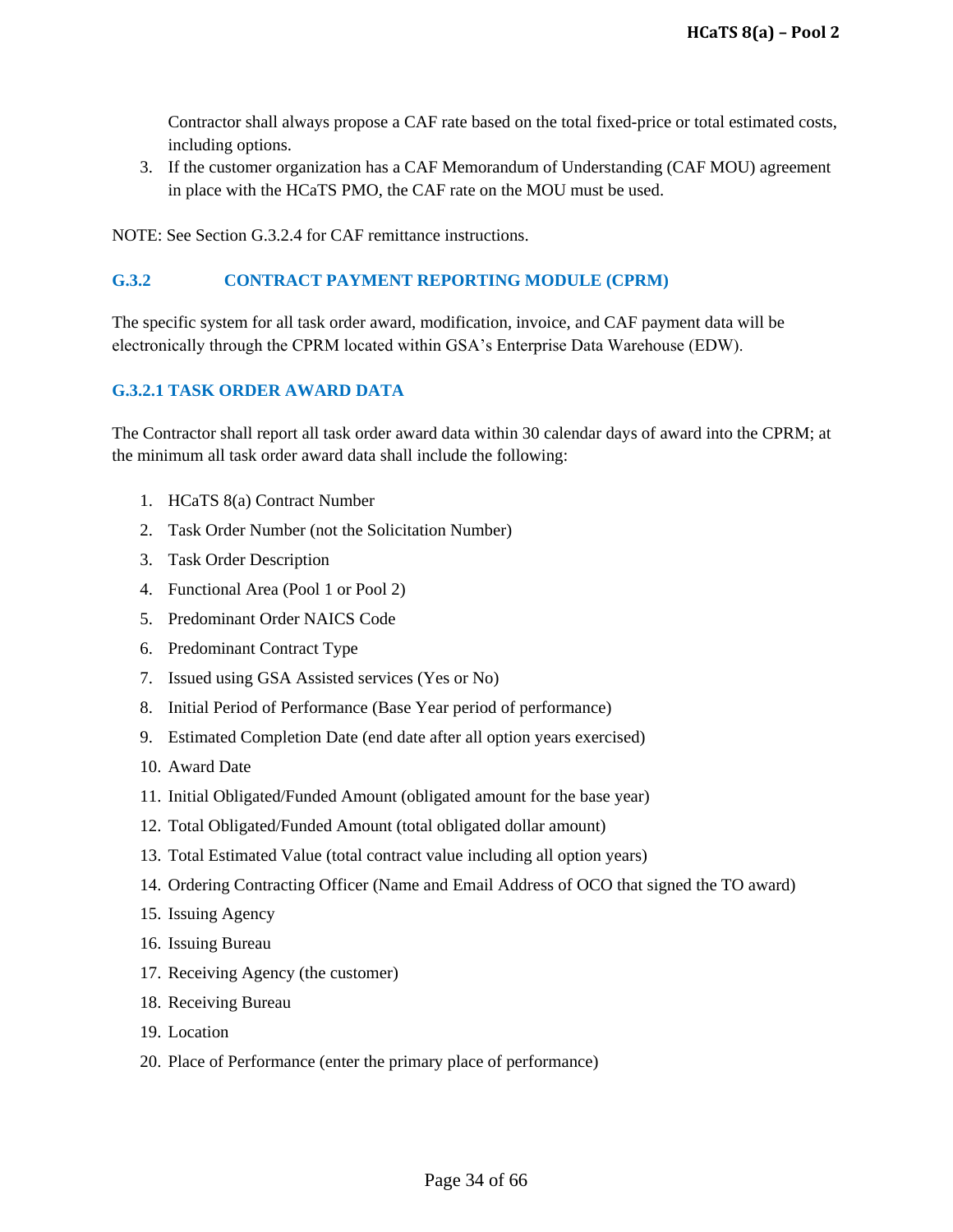- 21. Attachment (attach an electronic copy of the complete task order Award documents that includes Statement of Work (SOW)/Statement of Objectives (SOO), or Performance Work Statement (PWS))
- 22. Add Line Item (enter the information for each Contract Line Item Numbers (CLINs) of the task order. If the task order does not have a CLIN, input CLIN Number 9999 as a single CLIN for all billing)
- 23. Based on the contract type, enter the additional information stated in Section G.3.2.1.1, G.3.2.1.2, or G.3.2.1.3.

# **G.3.2.1.1 FIXED PRICE AWARD DATA**

In addition to the data required under Section G.3.2.1 (Task Order Award Data), all Fixed Price award data shall also include:

- 1. Initial obligated/funded amount, and
- 2. Total Firm-Fixed Price, including the base and all option periods by CLIN Number, and
- 3. Initial Maximum Incentive or Award Fee, if applicable.

# **G.3.2.1.2 COST REIMBURSEMENT AWARD DATA**

In addition to the data required under Section G.3.2.1 (Task Order Award Data), all Cost Reimbursement award data shall also include:

- 1. Initial obligated/funded amount, and
- 2. Total estimated cost, including the base and all option periods by CLIN Number, and
- 3. Fixed Fee, if applicable, and
- 4. Initial Incentive or Award Fee, if applicable.

# **G.3.2.1.3 TIME-AND-MATERIALS (T&M) AND LABOR-HOUR (L-H) AWARD DATA**

In addition to the data required under Section G.3.2.1 (Task Order Award Data), all T&M and L-H award data shall also include:

- 1. Initial obligated/funded amount, and
- 2. Total task order ceiling, including the base and all option periods by CLIN Number, and
- 3. Awarded labor categories and SOC numbers, and
- 4. The loaded hourly labor rate and hours by each corresponding HCaTS 8(a) labor category, for the base and all option periods, and
- 5. The loaded hourly labor rate and hours by each Specialized Professional Services Labor, Service Contract Act Labor, or OCONUS Labor, including a title and description of the labor category, if applicable, for the base and all option periods.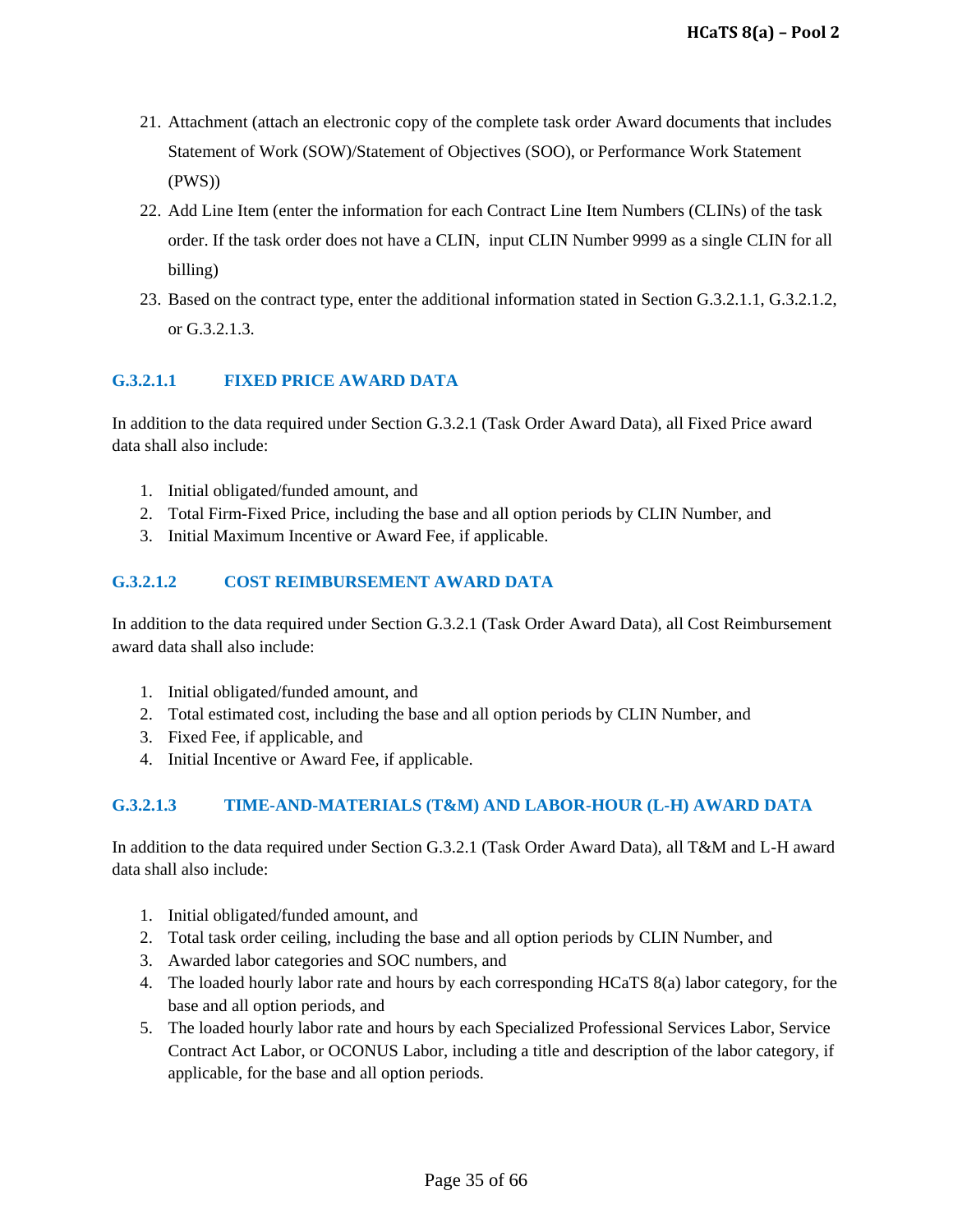## **G.3.2.2 TASK ORDER MODIFICATION DATA**

The Contractor shall report all task order modification data within 30 calendar days of receiving a signed copy of the modification, excluding modifications issued through GSA's EDW. Modification data issued through GSA's EDW will automatically populate into the CPRM.

Modification data shall include:

- 1. HCaTS 8(a) Contract Number, and
- 2. Task Order Number (not the Solicitation Number), and
- 3. Modification Number, and
- 4. Modification Description (e.g., Incremental Funding, Exercise Option, Change Order), and
- 5. OCO Point of Contact (Name, Phone Number, Email Address), and
- 6. Modification Ordering Period (do not change the initial start date of the task order), and
- 7. Modification Date, and
- 8. Modification obligated/funded amount allocated to the applicable CLINs, and
- 9. An electronic copy of the complete modification awarded by an OCO.

## **G.3.2.3 INVOICE DATA**

The Contractor shall report invoice data from each paid invoice within 30 calendar days after the end of the reporting quarter, including the invoice data on task orders issued through GSA's EDW. If no invoice data was received during a required reporting period for a specific task order, the Contractor shall report in the "Zero Invoice Data" screen located in the CPRM system for that particular task order.

Regardless of contract type, the Contractor shall report the following:

- 1. HCaTS 8(a) Contract Number, and
- 2. Task Order Number (not the Solicitation Number), and
- 3. Contractor Invoice Number, and
- 4. Date Invoice Paid, and
- 5. Amount of invoice that was subcontracted, and
- 6. Amount of invoice that was subcontracted to a small business, and
- 7. For each contract type, the Contractor shall report as follows:
	- a. Fixed Price task orders: Total Amount Paid (Lump Sum) by CLIN, and
	- b. T&M or L-H type task orders: Total Amount Paid (Lump Sum) by CLIN, and
	- c. Cost-Reimbursement task orders: Labor Categories, SOC Number, and Direct Labor Rate for each Task Order Labor Category.

# **G.3.2.4 CONTRACT ACCESS FEE (CAF) PAYMENT DATA**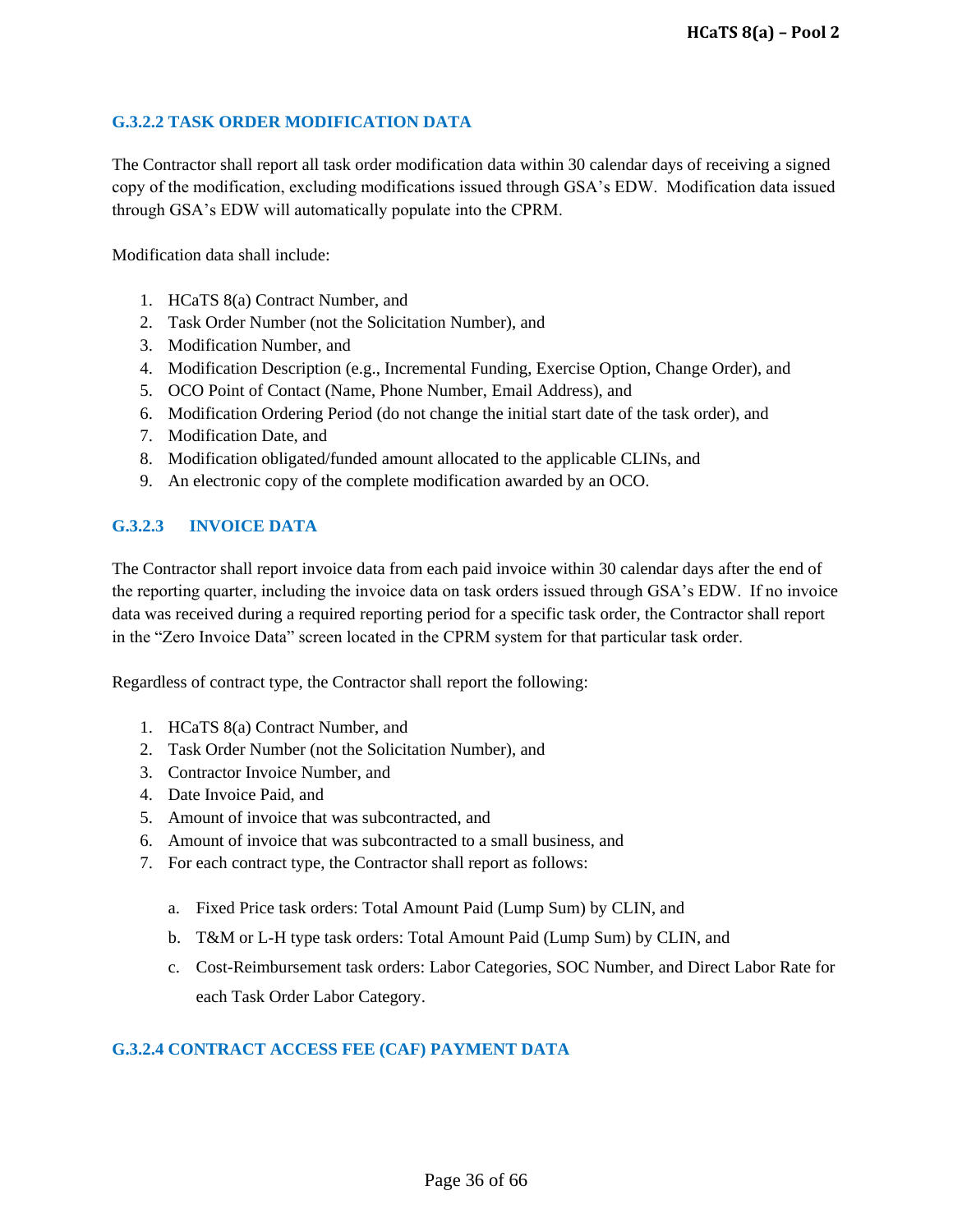| <b>CALENDAR QUARTERS</b>                        | <b>CAF DUE DATE</b> |
|-------------------------------------------------|---------------------|
| 1 <sup>st</sup> Quarter (January 1-March 31)    | April $30th$        |
| $2nd$ Quarter (April 1-June 30)                 | July $30th$         |
| $3rd$ Quarter (July 1-September 30)             | October $30th$      |
| 4 <sup>th</sup> Quarter (October 1-December 31) | January $30th$      |

The Contractor shall remit the CAF in U.S. dollars to the HCaTS PMO within 30 calendar days after the end of each calendar quarter for all invoice payments received during that calendar quarter as follows:

Where the CAF for multiple invoice payments (on one or more task orders) is due, the Contractor may consolidate the CAF owed into one payment, including the consolidation of the CAF across all awarded Pools.

Failure to remit the full amount of the CAF within 30 calendar days after the end of the applicable reporting period constitutes a contract debt to the United States Government under the terms of FAR Subpart 32.6. In addition, the Government may exercise all rights under the Debt Collection Improvement Act of 1996, including withholding or off-setting payments and interest on the debt.

The Contractor's failure to accurately and timely remit the CAF is sufficient cause for the HCaTS PMO to place the contractor in Dormant Status (see Section H.25).

CAF Payment Data shall include:

- 1. Trace Number, and
- 2. Total Remitted Amount, and
- 3. Remit Date, and
- 4. Amount applied to each Task Order Number (for the reported payment).

Contractors are encouraged to submit CAF payments via <https://pay.gov/public/home>.

# **G.3.2.5 CLOSEOUT DATA**

The Contractor shall submit task order close-out data quarterly following the expiration of a task order. This shall be accomplished for each and every task order.

This data shall include:

- 1. Final Task Order Dollar Value, and
- 2. Cumulative Invoiced Amount, and
- 3. Total CAF Amount Paid, and
- 4. CAF Balance Owed, and
- 5. Final Invoice Paid (Y/N), and
- 6. Release of Claims Date, and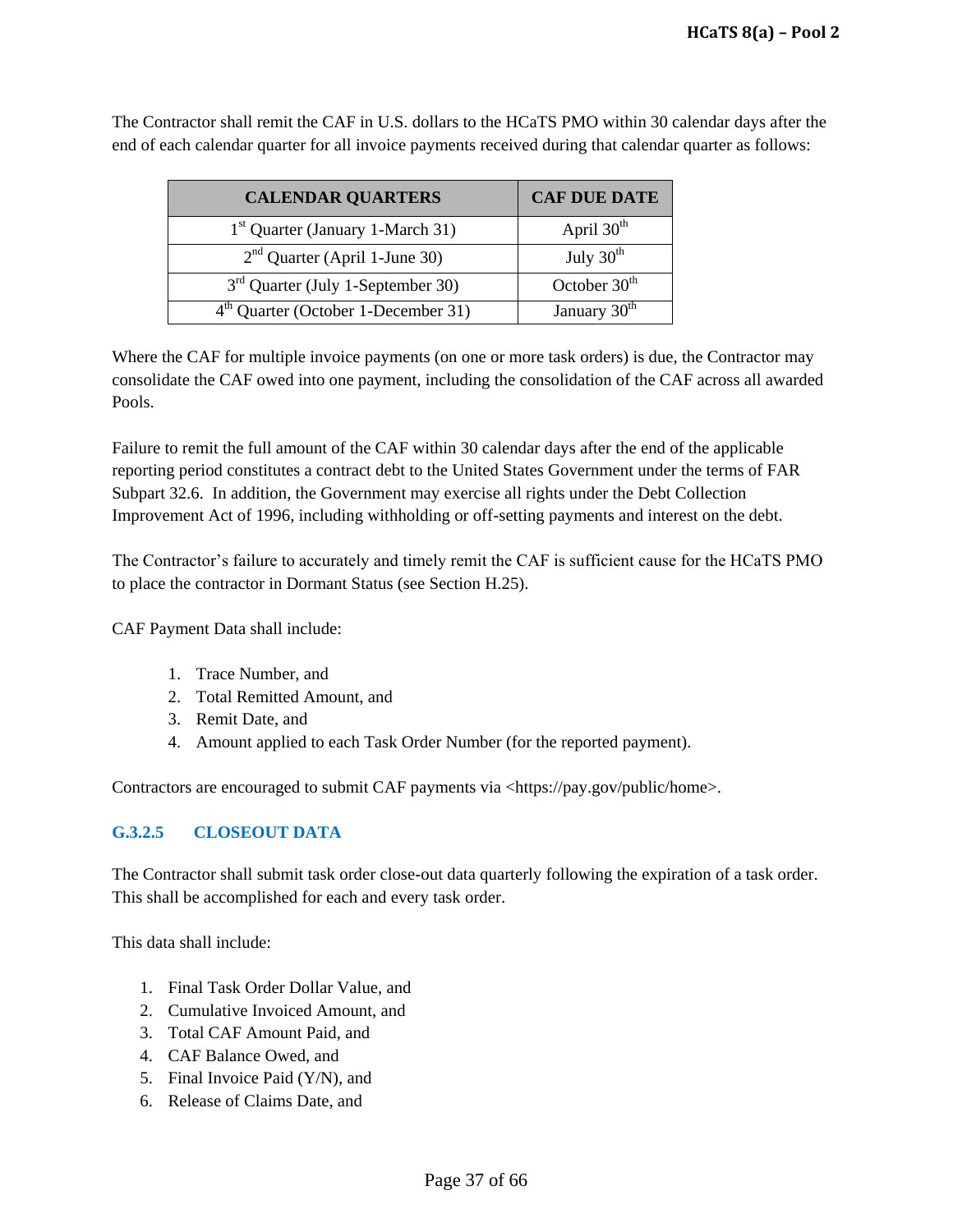7. Pending Actions Preventing Close-out.

# **G.3.3 RESERVED.**

## **G.3.4 CONTRACTOR PERFORMANCE ASSESSMENT REPORTING SYSTEM (CPARS)**

Past performance information is relevant information, for future source selection purposes, regarding a Contractor's actions under previously awarded contracts. It includes, for example, the Contractor's record of conforming to contract requirements and to standards of good workmanship, record of forecasting and controlling costs, adherence to contract schedules, including the administrative aspects of performance, history of reasonable and cooperative behavior and commitment to customer satisfaction, reporting into required databases, record of integrity and business ethics, and business-like concern for the interest of the customer.

The HCaTS PMO requires use of the CPARS modules as the secure, confidential, information management tool to facilitate the performance evaluation process for both HCaTS 8(a) contracts and task orders awarded under HCaTS 8(a) contracts. However, if a Federal agency requires an alternative past performance assessment reporting system for a specific task order(s) other than CPARS, the alternative reporting system takes precedence over CPARS.

The CHCM shall serve as a primary point-of-contact, who will be authorized access to the evaluation for review and comment for HCaTS 8(a) contracts and task orders awarded under HCaTS 8(a) contracts. The CHCM shall respond promptly to past performance evaluations as documented by the OCO at the task order level and the HCaTS 8(a) CO for HCaTS 8(a).

In addition, the CHCM shall be required to identify an alternate contact that will be responsible for notifying the HCaTS 8(a) CO in the event the primary contact is unavailable to process evaluations within the required 30-day time frame.

#### **G.3.4.1 HCATS 8(A) CPARS**

The HCaTS 8(a) CO will evaluate interim Contractor performance on an annual basis and final Contractor performance upon contract completion using the process and criteria in CPARS.

Evaluations of Contractor performance will be provided to the Contractor as soon as practicable after completion of the evaluation. Contractors will be given a minimum of 30 calendar days to submit comments, rebutting statements, or additional information.

Copies of the evaluations, Contractor responses, and review comments, if any, will be retained as part of the contract file, and may be used by Federal agencies to support future award decisions.

# **G.3.4.2 TASK ORDER CPARS**

The HCaTS 8(a) CO does not administer or evaluate task order performance. It is the sole responsibility of OCOs to evaluate each task order exceeding the micro-purchase threshold under HCaTS 8(a) using the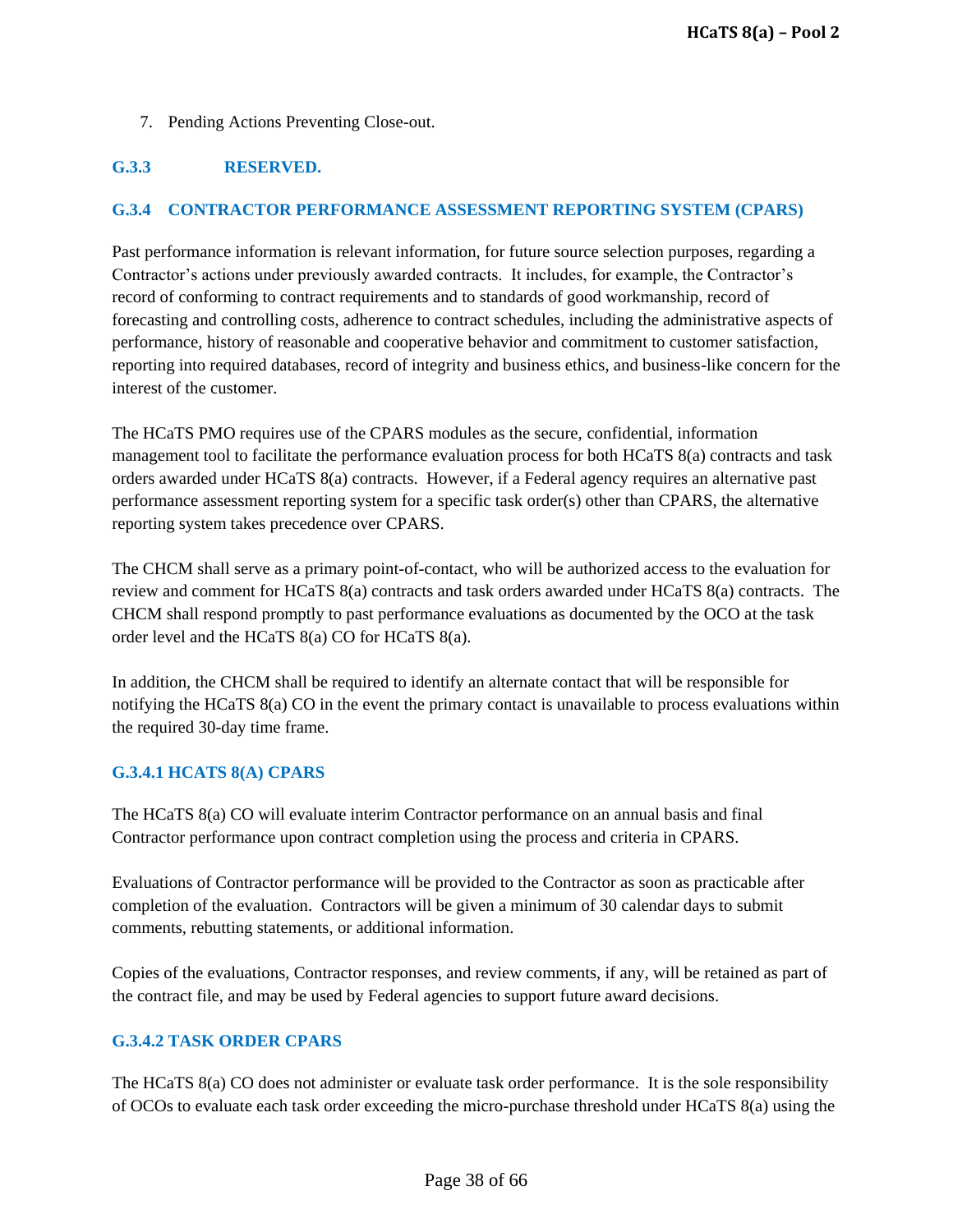process and criteria in CPARS or an alternative past performance assessment reporting system. OCOs shall use CPARS for task orders awarded under HCaTS 8(a) unless otherwise mandated by their Federal agency to utilize past performance systems other than CPARS.

At a minimum, the OCO shall be responsible for evaluating final Contractor performance upon task order completion.

## **G.3.5 INSURANCE**

The insurance coverage specified in FAR Subsection 28.307-2 is the minimum insurance requirement for HCaTS 8(a). Insurance coverage applies to the HCaTS 8(a) Program as a whole (i.e., this requirement is cumulative across all Pools the Contractor has been awarded an HCaTS 8(a) contract under). The OCO may require additional insurance coverage or higher limits specific to a task order awarded under an HCaTS 8(a) contract.

# **G.3.6 MERGERS, ACQUISITIONS, NOVATIONS AND CHANGE-OF-NAME AGREEMENTS**

If a Contractor merges, is acquired or recognizes a successor in interest to Government contracts when Contractor assets are transferred; or, recognizes a change in a Contractor's name; or, executes novation agreements and change-of-name agreements by a CO other than the HCaTS 8(a) CO, the Contractor shall notify the HCaTS 8(a) CO and provide a copy of the novation or other agreement that changes the status of the Contractor. This notification, if applicable, applies once, sent to the HCaTS 8(a) CO, and not for each HCaTS 8(a) contract.

## **G.3.7 RESPONSIBILITY AND FEDERAL AWARDEE PERFORMANCE AND INTEGRITY INFORMATION SYSTEM (FAPIIS)**

The Contractor shall maintain sufficient resources and meet the responsibility standards and Contractor qualifications set forth in FAR Part 9 to continue performance under HCaTS 8(a).

Subject to FAR 52.209-9, the Contractor shall update the information in FAPIIS on a semi-annual basis, throughout the term of HCaTS 8(a).

# **G.3.8 VETS-4212 REPORTS**

Subject to FAR Subpart 22.13, FAR 52.222-37 and the Vietnam Era Veterans' Readjustment Assistance Act of 1972 (VEVRAA), Contractors and Subcontractors shall report annually to the Department of Labor the number of employees in their workforces and any new hires, by job category and hiring location, who are qualified covered veterans during the reporting period.

Contractors shall submit a VETS-4212 report annually to the DOL VETS-4212 website and provide confirmation to the HCaTS 8(a) CO, even if the Contractor has no covered veterans or new employees to report during the reporting period. This report applies to the HCaTS 8(a) Program as a whole, sent to the DOL VETS-4212 website and HCaTS 8(a) CO, and not for each HCaTS 8(a) contract.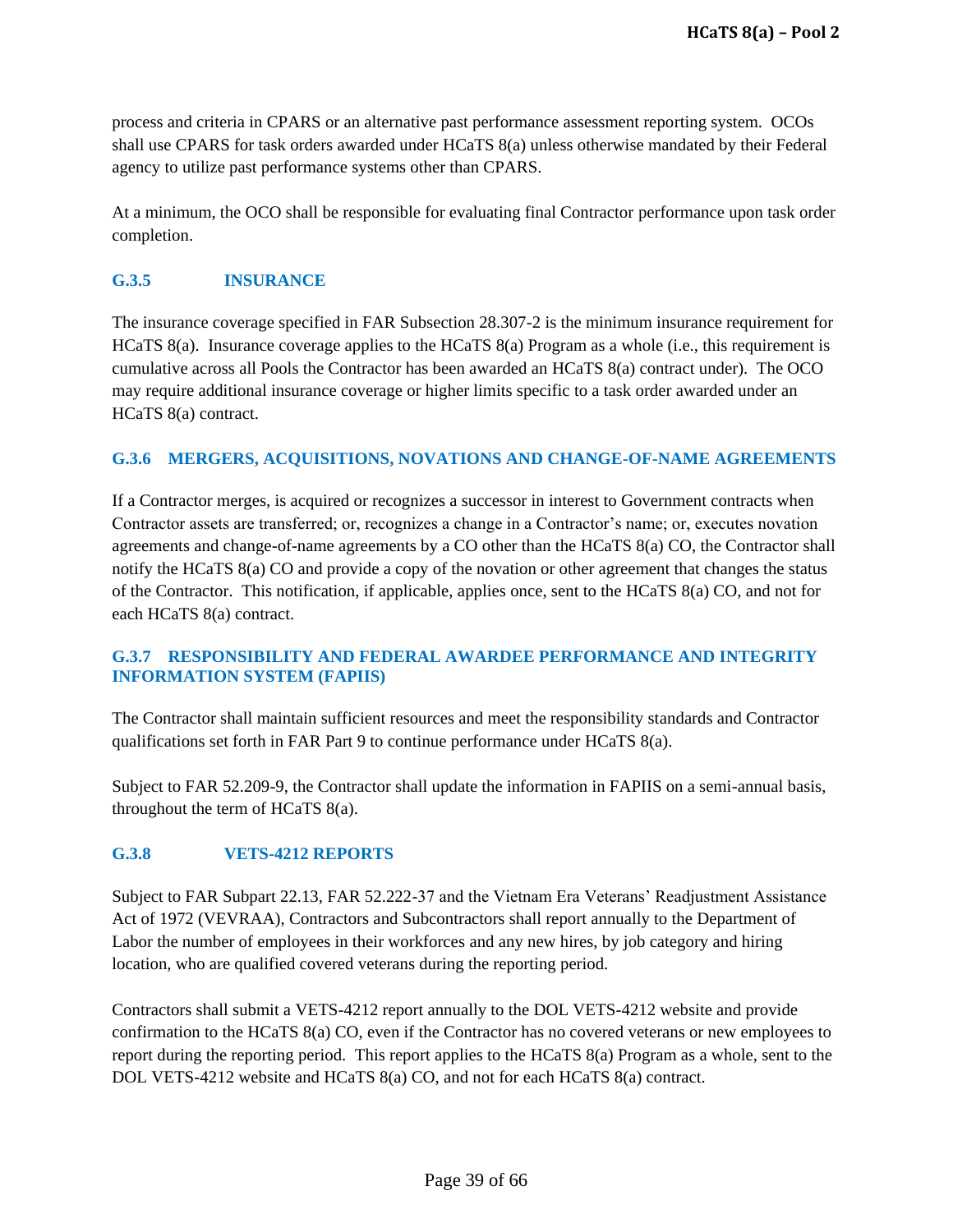# **G.3.9 FSRS REPORTS**

Subject to FAR 52.204-10, Contractors are required to file a Federal Funding Accountability and Transparency Act (FFATA) Sub-award Report by the end of the month following the month in which the Prime Contractor awards any subcontract with a value of \$25,000 or more, into the FFATA Sub-award Reporting System (FSRS). This report applies for each HCaTS 8(a) contract.

## **G.3.10 POST AWARD SMALL BUSINESS PROGRAM RE-REPRESENTATION**

Subject to FAR 52.219-28, if a Contractor represented that it was a small business concern prior to award the Contractor shall re-represent its size status upon the occurrence of any of the following:

- 1. Within 30 days after execution of a novation agreement, or
- 2. Within 30 days after a merger or acquisition that does not require a novation, or
- 3. Within 60 to 120 days prior to the end of the fifth year and exercising the option thereafter.

The Contractor shall re-represent its size status in accordance with the size standard in effect at the time of this re-representation that corresponds to the North American Industry Classification System (NAICS) codes assigned to this contract (see Section H.4).

If the Contractor represented that it was other than a small business concern prior to award of this contract, the Contractor may, but is not required to, take the actions required by this section.

The Contractor shall make the representation by validating or updating all its representations in the Representations and Certifications section of the System for Award Management (SAM) and its other data in SAM, as necessary, to ensure that they reflect the Contractor's current status. The Contractor shall notify the HCaTS 8(a) CO in writing within the timeframes prescribed above that the data have been validated or updated, and provide the date of the validation or update.

# **G.4 HCATS 8(A) AND TASK ORDER CLOSEOUTS**

HCaTS 8(a) will be closed out upon the closeout of all task orders awarded under HCaTS 8(a) contracts and all CAF fees submitted.

The OCO is responsible for closing out their task orders under HCaTS 8(a). Task order closeout will be accomplished within the procedures set forth in FAR Parts 4 and 42, and other agency-specific regulatory supplements.

For cost reimbursement and time-and-material task orders, the OCO is encouraged to utilize FAR Section 42.708 to the maximum extent practicable. The Contractor agrees to cooperate with the OCO to close out task orders as soon as practical. The Contractor shall report all task order close outs in the CPRM (see Section G.3.2.5).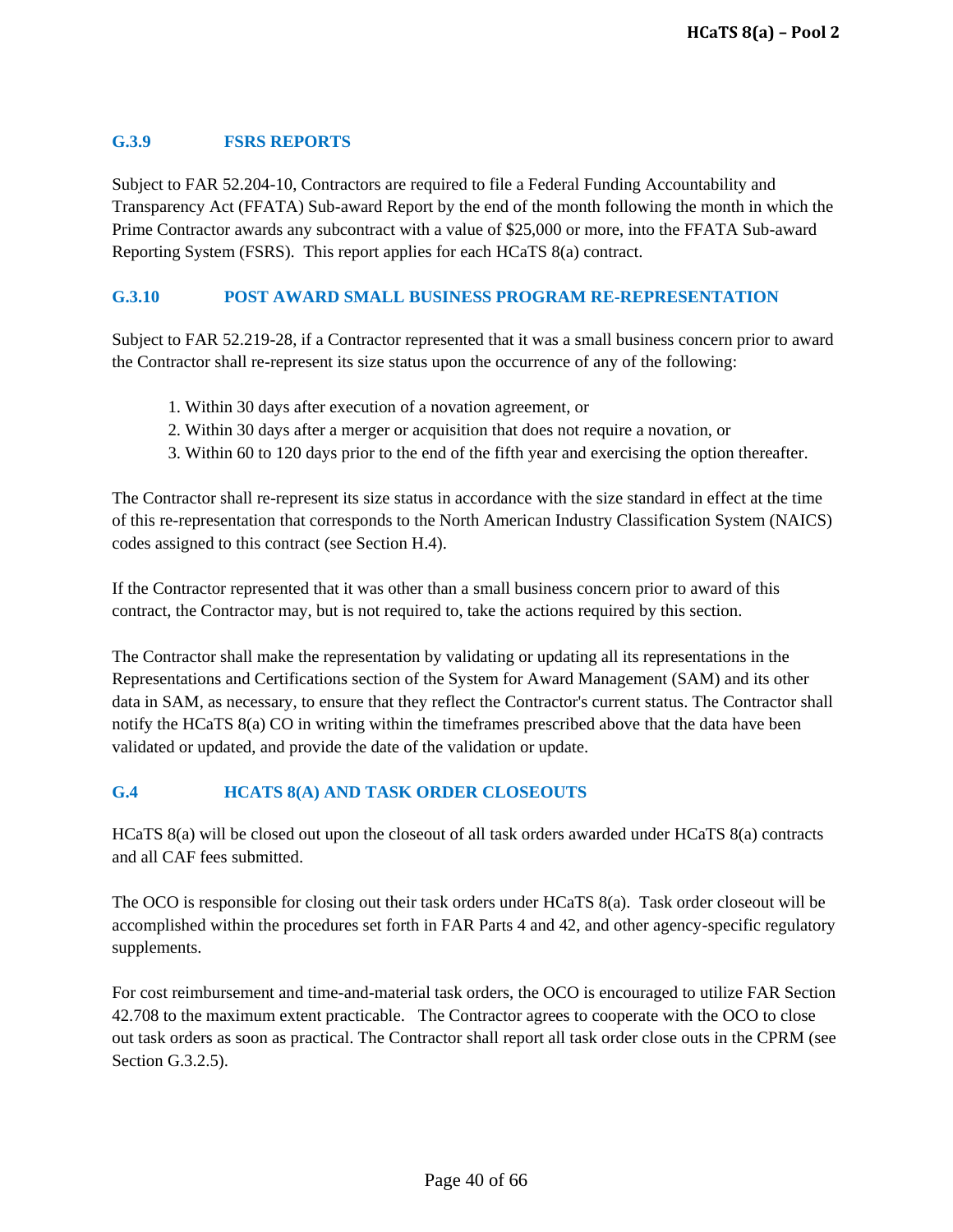## **G.5 OPTION DETERMINATION**

After the initial ordering period, in recognition of exceptional contract and task order performance the HCaTS PMO may exercise a five-year option period in accordance with FAR 52.217-9; if necessary, the ordering period will be extended for additional six months in accordance with FAR 52.217-8.

# **(END OF SECTION G) PART I: THE SCHEDULE SECTION H: SPECIAL CONTRACT REQUIREMENTS**

# **H.1 RESERVED H.2 OBSERVANCE OF FEDERAL HOLIDAYS**

The Contractor shall observe Federal holidays and other days identified in this section unless otherwise indicated in individual task orders. The Government observes the following days as holidays:

- 1. New Year's Day
- 2. Birthday of Martin Luther King, Jr.
- 3. Washington's Birthday
- 4. Memorial Day
- 5. Independence Day
- 6. Labor Day
- 7. Columbus Day
- 8. Veterans Day
- 9. Thanksgiving Day
- 10. Christmas Day

In addition to the days designated as holidays, the Federal government may also observe any day designated by Federal Statute, Executive Order or Presidential Proclamation.

# **H.3 ORDERING PROCEDURES**

All task orders under HCaTS 8(a) contracts shall:

- 1. Be solicited and awarded by an OCO with a Delegation of Procurement Authority (DPA) (see Section G.2.4), and
- 2. Be within the scope of Section C and all other terms and conditions of the HCaTS 8(a) contract, and
- 3. Identify the HCaTS 8(a) Labor Categories and Standard Occupational Classification (see Section B.2.1 and Attachment J.1 {Standardized Labor Categories}), and
- 4. Be solicited and awarded under the proper NAICS Code and corresponding Contract Number (see Section H.4), and
- 5. Identify the proper Product Service Code (see Section H.5), and
- 6. Comply with the ordering procedures in FAR Section 16.505 and other applicable agencyspecific regulatory supplements.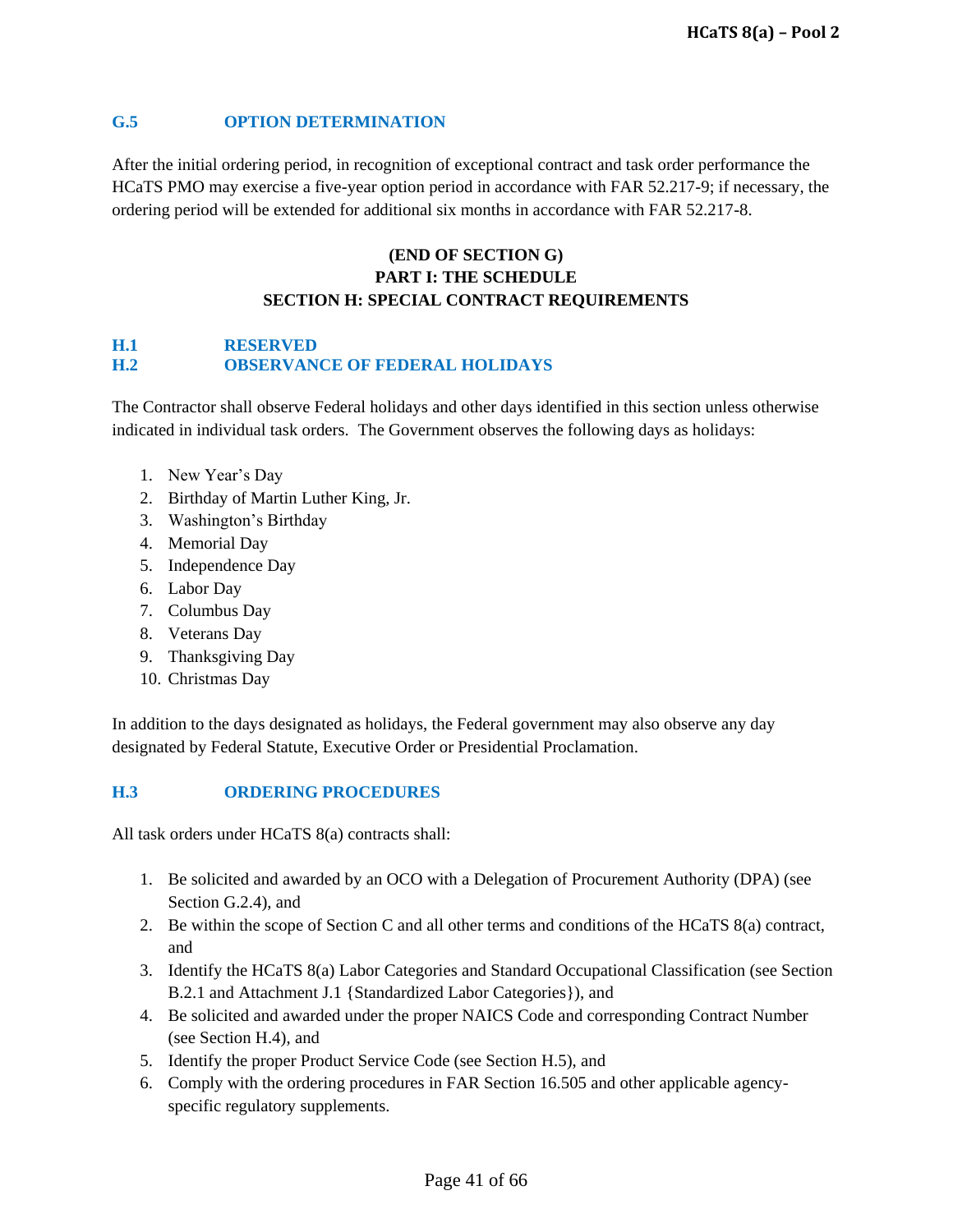The OCO shall tailor all optional clauses, provisions, and other applicable terms and conditions specific to the task order solicitation and award. The OCO is also encouraged to take into consideration the current version of the Human Capital Assessment and Accountability Framework (HCAAF) when defining the scope of a task order.

All costs associated with the preparation, presentation, and discussion of the Contractor's proposal in response to a task order solicitation will be at the Contractor's sole and exclusive expense and each task order will be funded by the ordering agency at the task order level.

## **H.3.1 SET ASIDES BASED ON SOCIO-ECONOMIC SUBGROUP**

HCaTS 8(a) is a total small business set-aside contract. In addition to total small business set-asides, task orders placed under HCaTS 8(a) may be set aside at the OCO's discretion for socio-economic subgroups. An HCaTS 8(a) task order solicitation may be a competitive set-aside for socio-economic subgroups when it is anticipated that offers will be obtained from at least two responsible small business concerns within a socio-economic subgroup under the corresponding Pool (see Section H.4.1). A socio-economic subgroup for competitive set-asides is identified as one of the following only:

- 1. 8(a) Small Business (8(a) SB), and/or
- 2. HUBZone Small Business (HUBZone SB), and/or
- 3. Service-Disabled Veteran-Owned Small Business (SDVOSB), and/or
- 4. Economically Disadvantaged Women-Owned Small Business (EDWOSB), and/or
- 5. Women-Owned Small Business (WOSB).

# **H.4 NORTH AMERICAN INDUSTRY CLASSIFICATION SYSTEM (NAICS) H.4.1 HCATS 8(A) NAICS CODES**

HCaTS 8(a) is comprised of two separate Government-Wide Multiple Award, Indefinite Delivery, Indefinite Quantity (MA-IDIQ) task order contracts that span eight NAICS Codes.

NAICS Codes are grouped into two separate Pools based on two separate small business size standards (\$12M and \$16.5M). Each Pool will have multiple IDIQ task order contract under it. All NAICS codes within a given Pool can be used to represent the predominant NAICS Code for any given task order solicited and awarded under an HCaTS 8(a) contract.

NAICS Codes and small business size standards are periodically updated and revised by the SBA. If the SBA revises a HCaTS 8(a) contracts' NAICS Code and small business size standard, the HCaTS 8(a) CO may update the contracts to reflect the updated NAICS Code and small business size standard.

Due to Federal Procurement Data System-Next Generation (FPDS-NG) system limitation, only one NAICS Code can be assigned to a contract in FPDS-NG reports; the predominant NAICS Codes will be used for the task orders' FPDS-NG reports.

The table below identifies the HCaTS 8(a) Pool 2 NAICS Code assignments. The predominant NAICS Code is shown in bold underline: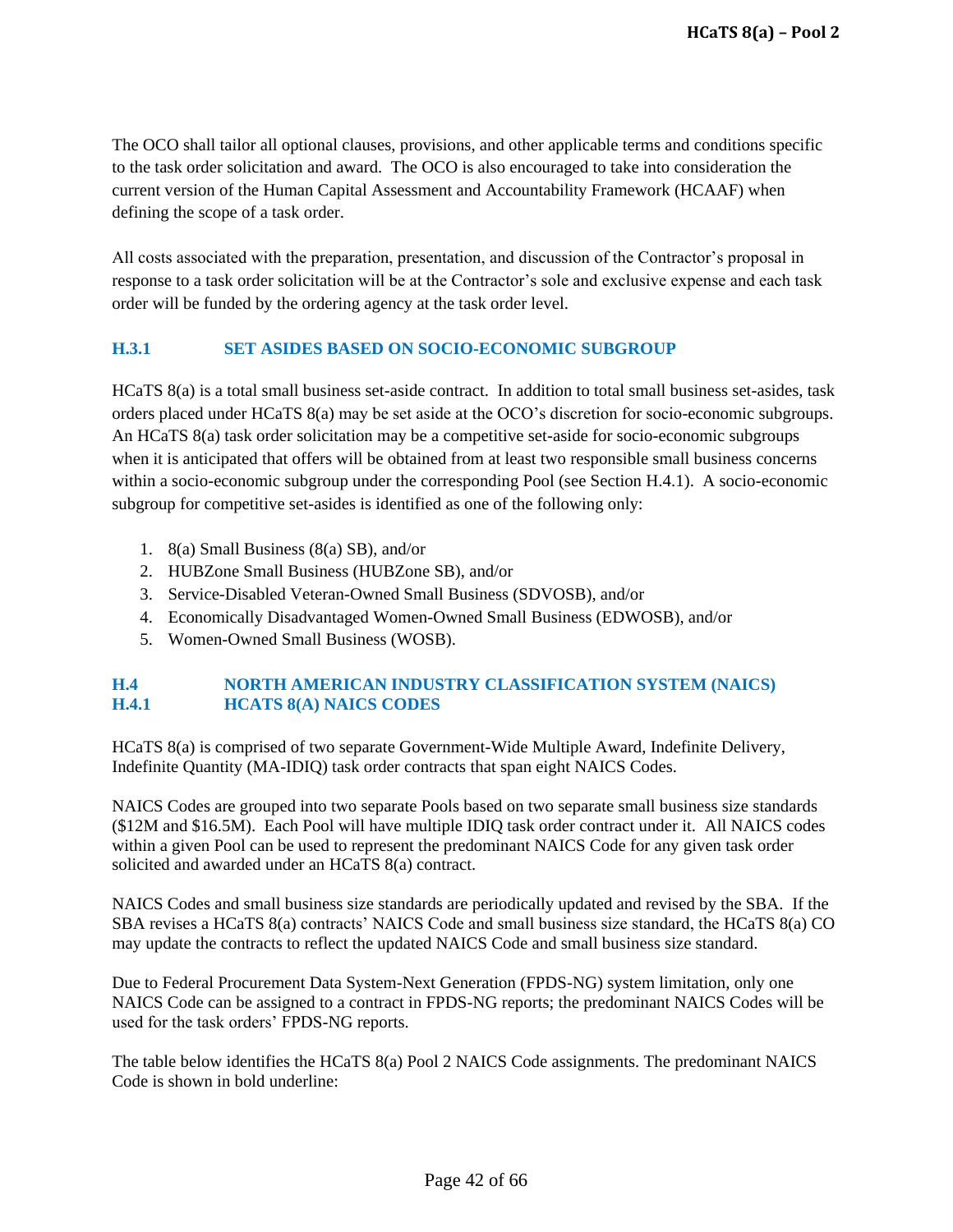| POOL 2: \$16.5M SMALL BUSINESS SIZE STANDARD |                                                                      |  |
|----------------------------------------------|----------------------------------------------------------------------|--|
| <b>NAICS CODE</b>                            | <b>NAICS TITLE</b>                                                   |  |
| 541611                                       | Administrative Management and General Management Consulting Services |  |
| 541612                                       | <b>Human Resources Consulting Services</b>                           |  |
| 541613                                       | <b>Marketing Consulting Services</b>                                 |  |
| 541618                                       | <b>Other Management Consulting Services</b>                          |  |
| 611710                                       | <b>Educational Support Services</b>                                  |  |

NOTE: Definitions for each NAICS Title can be found at http://www.census.gov/cgibin/sssd/naics/naicsrch

# **H.4.2 PREDOMINANT TASK ORDER NAICS CODE DETERMINATION**

The OCO is responsible for determining which predominant NAICS Code applies to a task order solicitation. The NAICS Code selected determines the corresponding Pool in accordance with Section H.4.1. Each Pool will have a list of eligible Contractors that qualify to receive solicitations and task order awards.

Ordering procedures in FAR Section 16.505 apply. If the solicitation could be classified in two or more NAICS Codes with different size standards, the OCO shall apply the NAICS Code for the industry accounting for the greatest percentage of anticipated task order dollar value.

#### **H.5 PRODUCT SERVICE CODE (PSC)**

The PSC represents what products, services, and/or research and development (R&D) was purchased by the Federal government for each task order award reported in FPDS-NG.

The scope of HCaTS 8(a) spans across many PSCs; however, the predominant PSC selected must be based on the predominant service that is being purchased.

The Contract Payment Reporting Module (CPRM) reporting system facilitates compliance with proper PSC reporting for all Federal agencies, including DoD's taxonomy for the acquisition of services that maps PSCs into six separate Portfolio Groups, such as: Knowledge Based Services; Facility Related Services; Transportation Services; Medical Services, Electronics & Communication Services; and, Equipment Related Services.

The OCO shall identify the PSC in the task order solicitation and report the PSC in FPDS-NG. The Contractor shall enter the PSC in the CPRM for each task order award.

#### **H.6 ACCREDITATIONS**

All accreditations are optional; however, Contractors are encouraged to acquire these accreditations.

# **H.6.1 ADEQUATE ACCOUNTING SYSTEM**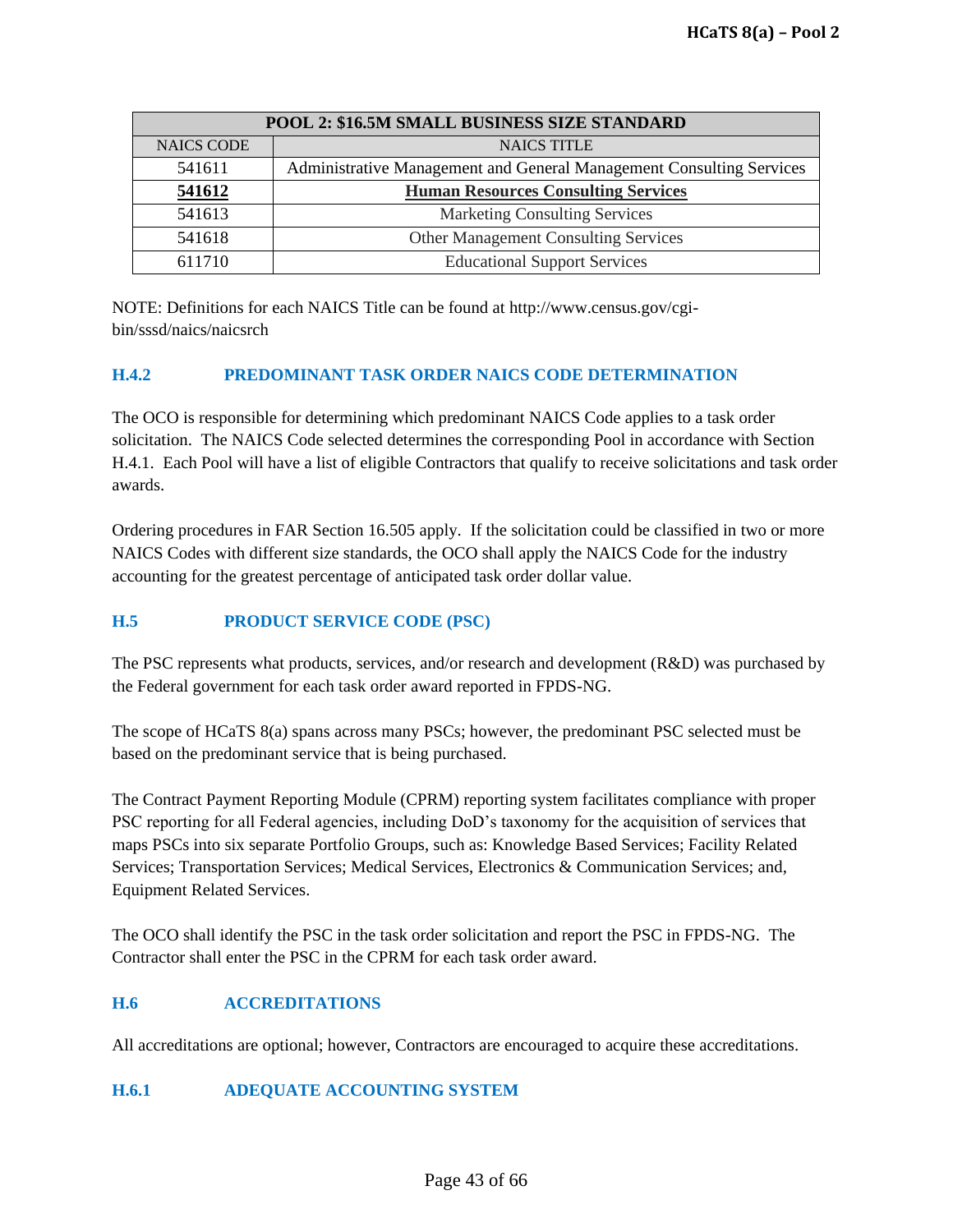An adequate accounting system is a system that is approved by the HCaTS CO, in consultation with the Defense Contract Audit Agency (DCAA) or a Cognizant Federal Agency (CFA) and provides for the proper segregation, identification, accumulation, and allocation of direct and indirect costs for government procurements.

At the Contractor's request, the HCaTS 8(a) CO make the adequacy determination on the Contractor's accounting system; if approved by HCaTS 8(a) CO, the Contractor shall notify the HCaTS 8(a) CO and designated OCO(s) for affected task orders, in writing, if there are any changes in the status of its adequate accounting system and provide the reasons for the change and copies of audit reports, as applicable. Only those Contractors that maintain an adequate accounting system, as approved by the HCaTS 8(a) CO, shall be eligible for cost reimbursable task order awards.

At the task order level, the OCO has the authority for the determination of cost or price fair and reasonableness. The OCO may make the adequacy determination or require the Contractor to maintain an acceptable accounting system that will permit timely development of all necessary cost data in the form required by the proposed contract type.

# **H.6.2 ACCEPTABLE ESTIMATING SYSTEM**

An acceptable estimating system is a system that has been audited by the Defense Contract Management Agency (DCMA) or any Cognizant Federal Agency (CFA), and meets the requirements specifies in 48 CFR 252.215-7002 (Cost Estimating System Requirements).

An acceptable estimating system is not mandatory; however, Contractors are encouraged to maintain an acceptable estimating system for the entire ordering period of their HCaTS 8(a) contract.

# **H.6.3 APPROVED PURCHASING SYSTEM**

An approved purchasing system means the Contractor's purchasing system has been audited under Contractor Purchasing System Review (CPSR) in accordance with FAR Subpart 44.3 (Contractors Purchasing Systems Reviews).

An approved purchasing system is not mandatory; however, Contractors are encouraged to maintain an approved purchasing system for the entire ordering period of its HCaTS 8(a) contract.

# **H.6.4 FORWARD PRICING RATE AGREEMENTS (FPRA), FORWARD PRICING RATE RECOMMENDATIONS (FPRR), AND AUDITED BILLING RATES**

An FPRA, FPRR and Audited Billing Rates are not mandatory; however, Contractors are encouraged to have them audited by DCAA, DCMA or any other CFA for the entire ordering period of their HCaTS 8(a) contract (IAW FAR Part 42.704 and FAR 42.17).

For Time-and-Material, Labor-Hour, and Cost Reimbursement (all types) task orders solicited and awarded under HCATS 8(A) contracts, Contractors are encouraged to execute an FPRA and/or audited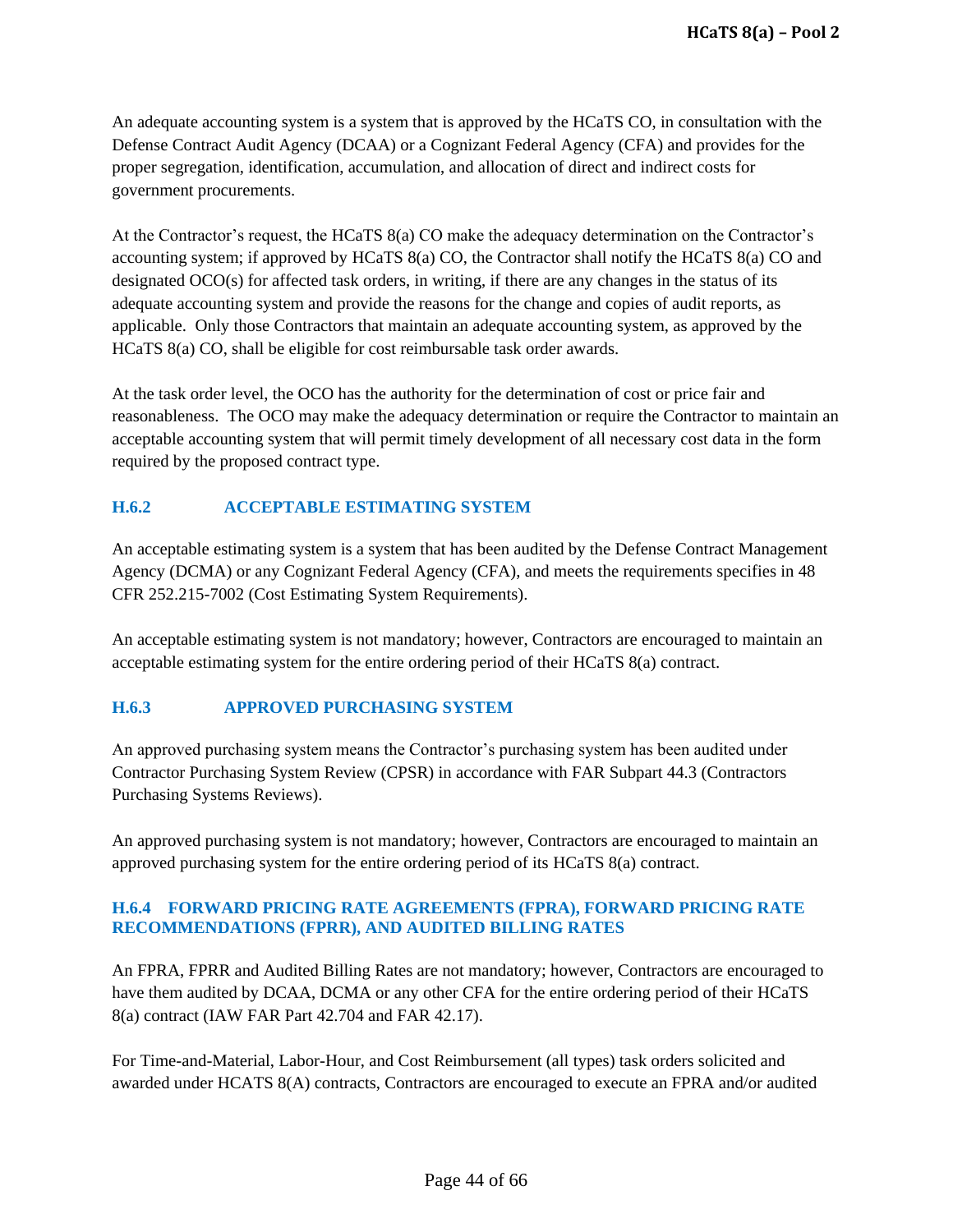billing rates to the maximum extent practicable. Contractors may use FPRRs when an FPRA has not been negotiated.

#### **H.6.5 EARNED VALUE MANAGEMENT SYSTEM (EVMS)**

An EVMS, as defined in FAR Part 2.101, is not mandatory; however, Contractors are encouraged to have an EVMS during the entire ordering period of their HCaTS 8(a) contract.

# **H.6.6 INTERNATIONAL ORGANIZATION FOR STANDARDIZATION (ISO) 9001:2008/2015 CERTIFICATION**

The ISO 9001:2008/2015 Certification specifies requirements for a quality management system to demonstrate the Contractor's ability to consistently meet the customers' requirements as well as statutory and regulatory requirements.

The ISO 9001:2008/2015 Certification is not mandatory; however, Contractors are encouraged to maintain the certification during the entire ordering period of their HCaTS 8(a) contract.

# **H.6.7 INTERNATIONAL ORGANIZATION OF STANDARDIZATION/INTERNATIONAL ELECTROTECHNICAL COMMISSION (ISO/IEC) 27001:2013 CERTIFICATION**

The ISO/IEC 27001:2013 Certification specifies the requirements for establishing, implementing, maintaining and continually improving an information security management system within the context of the organization. It also includes requirements for the assessment and treatment of information security risks tailored to the needs of the organization.

An ISO/IEC 27001:2013 Certification is not mandatory; however, Contractors are encouraged to have ISO/IEC 27001:2013 Certification during the entire ordering period of their HCaTS 8(a) contract.

# **H.7 LIMITATIONS ON SUBCONTRACTING**

In performance of services awarded under HCaTS 8(a), at least 50% of the cost of task order performance incurred for personnel shall be expended for employees of the concern. FAR 52.219-14 will be monitored and strictly enforced by the HCaTS 8(a) CO.

The Contractor shall specifically identify the total Prime and Sub-contracted labor dollars combined and the total labor dollars subcontracted separately in each invoice submitted under HCaTS 8(a) task orders.

If an ordering agency has a supplemental regulation that does not coincide with FAR 52.219-14, the OCO may tailor this section at the task order level.

#### **H.8 MEANINGFUL RELATIONSHIP COMMITMENT LETTERS (MRCL)**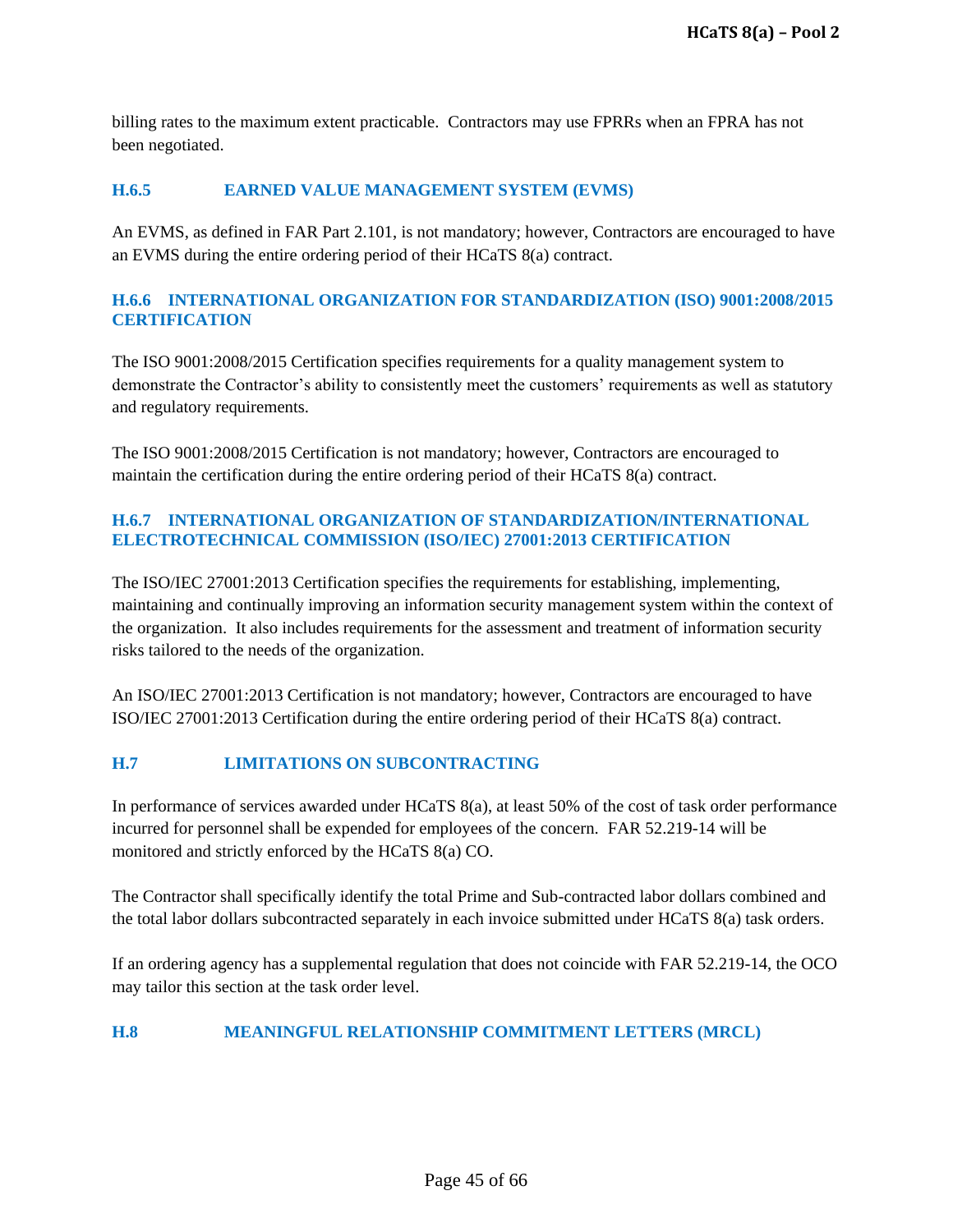If applicable, an MRCL establishes the relationship and commitments of performance for Contractors who share accreditations from other affiliates, divisions, or subsidiaries within a Contractor's internal corporate structure.

If applicable, the Contractor shall maintain and honor each MRCL for the entire ordering period of their HCaTS 8(a) contract. The Contractor shall notify the HCaTS 8(a) CO and designated OCO(s) for affected task orders, in writing, if there are any changes in the status of its internal corporate relationships or commitments and provide the reason(s) for the change.

If applicable, the Contractor's MRCLs are incorporated by reference into the HCaTS 8(a) contract and the HCaTS PMO will provide MRCLs to the OCO upon request.

# **H.9 PROFESSIONAL EMPLOYEE COMPENSATION POLICY**

The Government is concerned with the quality and stability of the work force to be employed on an HCaTS 8(a) contract. Professional compensation that is unrealistically low or not in reasonable relationship to the various job categories may impair the Contractor's ability to attract and retain competent professional service employees or may be viewed as evidence of failure to comprehend the complexity of future task order requirements.

The Contractor's professional employee compensation policy is incorporated by reference and made a part of the HCaTS 8(a) contract.

The Contractor shall notify the HCaTS CO and designated OCO(s) for affected task orders, in writing, if there are any changes in the status of its professional employee compensation plan and provide the reason(s) for the change and copies of the new professional employee compensation policy, as applicable.

# **H.10 UNCOMPENSATED OVERTIME POLICY**

Uncompensated overtime means the hours worked without additional compensation in excess of an average of 40 hours per week by direct charge employees who are exempt from the Fair Labor Standards Act. Compensated personal absences such as holidays, vacations, and sick leave shall be included in the normal workweek for purposes of computing uncompensated overtime hours.

Task Orders may be subject to FAR 52.237-10 when services to be required are on the basis of the number of hours to be provided; therefore, the labor rate charged to the Government shall be adjusted accordingly for the hours worked without additional compensation in excess of an average of 40 hours per week by direct charge employees who are exempt from the Fair Labor Standards Act.

The Contractor's uncompensated overtime policy is incorporated by reference and made a part of the HCaTS 8(a) contract.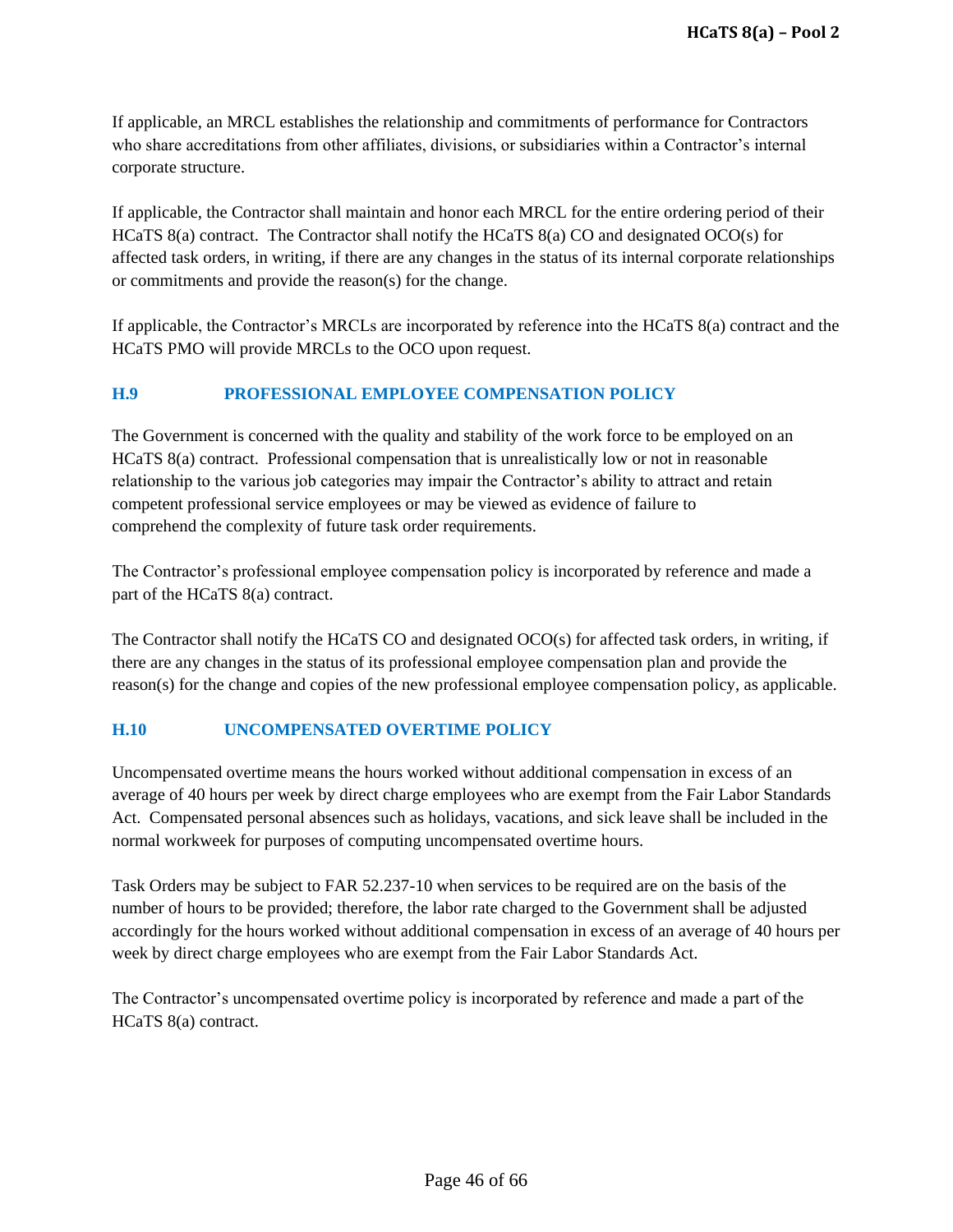The Contractor shall notify the HCaTS 8(a) CO and designated OCO(s) for affected task orders, in writing, if there are any changes in the status of its uncompensated overtime policy and provide the reason(s) for the change and copies of the new uncompensated overtime policy, as applicable.

# **H.11 SECURITY CLEARANCE REQUIREMENTS**

The OCO shall tailor security requirements (both facility and employee), clauses, provisions, and other applicable terms and conditions specific to each task order's solicitation and award.

Only those Contractors that meet the required security clearance levels on individual task order solicitations are eligible to compete for such task orders.

In general, all necessary facility and employee security clearances shall be at the expense of the Contractor. In some cases, Government offices that conduct background investigations do not have a means for accepting direct compensation from Contractors and instead charge Federal agencies for the background investigations. In these cases, the Contractor shall be flexible in establishing ways of reimbursing the Government for these expenses. The individual task order shall specify the terms and conditions for reimbursement, if any, for obtaining security clearances. The Contractor shall comply with all security requirements in task orders awarded under it HCaTS 8(a) contract.

# **H.11.1 FACILITY CLEARANCE LEVEL (FCL)**

An FCL is when a Contractor's facility is eligible for access to classified information at the Confidential, Secret, or Top Secret level. The FCL includes the execution of a Department of Defense (DoD) Security Agreement (DD Form 441 and DD Form 441-1) and Certificate Pertaining to Foreign Interests (SF 328).

Under the terms of an FCL agreement, the Government agrees to issue the FCL and inform the Contractor as to the security classification of information to which the Contractor will have access. The Contractor, in turn, agrees to abide by the security requirements set forth in the National Industrial Security Program Operating Manual, commonly referred to as the NISPOM.

There are no mandatory levels of facility security clearance for Contractors under their HCaTS 8(a) contracts; however, task orders may require an FCL at any level.

# **H.11.2 EMPLOYEE SECURITY CLEARANCE**

Security clearances for Contractor employees, including Subcontractor employees, may require Confidential, Secret, Top Secret, Agency-Specific Clearances, and/or Special Background Investigations for Sensitive Compartmented Information or Special Access Programs. In such cases, the Contractor, at its own expense, is responsible for providing and maintaining personnel with the appropriate security clearances to ensure compliance with Government security regulations, as specified in the individual task order.

The Contractor shall fully cooperate on all security checks and investigations by furnishing requested information to verify the Contractor employees' trustworthiness and suitability for the position. Task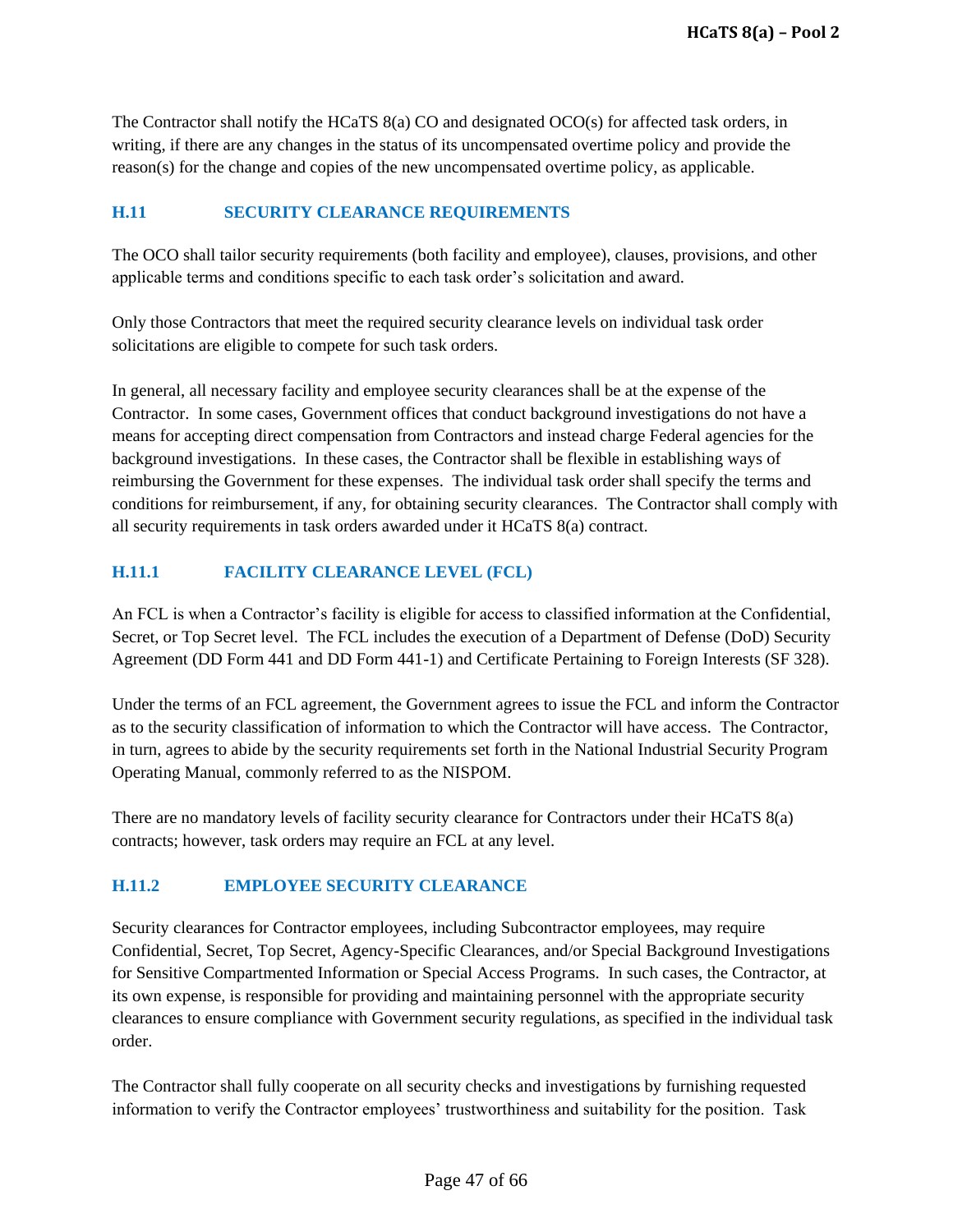orders containing classified work may also include a Contract Security Classification Specification, (i.e., DD Form 254 or civilian agency equivalent).

The Government has full and complete control over granting, denying, withholding or terminating security clearances for employees. The granting of a clearance shall not prevent, preclude, or bar the withdrawal or termination of any such clearance by the Government.

## **H.11.3 HOMELAND SECURITY PRESIDENTIAL DIRECTIVE 12 (HSPD-12)**

When a Contractor or its Subcontractors are required to have physical access to a Federally-controlled facility or access to a Federal information system, the Contractor shall comply with agency personal identity verification procedures in task orders that implement HSPD-12.

# **H.12 SUSTAINABILITY**

HCaTS 8(a) seeks to benefit from the use of sustainable management practices by Contractors including tracking and seeking continual reductions in energy usage, greenhouse gas emissions, water consumption, solid waste and hazardous waste, and other relevant environmental impacts and associated costs.

Use of these sustainable management practices results in lower environmental impacts of delivered products and services, helping customers meet sustainable acquisition requirements under Executive Order 13514: Federal Leadership in Environmental, Energy and Economic Performance, and its precursors, successors and related regulations.

Public disclosures of environmental impacts and sustainable management practices have been associated with increased operational efficiency, lower overhead costs, and reduced supply chain and other business risks for disclosing companies.

Sustainability disclosures can help OCOs understand the major environmental impacts of procured products and services, familiarize themselves with the available strategies for reducing these impacts, and design projects and task order requirements which incorporate these strategies.

HCaTS 8(a) encourages Contractors to provide the location(s) (Internet URL(s)) of one or more sources of publicly available information regarding its company-wide environmental impacts and sustainable management practices (sustainability disclosures) on the Contractor's HCaTS 8(a) webpage. In making sustainability disclosures, the Contractor is requested to utilize existing, widely recognized third-party sustainability reporting portals and services such as the Global Reporting Initiative (GRI) Sustainability Disclosure Database (database of corporate social responsibility {CSR} reports) and the Carbon Disclosure Project (CDP) Climate Change and Water Disclosure Questionnaires.

These sustainability-related standards, including estimates of the lifecycle costs and environmental impacts of proposed solutions, may apply at the task order level.

#### **H.13 PROPRIETARY SOLUTIONS**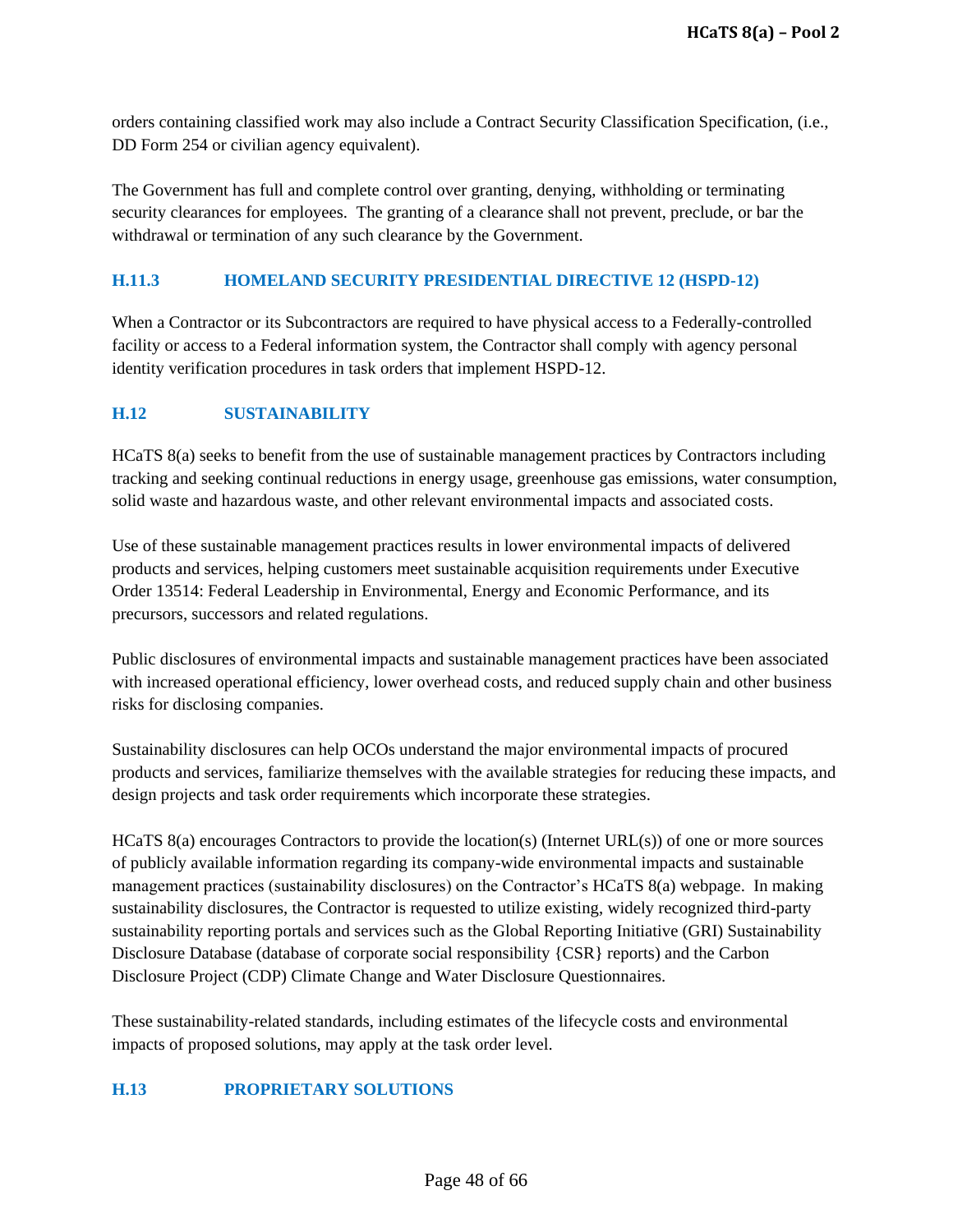Contractors are discouraged from proposing proprietary solutions in response to HCaTS 8(a) task order requirements that necessitate the Contractor's proprietary process, system, maintenance, and/or solution that would prevent competition at a future point or require sustained and non-competitive support.

If a proprietary solution is proposed by a Contractor for a given task order requirement, the Contractor shall mark its proposal accordingly and make it clear to the OCO all limitations and costs associated with the solution.

# **H.14 PARTNERING**

The HCaTS PMO intends to encourage the foundation of a cohesive partnership between the HCaTS 8(a) Contractors, HCaTS PMO, and Federal agency customers to identify and achieve reciprocal goals, with effective and efficient customer-focused service, in accordance with the terms and conditions of HCaTS 8(a).

Failure to attend meetings, maintain an HCaTS 8(a) webpage, or otherwise not comply with this section may result in activation of Dormant Status (see Sections H.25).

# **H.15 MEETINGS**

From time to time, the Government may require Contractor attendance, including the attendance of Contractor Key Personnel, to meetings at various locations.

Meetings may be virtual, in-person at a Government facility, a commercial conference center, or a mutually agreed upon Contractor facility on a rotational basis, as determined by the Government. Follow-up meetings may be held periodically throughout the term of HCaTS 8(a) in order to assess performance against the goals and to reinforce partnering principles.

The HCaTS PMO may require up to four HCaTS Program Management Review (PMR) meetings per year. The goal of the PMR meetings are to provide a platform for Contractors, HCaTS PMO, and other agency representatives to communicate current issues, resolve potential problems, discuss business and marketing opportunities, review future and ongoing GSA and Government-wide initiatives, and address HCaTS 8(a) fundamentals. Any Contractor costs associated to PMR meetings shall be at no direct cost to the Government.

# **H.16 HCATS PMO WEBSITE**

The HCaTS PMO will establish an HCaTS PMO website for the purposes of informing our customers, stakeholders, and the general public of the attributes and procedures of HCaTS and HCaTS 8(a).

The HCaTS PMO website will include, but not be limited to, the following:

- 1. General overview of the attributes of HCaTS and HCaTS 8(a), and
- 2. The HCaTS and HCaTS 8(a) conformed contracts (Sections B through J), and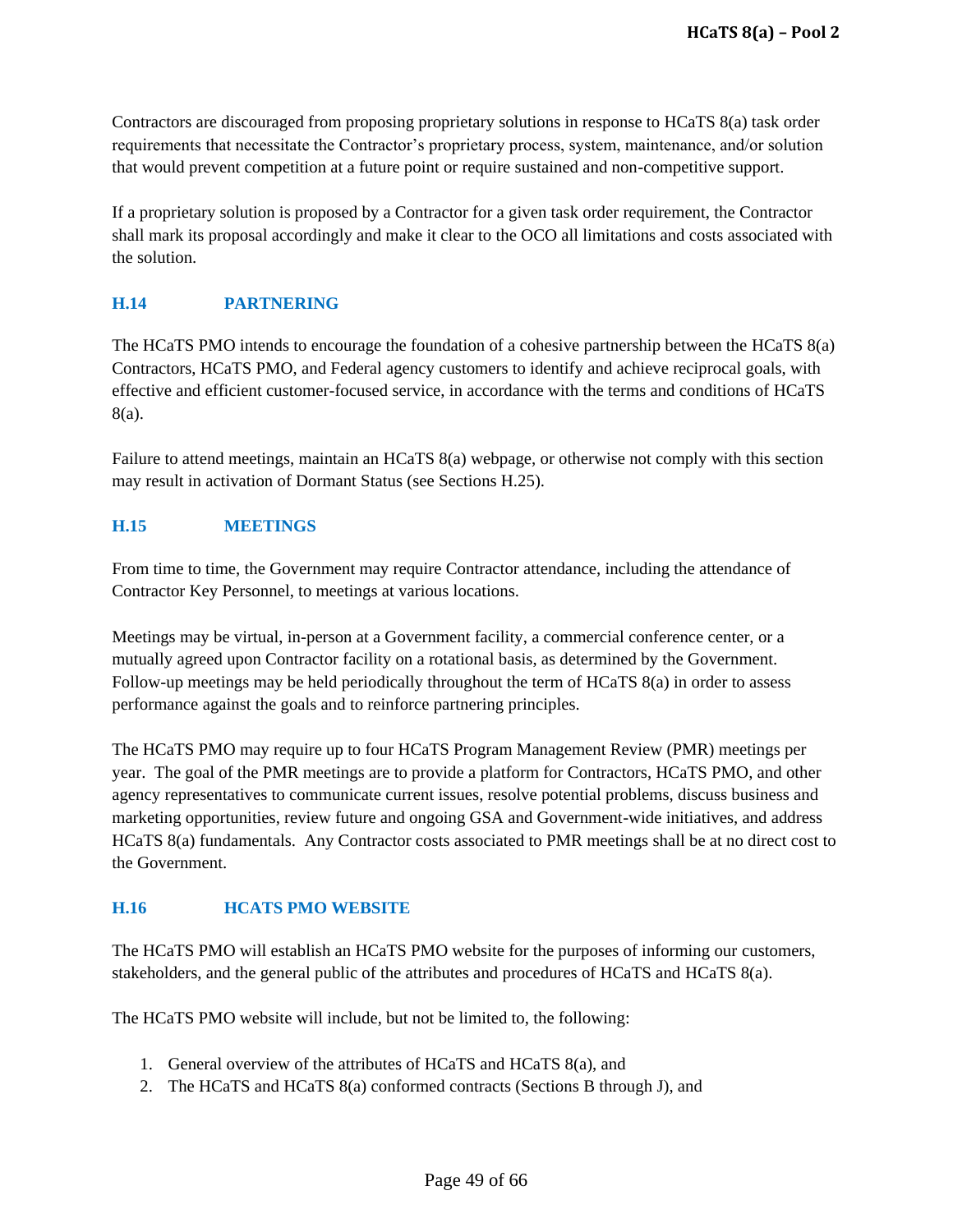- 3. Government point-of-contacts (POCs) information (names, titles, phone numbers, and email addresses), and
- 4. Contractor Key Personnel POC information (names, titles, phone numbers, and email addresses), and
- 5. List of contract numbers, company names by Pool and MA-IDIQ task order contracts, and direct POC for issuing task order solicitations by an OCO, and
- 6. Delegation of Procurement Authority (DPA) process for the OCO, and
- 7. HCaTS and HCaTS 8(a) training and ordering guides, and
- 8. Sample procurement templates for the OCO, and
- 9. Scope review process for the OCO, and
- 10. Statistical information by Federal agency and Contractor, and
- 11. Links to other mandatory websites for reporting purposes or ordering procedures, and
- 12. List of Contractors not eligible for solicitations and awards due to Dormant Status, if necessary, and
- 13. Frequently asked questions.

# **H.17 CONTRACTOR HCATS 8(A) WEBPAGE**

Within 30 calendar days of the Notice to Proceed, the Contractor shall develop and maintain a current, publicly available webpage accessible via the Internet throughout the ordering period of its HCaTS 8(a) contract and task orders awarded under its HCaTS 8(a) contract. The Contractor shall make its HCaTS 8(a) webpage Rehabilitation Act Section 508 compliant.

The purpose of the webpage is for the Contractor to communicate with potential customers regarding the Contractor's ability to provide the awarded services under HCaTS 8(a).

At a minimum, this webpage shall include, but is not limited to, the following:

- 1. Link to the HCaTS PMO website, and
- 2. General overview of HCaTS 8(a), and
- 3. HCaTS 8(a)-related marketing materials and news releases, and
- 4. Contractor capabilities for HCaTS 8(a), and
- 5. Contractor Key Personnel POC information (names, titles, phone numbers, and email addresses), and
- 6. The HCaTS 8(a) conformed contract (Sections A through K) and all modifications issued within thirty (30) days in pdf, and
- 7. DUNS Number, and
- 8. Sustainability Disclosures, if any.

# **H.18 MARKETING**

The Contractor shall maintain participation by actively pursuing work and competing for task order solicitations under HCaTS 8(a).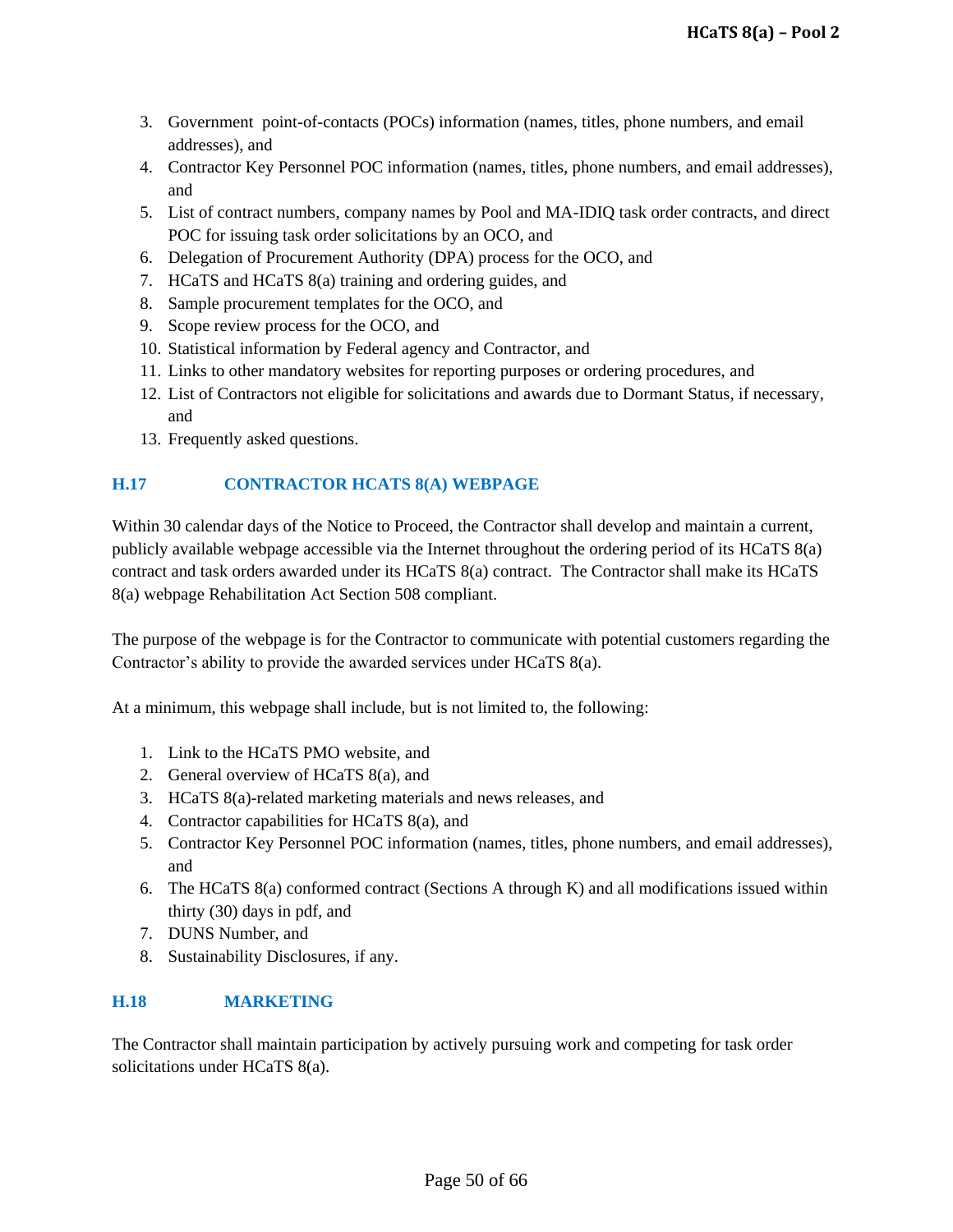The Contractor may develop company-specific HCaTS 8(a) brochures for distribution at trade shows, conferences, seminars, etc., and distribute printed materials to enhance awareness of HCaTS 8(a).

The Contractor may participate in various conferences and trade shows to facilitate outreach efforts for Federal agency customers and to aid in the marketing of HCaTS 8(a).

All marketing, promotional materials, and news releases in connection with HCaTS 8(a) contracts or task order awards under HCaTS 8(a) contracts, including information on the Contractor's HCaTS 8(a) webpage, may be co-branded with marks owned or licensed by the Contractor and HCaTS PMO, as long as the Contractor complies with GSAR 552.203-71.

The Government reserves the right to review and approve any marketing, promotional materials, or news releases by a Contractor that are HCaTS 8(a)-related, including information on the Contractor's HCaTS 8(a) webpage.

# **H.19 MINIMUM TASK ORDER AWARDS OR ESTIMATED VALUE**

Starting from the date of the HCaTS 8(a) Notice-to-Proceed, the Contractor shall attain a minimum of three task order awards; or, a total task order estimated value of \$750,000.00 (total estimated value of all task orders inclusive of all options); or, show a good faith effort in responding to competitive solicitations released under the Contractor's respective Pool(s) prior to the exercise of Option I under its HCaTS 8(a) contract.

In the event a Contractor is On-Ramped after original contract award, the number of expected task order awards to be attained shall be proportionate with the amount of time spent on the contract in the base period. For example, if the Contractor is On-Ramped to the contract in Year 1, the Contractor would be expected to attain a minimum of two task order awards or total task order estimated value of \$500,000.00, or show a good faith effort in responding to competitive solicitations released under the Contractor's respective Pool(s) from the time it was On-Ramped prior to the exercise of Option I.

Failure to attain the expected number of task order awards, estimated value, or respond to competitive solicitations released under the Contractor's respective Pool(s) from the time it was On-Ramped prior to the exercise of Option I may result in Dormant Status. The Government may or may not exercise the option period if a contractor does not meet the above criteria. Exercising the option period is subject to FAR clause 52.217-8 and FAR clause 52.217-9.

# **H.20 TRAINING AND PERMITS**

The Contractor shall provide fully trained and experienced personnel required for performance under task orders awarded under its HCaTS 8(a) contract. The Contractor shall train Contractor personnel, at its own expense, except when the OCO has given prior approval for specific training to meet special requirements that are unique to a particular task order.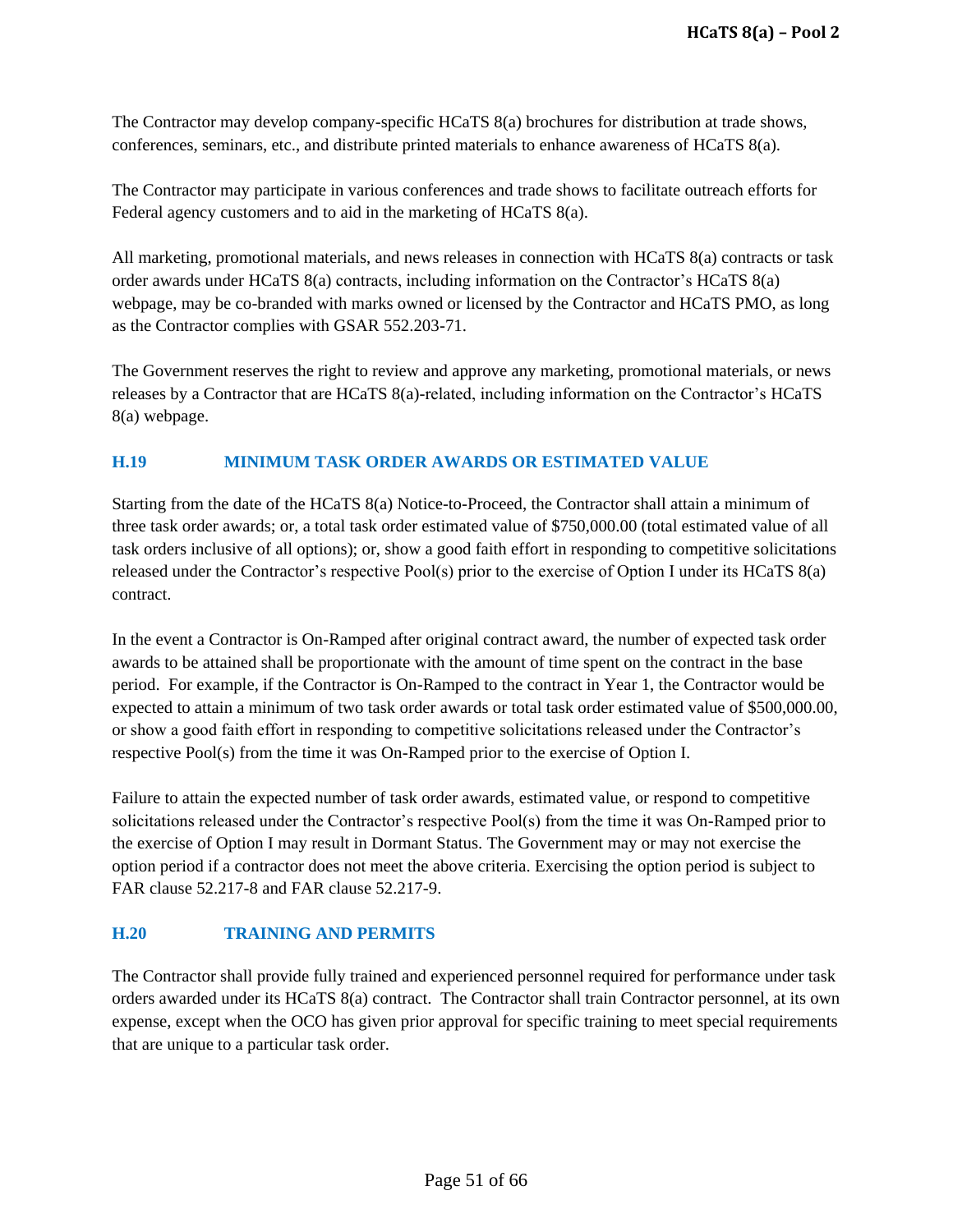Except as otherwise provided in an individual task order, the Contractor shall, at its own expense, be responsible for obtaining any and all licenses, certifications, authorizations, approvals, and permits, and for complying with any applicable Federal, national, state, and municipal laws, codes, and regulations, and any applicable foreign work permits, authorizations, and/or visas in connection with the performance of any applicable task order issued under HCaTS 8(a).

# **H.21 ETHICS AND CONDUCT**

Personal services are not authorized under HCaTS 8(a). HCaTS 8(a) is strictly for non-personal services, which means the personnel rendering the services are not subject, either by the contract's terms or by the manner of its administration, to the supervision and control usually prevailing in relationships between the Government and its employees.

The Contractor and its employees shall conduct themselves with the highest degree of integrity and honesty and adhere to the policies and procedures as specified in FAR Part 3, GSAR Part 503 and other applicable agency-specific regulatory supplements.

Failure to adhere to proper ethics and conduct may result in activation of Dormant Status.

## **H.21.1 SUPERVISION**

The Contractor shall not supervise, direct, or control the activities of Government personnel or the employee of any other Contractor under HCaTS 8(a) and the Government will not exercise any supervision or control over the Contractor in the performance of contractual services under HCaTS 8(a). The Contractor is accountable to the Government for the actions of its personnel.

Contractor employees shall not represent themselves as Government employees, agents, or representatives or state orally or in writing at any time that they are acting on behalf of the Government.

In all communications with third parties in connection with HCaTS 8(a), the Contractor shall ensure that all Contractor employees identify themselves as Contractor employees and identify the name of the company for which they work, and must not carry out any direction that violates the terms and conditions of HCaTS 8(a).

The Contractor shall ensure that all of its employees, including Subcontractor employees, working under HCaTS 8(a) are informed of the substance of this clause.

If the Contractor believes any action or communication has been given that would create a personal services relationship between the Government and any Contractor employee or any other potential supervision or duty violation, the Contractor shall notify the OCO and HCaTS 8(a) CO immediately of this communication or action.

#### **H.21.2 CONDUCT**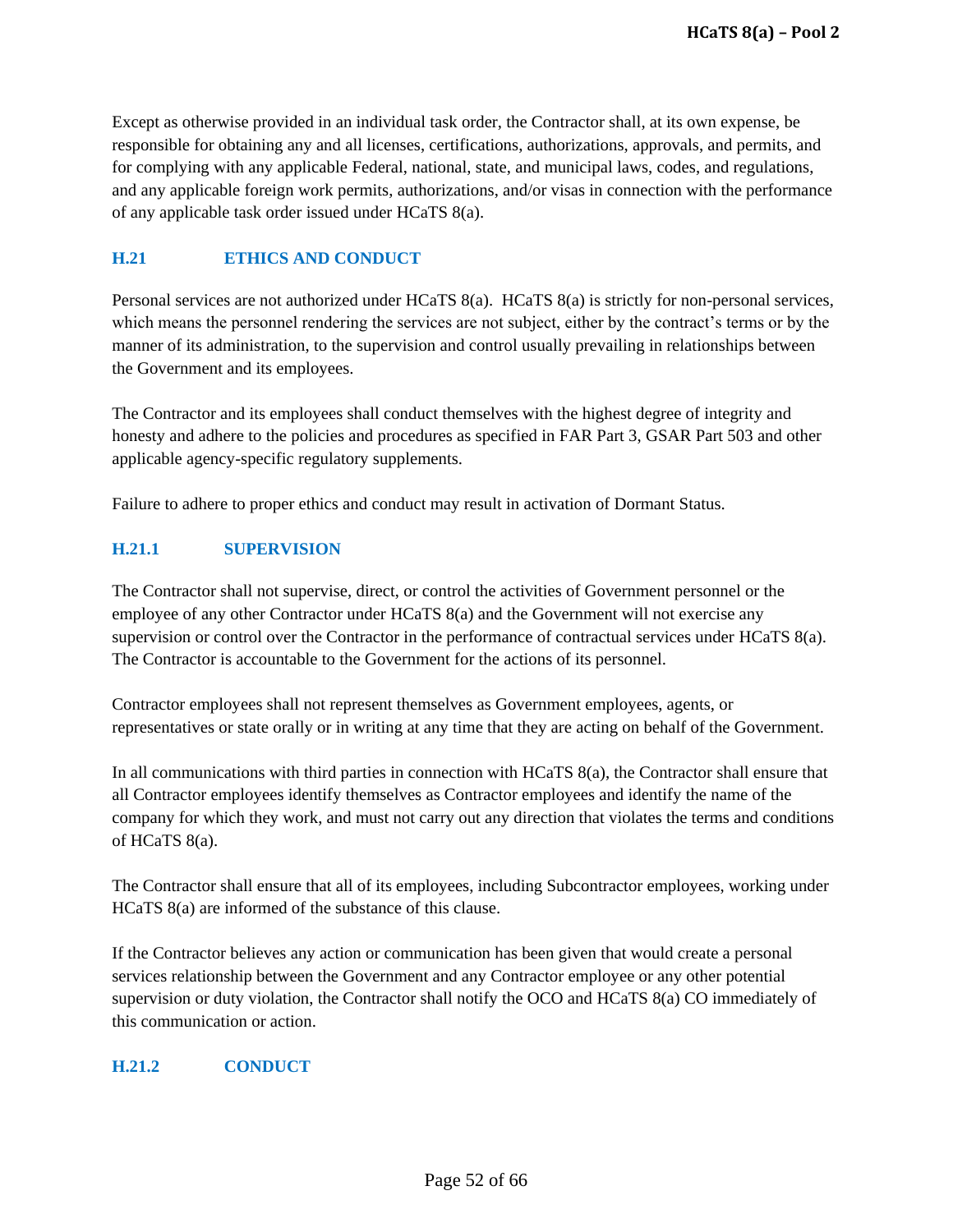The Contractor shall not discuss with unauthorized persons any information obtained in the performance of work under HCaTS 8(a); conduct business other than that which is covered by HCaTS 8(a) during periods funded by the Government; conduct business not directly related to HCaTS 8(a) on Government premises; use Government computer systems and/or other Government facilities for company or personal business; recruit on Government premises; or, otherwise act to disrupt official Government business.

The Contractor shall ensure that all of its employees, including Subcontractor employees, working under HCaTS 8(a) are informed of the substance of this clause.

If the Contractor believes any action or communication has been given that would create a business ethics or conduct violation, the Contractor shall notify the OCO and HCaTS 8(a) CO immediately of this communication or action.

# **H.21.3 CONFLICTS OF INTEREST**

The guidelines and procedures of FAR Part 3 and GSAR Part 503, and FAR Subpart 9.5 and GSAR Subpart 509.5, will be used in identifying and resolving any issues of a conflict of interest under HCaTS 8(a). The FAR and other applicable agency-specific regulatory supplements will govern task orders awarded under HCaTS 8(a) contracts.

Assuming no real or potential conflict of interest, a Prime Contractor may be a Subcontractor to another Prime Contractor on task orders solicited and awarded under HCaTS or HCaTS 8(a); however, the OCO may require that the Contractor sign an Organizational Conflict of Interest (OCI) Statement in which the Contractor (and any Subcontractors or teaming partners) agree not to submit any proposal or provide any support to any firm which is submitting (as Prime or Subcontractor) any proposal for any solicitation resulting from the work on a specific task order under HCaTS 8(a) contracts.

All Contractor personnel (to include Subcontractors and Consultants) who will be personally and substantially involved in the performance of any task order issued under HCaTS 8(a) which requires the Contractor to act on behalf of, or provide advice with respect to any phase of an agency procurement shall execute and submit an Employee/Contractor Non-Disclosure Agreement Form. The OCO will provide the appropriate nondisclosure form specific to the procurement. This form shall be required prior to the commencement of any work on such task order and whenever replacement personnel are proposed under an ongoing task order.

The Contractor shall be responsible for identifying and preventing personal conflicts of interest of its employees. The Contractor shall prohibit employees who have access to nonpublic information by reason of performance on a Government contract from using that information for personal gain.

In the event that a task order requires activity that would create an actual or potential conflict of interest, the Contractor shall immediately notify the OCO of the conflict, submit a plan for mitigation, and not commence work until specifically notified by the OCO to proceed; or, identify the conflict and recommend to the OCO an alternate approach to avoid the conflict.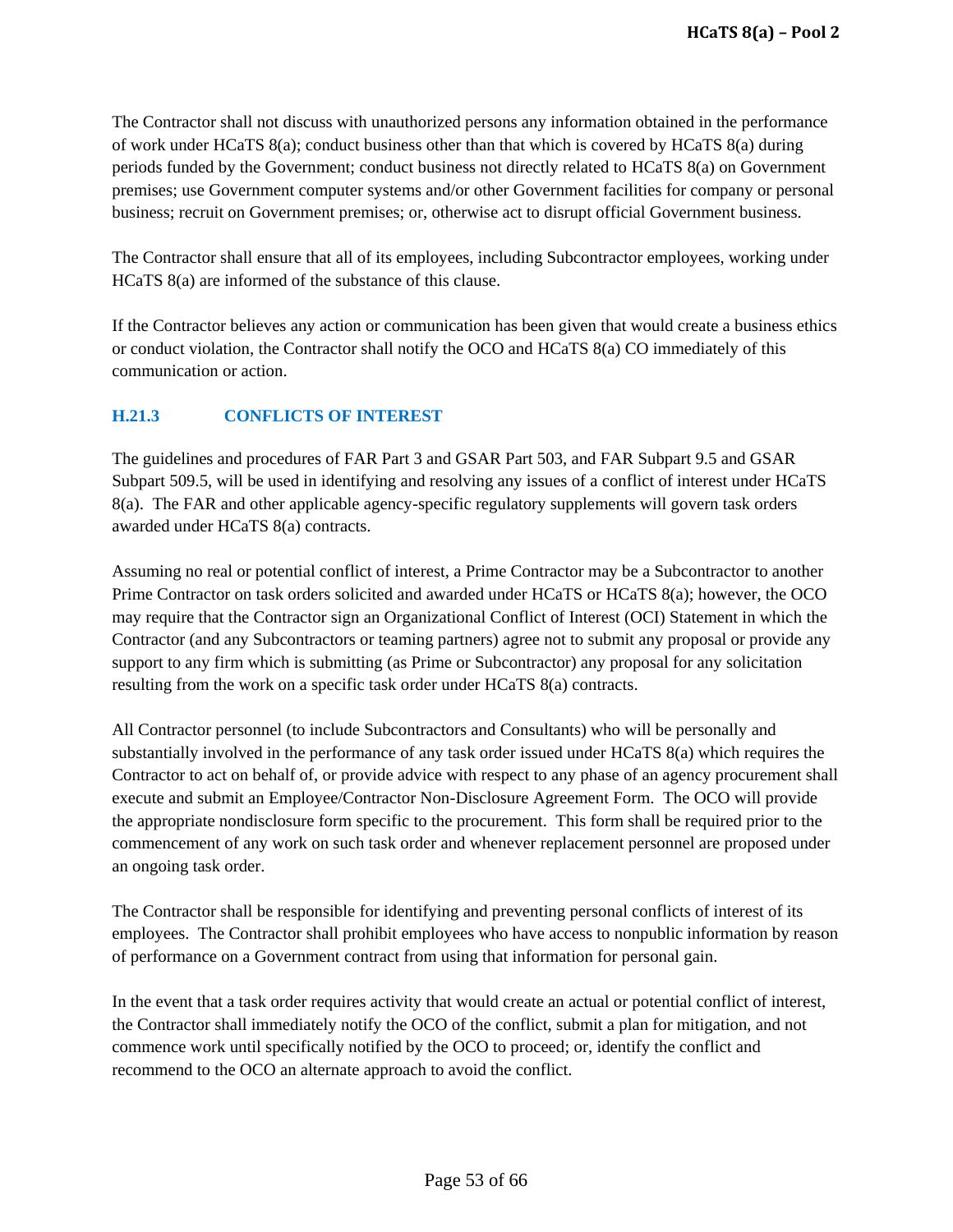The OCO or HCaTS 8(a) CO, if necessary, will review the information provided by the Contractor and make a determination whether to proceed with the task order and process a request for waiver, if necessary.

# **H.21.4 COOPERATION WITH OTHER CONTRACTORS ON GOVERNMENT SITES**

The Government may undertake or award other contracts or task orders for work at or in close proximity to the site of the work under HCaTS 8(a). The Contractor shall fully cooperate with the other Contractors and with Government employees and shall carefully adapt scheduling and performing the work under HCaTS 8(a) to accommodate the working environment, heeding any direction that may be provided by the OCO. The Contractor shall not commit or permit any act that will interfere with the performance of work by any other Contractor or by Government employees.

# **H.22 GOVERNMENT PROPERTY**

For task orders awarded under HCaTS 8(a) contracts, Government property matters shall follow the same policies and procedures for Government property under FAR Part 45 and other applicable agency-specific regulatory supplements.

FAR Part 45 does not apply to Government property that is incidental to the place of performance, when the task order requires Contractor personnel to be located on a Government site or installation, and when the property used by the Contractor within the location remains accountable to the Government.

Unless otherwise specified in a task order, the Contractor shall provide all office equipment and consumable supplies at the Contractor's sole and exclusive expense, including computers/ workstations used in daily operation in support of HCaTS 8(a). The Government will not modify facilities to accommodate contractor-owned equipment or supplies.

The OCO shall tailor property clauses, provisions, and other applicable terms and conditions specific to each task order solicitation and award.

# **H.22.1 LEASING OF REAL AND PERSONAL PROPERTY**

The Government contemplates that leases may be part of a task order solution offered by a Contractor, but the Government, where the Contractor's solution includes leasing, must not be the Lessee. Under no circumstances on any task order awarded under HCaTS 8(a) contracts shall the Government be deemed to have privity-of-contract with the Owner/Lessor of the leased items; or, the Government be held liable for early termination/cancellation damages if the Government decides not to exercise an option period under a task order unless the Contractor has specifically disclosed the amount of such damages (or the formula by which such damages would be calculated) as part of its proposal and the OCO for the task order has specifically approved such damages as part of the task order's terms and conditions.

# **H.22.2 GOVERNMENT FACILITIES**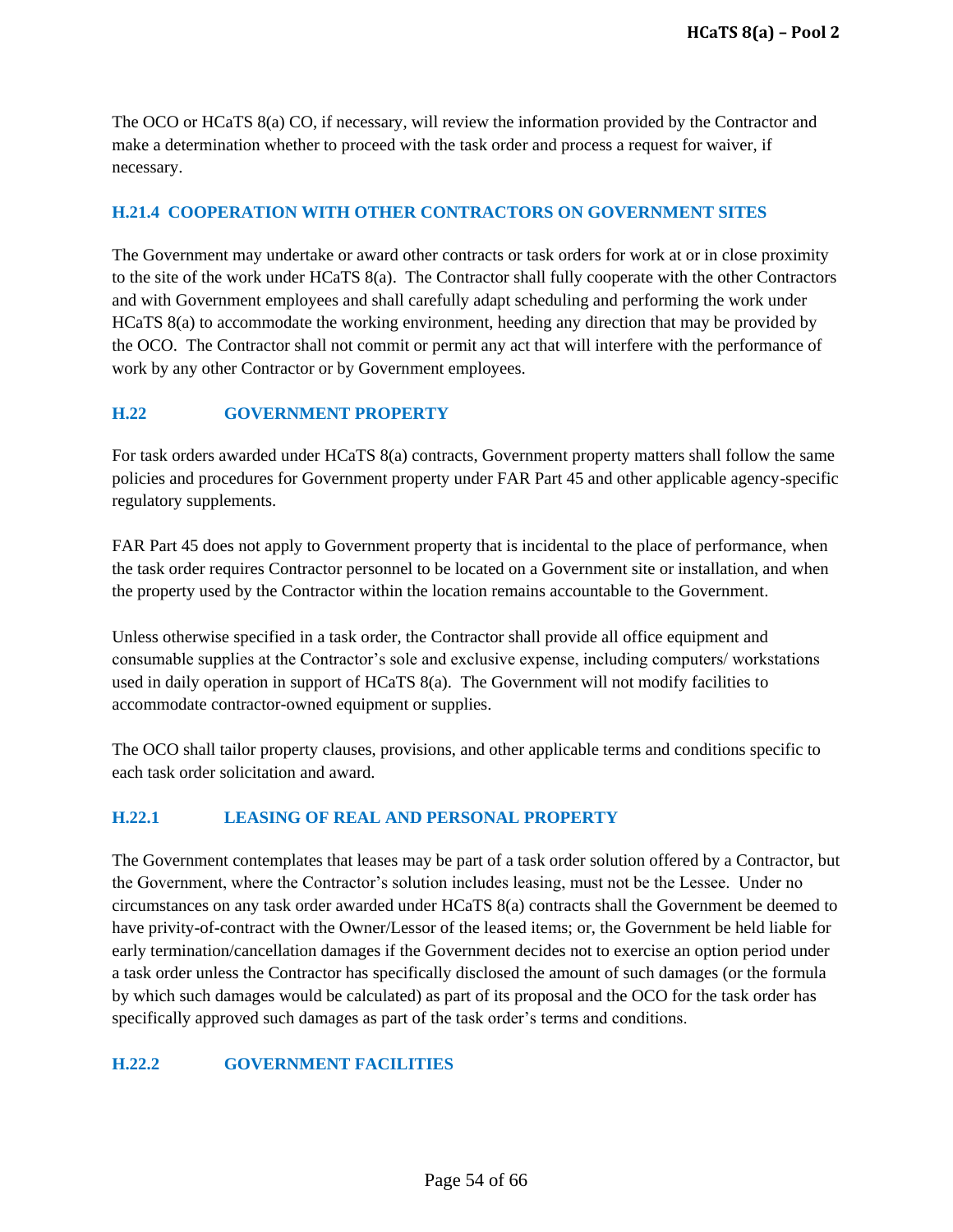The Contractor shall arrange with the OCO or other designated representative for means of access to premises, delivery and storage of materials and equipment, use of approaches, use of corridors, stairways, elevators, and similar matters.

A Contractor working in a Government facility shall be responsible for maintaining satisfactory standards of employee competency, conduct, appearance, and integrity and shall be responsible for taking disciplinary action with respect to its employees as necessary.

The Contractor is responsible for ensuring that its employees do not disturb papers on desks, open desk drawers or cabinets, or use Government telephones, except as authorized. Each employee is expected to adhere to standards of behavior that reflect favorably on its employer and the Federal government.

The Contractor shall ensure that all of its employees, including Subcontractor employees, working under HCaTS 8(a) are informed of the substance of this clause.

# **H.22.3 RIGHTS OF INGRESS AND EGRESS**

The rights of ingress to, and egress from, Government facilities for the Contractor's personnel must be specified in the task order. Specific Federally-controlled facilities or those areas located within a given facility may have additional security clearance requirements must be specified in the task order.

Contractor employees, including Subcontractor employees, shall have in their possession, at all times while working, the specific Government identification credential issued by the Government. The identification credential shall be displayed and be visible at all times while on Government property.

During all operations on Government premises, the Contractor's personnel shall comply with the rules and regulations governing the facility access policies and the conduct of its personnel. The Government reserves the right to require Contractor personnel to sign-in upon entry and sign-out upon departure from the Government facilities.

The Contractor shall be responsible for ensuring that all identification credentials are returned to the issuing agency whenever contract employees leave the contract, when the task order has been completed, employees leave the company, or employees are dismissed or terminated. The Contractor shall notify the issuing agency whenever employee badges are lost.

# **H.23 SECTION 508 OF THE REHABILITATION ACT OF 1973**

Contractors shall comply with FAR Subpart 39.2 when developing, procuring , maintaining or using electronic and information technology, unless an exception applies as per FAR Section 39.204.

# **H.24 ON-RAMPING**

The total number of HCaTS Contractors may fluctuate due to various reasons, including but not limited to, industry mergers and acquisitions, and changes in contractors' socioeconomic status.. To maintain an adequate number of Contractors to compete for task orders, HCaTS PMO may determine that it is in the Government's best interest to initiate an on-ramping.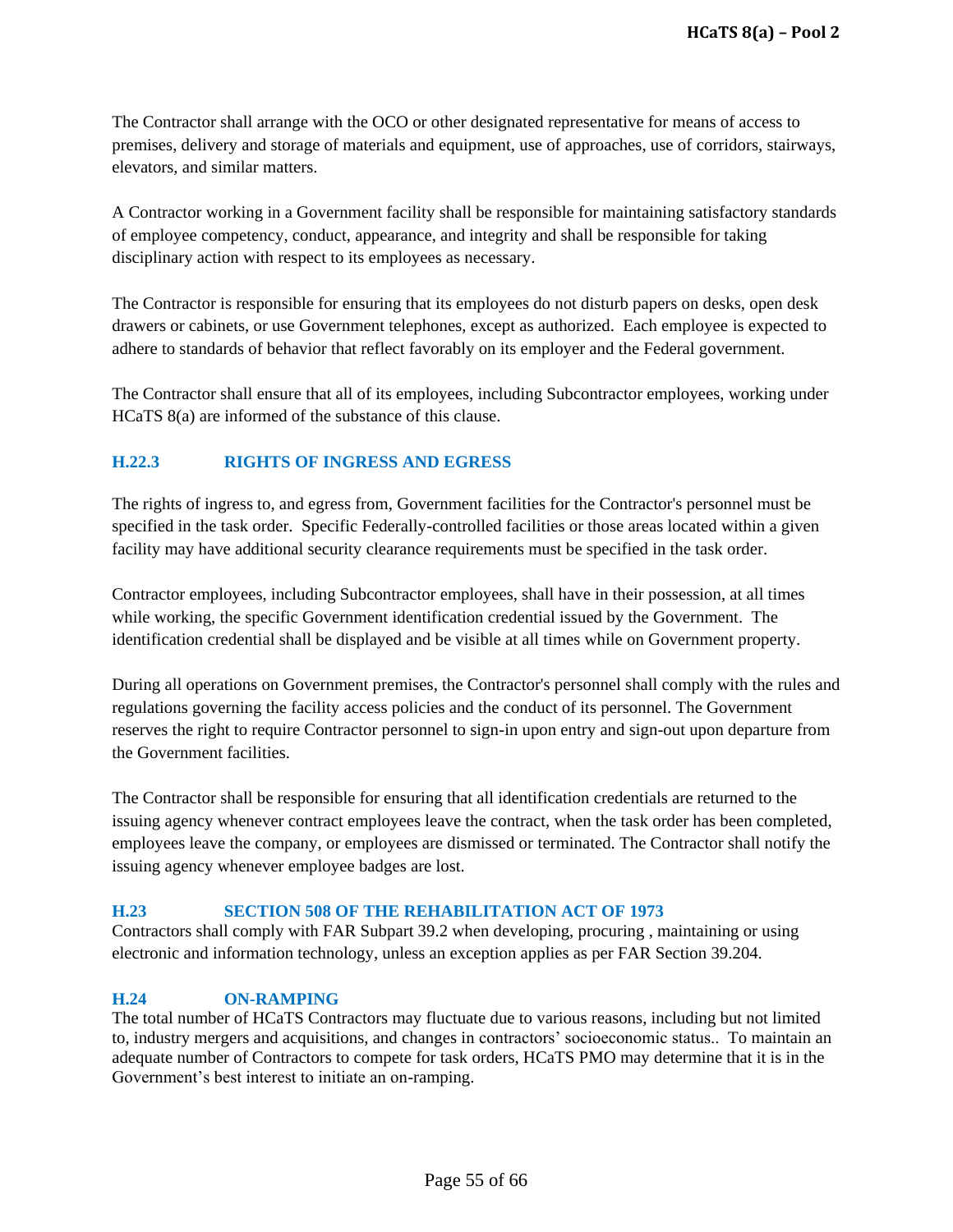The on-ramping process can add new contractors to the existing pool or create a pool/subpool or a specific socio-economic pool/subpool. The Government determines whether it is in its best interest to restrict the on-ramping participation to the HCaTS existing contractors or to a particular socio-economic group (e.g.  $8(a)$ ).

The decision for on-ramping is within the sole discretion of the Government, based on the Government's needs. At the time of an on-ramping, an on-ramping notice and/or solicitation will be posted in Federal Business Opportunities (www.FBO.gov).

The HCaTS PMO will determine whether it would be in the Government's best interest to add additional Contractors in any form (to the existing Pools or by creating a new Pool or Subpool) at any time, subject to the following conditions:

- 1. A notice/solicitation is published in Federal Business Opportunities in accordance with FAR Part 5, and under then- applicable Federal procurement law
- 2. Any Offeror that meets the eligibility requirements set forth in the solicitation may submit a proposal
- 3. The solicitation identifies the total number of new contracts and the award decision is based upon substantially the same evaluation criteria as the original solicitation or as modified
- 4. The terms and conditions of any resulting awards are identical to the existing version of the respective HCaTS Pool contract
- 5. The ordering period will be co-terminous with the existing ordering period of other HCaTS Pool contracts

# **H.25 DORMANT STATUS**

Dormant Status is a condition that applies to HCaTS and is not a debarment, suspension or ineligibility status as defined in FAR Subpart 9.4. Grounds for being placed in Dormant Status include, but are not limited to, failure to meet the deliverables and compliance requirements specified under Section F.5 (Performance Standards).

HCaTS shall be reserved for high performing Contractors. Accordingly, if the HCaTS CO determines that any requirement of HCaTS is not being met, a Contractor may be placed in Dormant Status for one or both HCaTS Pools. In Dormant Status, the Contractor shall not be eligible to participate or compete in any subsequent task order solicitations; however, the Contractor shall continue performance on previously awarded and active task orders, including the exercise of options and modifications at the task order level.

Dormant status will be imposed after a careful consideration of the situation and collaboration with the Contractor to resolve the issue. To place a Contractor in Dormant Status, HCaTS CO must notify the contractor, in writing, regarding poor performance or non- compliance issues. The Contractor will be given a reasonable time, at the discretion of HCaTS CO, to provide a remediation plan to correct the deficiencies/issues. If HCaTS CO is not satisfied with the response, or the remediation plan is not effective, HCaTS CO may issue a final decision, in writing, placing the Contractor in Dormant Status.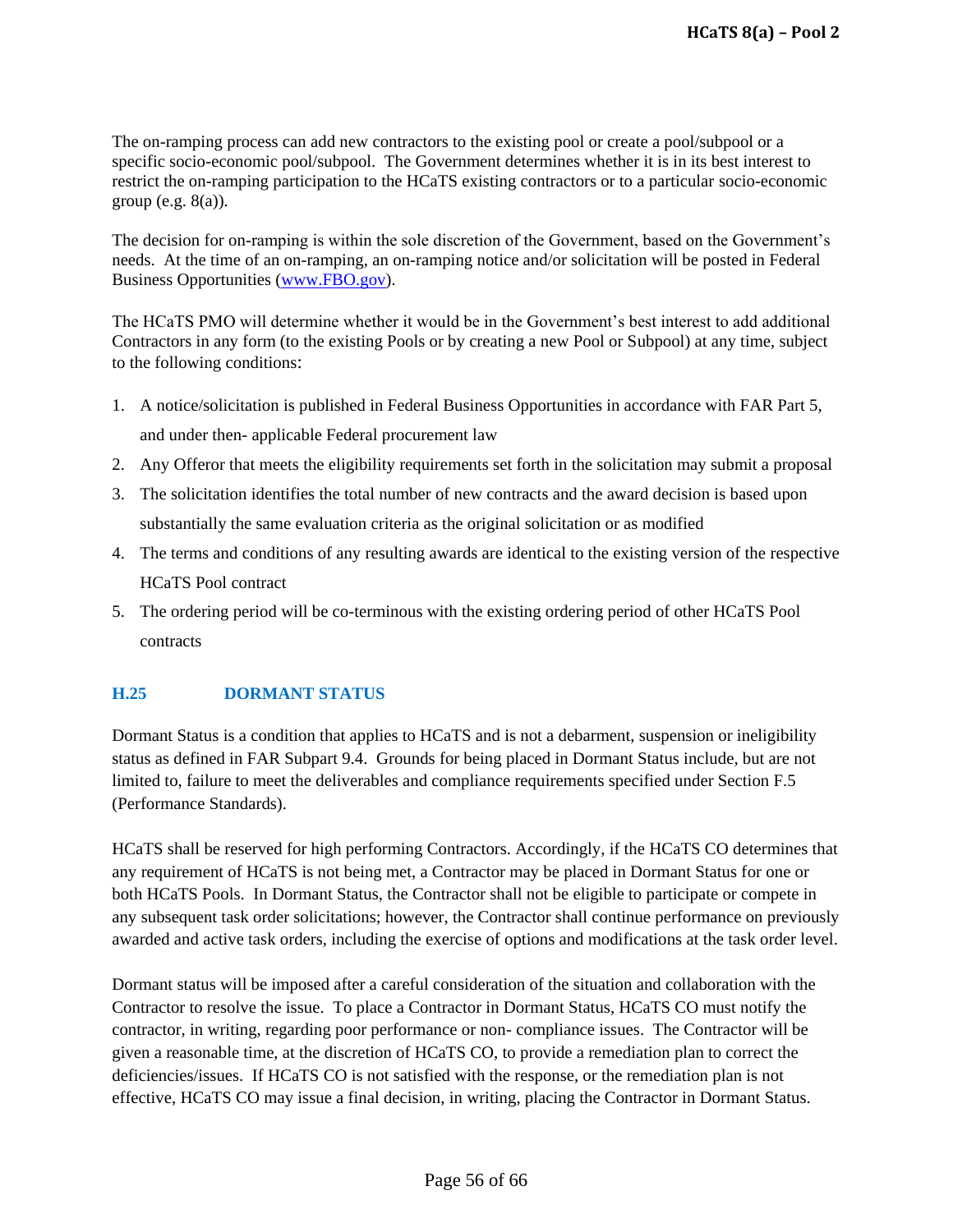Additionally, the final decision will include necessary measures for the Contractor to take to be removed from Dormant Status. The HCaTS CO's final decision may be appealed to the HCaTS Ombudsman under Alternative Disputes Resolution (ADR), or Agency Board of Contract Appeals or United States Court of Federal Claims (See FAR Section 33.201 and GSAR Subpart 533.2).

# **(END OF SECTION H) PART II: CONTRACT CLAUSES SECTION I: CONTRACT CLAUSES**

## **I.1 TASK ORDER PROVISIONS AND CLAUSES**

In accordance with FAR Section 52.301, due to the various combinations of contract provisions and clauses that may be optional under an individual task order based on the contract type, statement of work, dollar value and other specific customer agency requirements, the Human Capital and Training Solutions Small Business (HCaTS 8(a)) cannot predetermine all the contract provisions and clauses for future individual task orders. However, all applicable and required provisions and clauses set forth in FAR Section 52.301 automatically flow down to all HCaTS 8(a) task orders, based on their specific contract type, statement of work, competition requirements, commercial or non- commercial determination, and dollar value as of the date the task order solicitation is issued.

All applicable and required provisions and clauses that automatically flow down to task orders shall remain unchanged as of Federal Acquisition Circular (FAC) No. 2005-84, effective date September 3, 2015, throughout the entire ordering period under HCaTS 8(a). If a future applicable or required provision(s) and/or clause(s) are to the benefit of future task orders solicited under HCaTS  $8(a)$ , the future applicable or required provision/clause may be updated by FAC No. and effective date by a bilateral modification to HCaTS 8(a).

If the OCO is acquiring commercial items as defined by FAR Subsection 2.101, the OCO shall identify in the task order solicitation the FAR Part 12 provisions and clauses that apply. Furthermore, the OCO shall identify any optional and/or agency-specific provisions and clauses that do not conflict with the provisions and clauses under HCaTS 8(a) for each individual task order solicitation and subsequent award. For optional and/or agency-specific provisions and clauses, the OCO shall provide the provision and/or clause number, title, date, and fill-in information (if any), as of the date the task order solicitation is issued or award is made.

# **I.2 HCATS 8(A) CLAUSES**

The following clauses apply to HCaTS 8(a) and task orders placed under HCaTS 8(a), as applicable. The clauses and dates remain unchanged throughout the term of HCaTS 8(a) unless changed by a bilateral modification to HCaTS 8(a).

#### **I.2.1 FAR 52.252-2 CLAUSES INCORPORATED BY REFERENCE**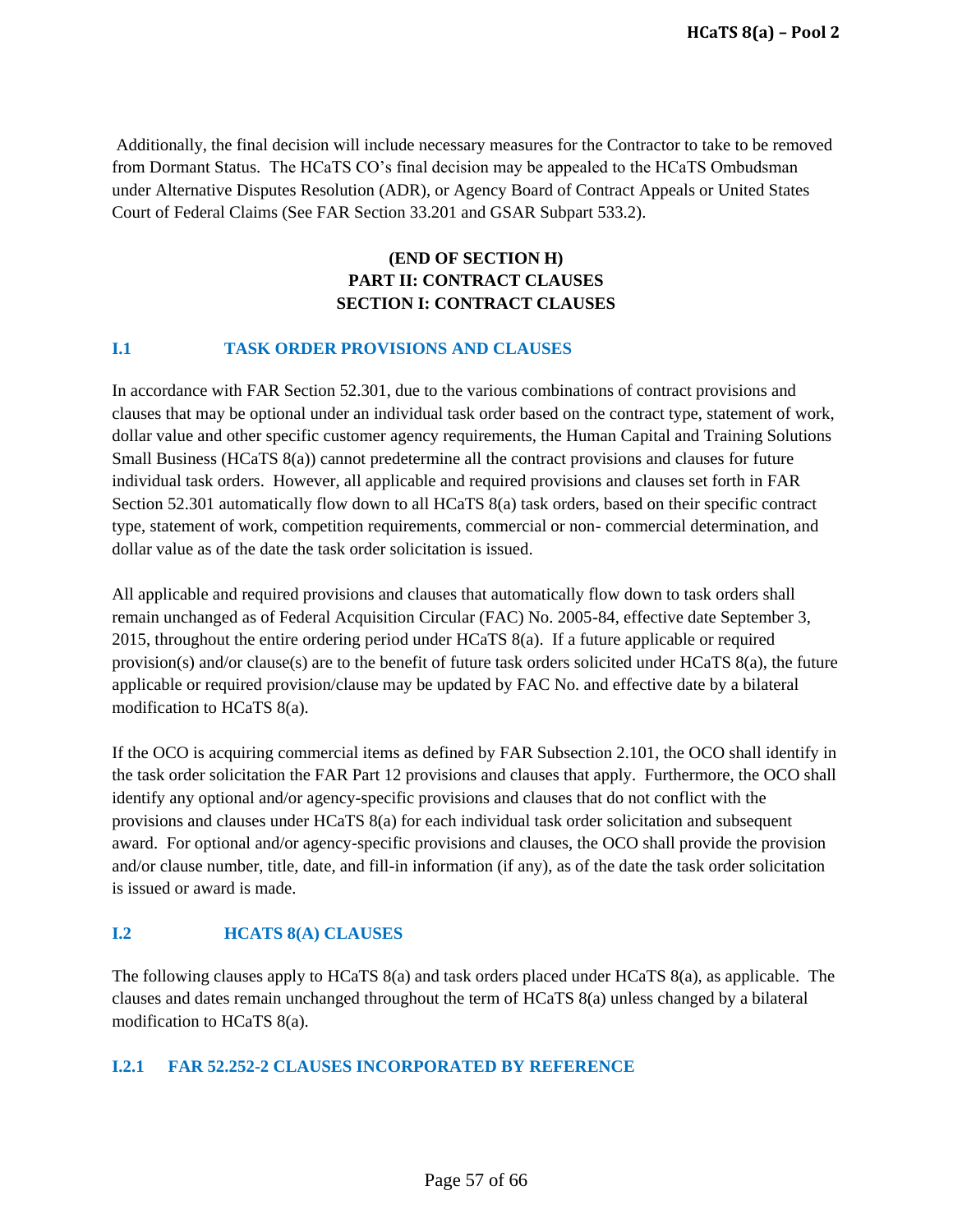| <b>FAR</b> | <b>TITLE</b>                                                                                                                        | <b>DATE</b>     |
|------------|-------------------------------------------------------------------------------------------------------------------------------------|-----------------|
| 52.202-1   | Definitions                                                                                                                         | <b>NOV 2013</b> |
| 52.203-3   | Gratuities                                                                                                                          | APR 1984        |
| 52.203-5   | <b>Covenant Against Contingent Fees</b>                                                                                             | <b>MAY 2014</b> |
| 52.203-6   | Restrictions on Subcontractor Sales to the Government                                                                               | <b>SEP 2006</b> |
| 52.203-7   | Anti-Kickback Procedures                                                                                                            | <b>MAY 2014</b> |
| 52.203-8   | Cancellation, Rescission, and Recovery of Funds for Illegal or Improper<br>Activity                                                 | <b>MAY 2014</b> |
| 52.203-10  | Price or Fee Adjustment for Illegal or Improper Activity                                                                            | <b>MAY 2014</b> |
| 52.203-12  | Limitation on Payments to Influence Certain Federal Transactions                                                                    | <b>OCT 2010</b> |
| 52.203-13  | Contractor Code of Business Ethics and Conduct                                                                                      | <b>OCT 2015</b> |
| 52.203-14  | Display of Hotline Poster(s)                                                                                                        | <b>OCT 2015</b> |
| 52.203-16  | Preventing Personal Conflicts of Interest                                                                                           | <b>DEC 2011</b> |
| 52.203-17  | Contractor Employee Whistleblower Rights and Requirement To Inform<br>Employees of Whistleblower Rights                             | APR 2014        |
| 52.204-2   | <b>Security Requirements</b>                                                                                                        | <b>AUG 1996</b> |
| 52.204-4   | Printed or Copied Double-Sided on Postconsumer Fiber Content Paper                                                                  | <b>MAY 2011</b> |
| 52.204-9   | Personal Identity Verification of Contractor Personnel                                                                              | <b>JAN 2011</b> |
| 52.204-10  | Reporting Executive Compensation and First-Tier Subcontract Awards                                                                  | <b>OCT 2016</b> |
| 52.204-13  | System for Award Management Maintenance                                                                                             | <b>OCT 2016</b> |
| 52.204-15  | Service Contract Reporting Requirements for Indefinite-Delivery Contracts                                                           | <b>OCT 2016</b> |
| 52.209-6   | Protecting the Government's Interest When Subcontracting with<br>Contractors Debarred, Suspended, or Proposed for Debarment         | <b>OCT 2015</b> |
| 52.209-9   | Updates of Publicly Available Information Regarding Responsibility<br>Matters                                                       | <b>JUL 2013</b> |
| 52.209-10  | Prohibition on Contracting with Inverted Domestic Corporations                                                                      | <b>NOV 2015</b> |
| 52.210-1   | Market Research                                                                                                                     | APR 2011        |
| 52.215-2   | Audit and Records-Negotiation                                                                                                       | <b>OCT 2010</b> |
| 52.215-8   | Order of Precedence-Uniform Contract Format                                                                                         | <b>OCT 1997</b> |
| 52.215-14  | <b>Integrity of Unit Prices</b>                                                                                                     | <b>OCT 2010</b> |
| 52.215-15  | Pension Adjustments and Asset Reversions                                                                                            | <b>OCT 2010</b> |
| 52.215-18  | Reversion or Adjustment of Plans for Postretirement Benefits (PRB) Other<br>Than Pensions                                           | <b>JUL 2005</b> |
| 52.215-19  | Notification of Ownership Changes                                                                                                   | <b>OCT 1997</b> |
| 52.215-21  | Requirements for Certified Cost or Pricing Data and Data Other Than<br>Certified Cost or Pricing Data-Modifications                 | <b>OCT 2010</b> |
| 52.215-21  | Requirements for Certified Cost or Pricing Data and Data Other Than<br>Certified Cost or Pricing Data-Modifications (Alternate III) | <b>OCT 1997</b> |
| 52.215-21  | Requirements for Certified Cost or Pricing Data and Data Other Than<br>Certified Cost or Pricing Data-Modifications (Alternate IV)  | <b>OCT 2010</b> |
| 52.219-6   | Notice of Total Small Business Set-Aside                                                                                            | <b>NOV 2011</b> |
| 52.219-8   | Utilization of Small Business Concerns* (* NOT MANDATORY)                                                                           | <b>NOV 2016</b> |
| 52.219-9   | Small Business Subcontracting Plan (Alternate II)* (* NOT<br>MANDATORY)                                                             | <b>JAN 2017</b> |

HCaTS 8(a) incorporates one or more clauses by reference, with the same force and effect as if they were given in full text. Also, the full text of a clause may be accessed electronically at this address: https://www.acquisition.gov/.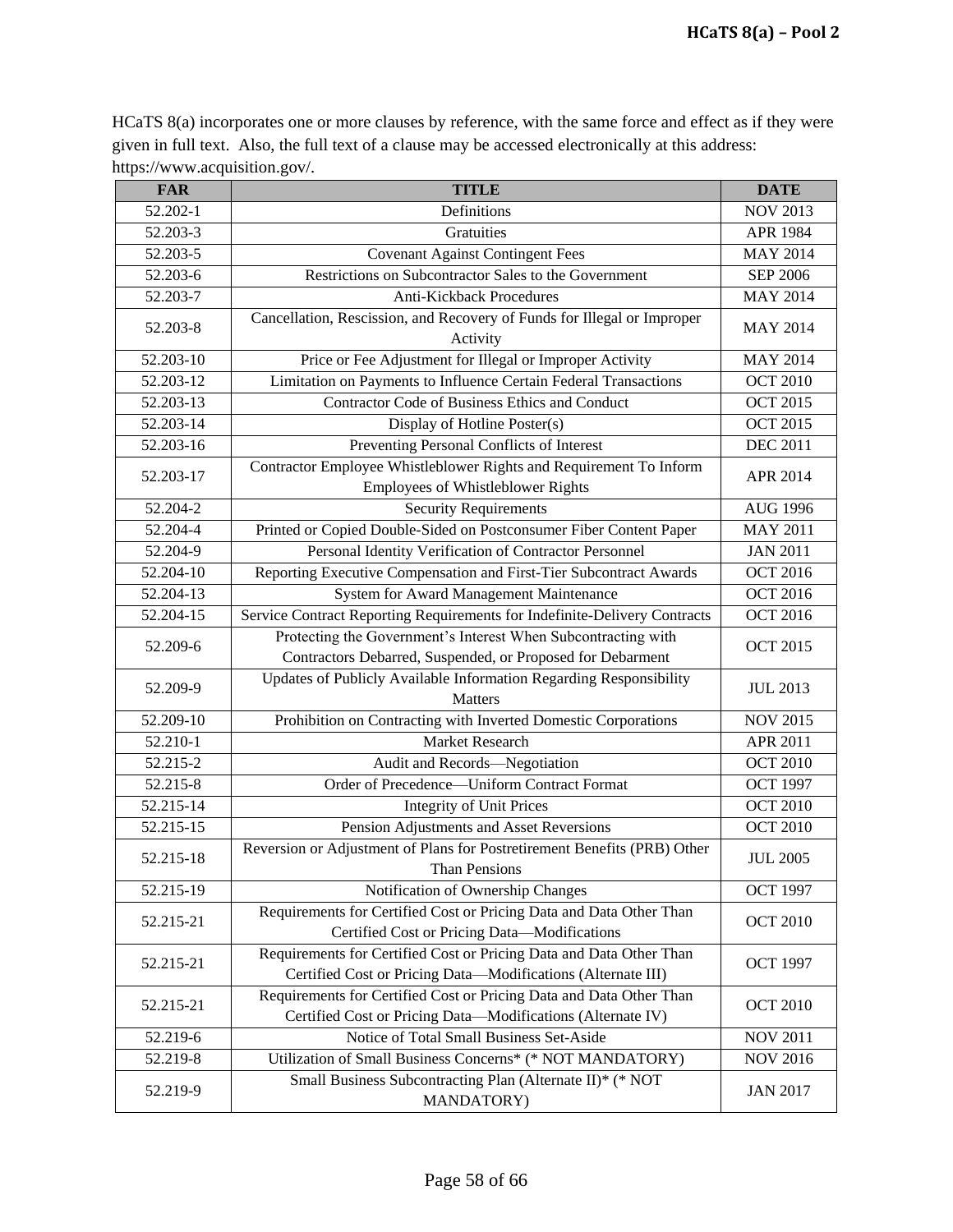| 52.219-11 | Special 8(a) Contract Conditions                                       | <b>JAN 2017</b> |
|-----------|------------------------------------------------------------------------|-----------------|
| 52.219-12 | Special 8(a) Subcontract Conditions                                    | <b>OCT 2019</b> |
| 52.219-14 | Limitations on Subcontracting                                          | <b>JAN 2017</b> |
| 52.219-16 | Liquidated Damages-Subcontracting Plan                                 | <b>JAN 1999</b> |
| 52.219-17 | Section 8(a) Award                                                     | <b>OCT 2019</b> |
| 52.219-18 | Notification of Competition Limited to Eligible 8(a) Participants      | <b>MAR 2020</b> |
| 52.219-28 | Post-Award Small Business Program Re-representation                    | <b>JUL 2013</b> |
| 52.222-3  | <b>Convict Labor</b>                                                   | <b>JUN 2003</b> |
| 52.222-21 | Prohibition of Segregated Facilities                                   | APR 2015        |
| 52.222-26 | Equal Opportunity                                                      | <b>SEP 2016</b> |
| 52.222-35 | <b>Equal Opportunity for Veterans</b>                                  | <b>OCT 2015</b> |
| 52.222-36 | Equal Opportunity for Workers with Disabilities                        | <b>JUL 2014</b> |
| 52.222-37 | <b>Employment Reports on Veterans</b>                                  | FEB 2016        |
| 52.222-40 | Notification of Employee Rights Under the National Labor Relations Act | <b>DEC 2010</b> |
| 52.222-50 | Combating Trafficking in Persons                                       | <b>MAR 2015</b> |
| 52.222-54 | <b>Employment Eligibility Verification</b>                             | <b>OCT 2015</b> |
| 52.223-5  | Pollution Prevention and Right-to-Know Information                     | <b>MAY 2011</b> |
| 52.223-6  | Drug-Free Workplace                                                    | <b>MAY 2001</b> |
| 52.223-18 | Encouraging Contractor Policies to Ban Text Messaging While Driving    | <b>AUG 2011</b> |
| 52.224-1  | Privacy Act Notification                                               | APR 1984        |
| 52.224-2  | Privacy Act                                                            | <b>APR 1984</b> |
| 52.225-13 | <b>Restrictions on Certain Foreign Purchases</b>                       | <b>JUN 2008</b> |
| 52.227-1  | Authorization and Consent                                              | <b>DEC 2007</b> |
| 52.227-2  | Notice and Assistance Regarding Patent and Copyright Infringement      | <b>DEC 2007</b> |
| 52.227-3  | Patent Indemnity                                                       | APR 1984        |
| 52.227-14 | Rights in Data-General                                                 | <b>MAY 2014</b> |
| 52.227-17 | Rights in Data-Special Works                                           | <b>DEC 2007</b> |
| 52.228-5  | Insurance—Work on a Government Installation                            | <b>JAN 1997</b> |
| 52.229-3  | Federal, State, and Local Taxes                                        | FEB 2013        |
| 52.232-1  | Payments                                                               | <b>APR 1984</b> |
| 52.232-8  | <b>Discounts for Prompt Payment</b>                                    | <b>FEB 2002</b> |
| 52.232-9  | Limitation on Withholding of Payments                                  | <b>APR 1984</b> |
| 52.232-11 | <b>Extras</b>                                                          | APR 1984        |
| 52.232-17 | Interest                                                               | <b>MAY 2014</b> |
| 52.232-18 | <b>Availability of Funds</b>                                           | <b>APR 1984</b> |
| 52.232-23 | Assignment of Claims                                                   | <b>MAY 2014</b> |
| 52.232-25 | <b>Prompt Payment</b>                                                  | <b>JAN 2017</b> |
| 52.232-33 | Payment by Electronic Funds Transfer-System for Award Management       | <b>JUL 2013</b> |
| 52.232-39 | Unenforceability of Unauthorized Obligations                           | <b>JUN 2013</b> |
| 52.232-40 | Providing Accelerated Payments to Small Business Subcontractors        | <b>DEC 2013</b> |
| 52.233-1  | Disputes                                                               | <b>MAY 2014</b> |
| 52.233-3  | Protest after Award                                                    | <b>AUG 1996</b> |
| 52.233-4  | Applicable Law for Breach of Contract Claim                            | <b>OCT 2004</b> |
| 52.237-2  | Protection of Government Buildings, Equipment, and Vegetation          | APR 1984        |
| 52.237-3  | <b>Continuity of Services</b>                                          | <b>JAN 1991</b> |
| 52.242-13 | Bankruptcy                                                             | <b>JUL 1995</b> |
| 52.243-1  | Changes-Fixed-Price (Alternate I)                                      | APR 1984        |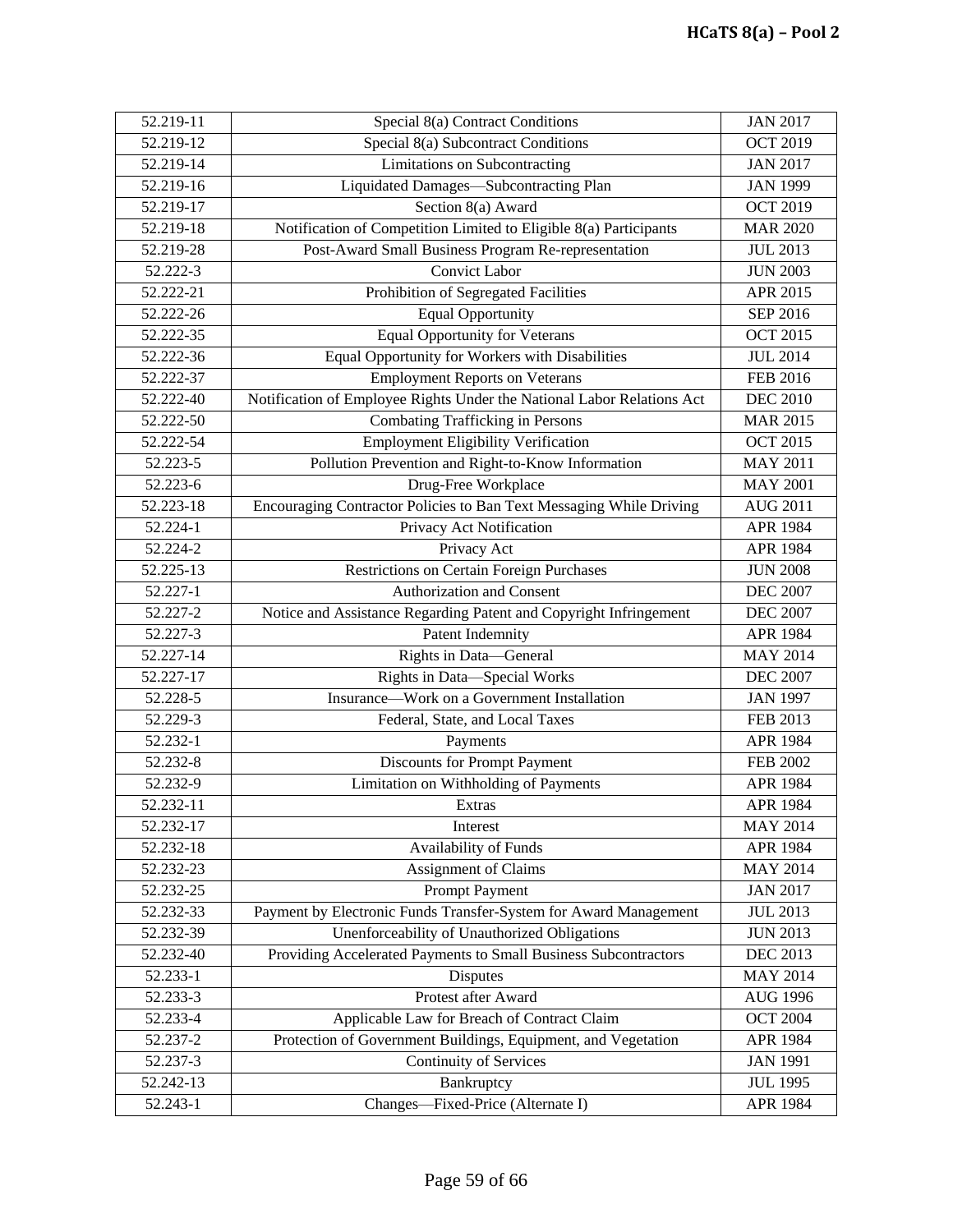| 52.244-5     | Competition in Subcontracting                                               | <b>DEC 1996</b> |
|--------------|-----------------------------------------------------------------------------|-----------------|
| 52.244-6     | <b>Subcontracts for Commercial Items</b>                                    | <b>JAN 2017</b> |
| 52.245-1     | <b>Government Property</b>                                                  | <b>JAN 2017</b> |
| 52.245-9     | Use and Charges                                                             | APR 2012        |
| 52.246-25    | Limitation of Liability-Services                                            | <b>FEB 1997</b> |
| 52.249-1     | Termination for Convenience of the Government (Fixed-Price) (Short<br>Form) | <b>APR 1984</b> |
| 52.249-2     | Termination for Convenience of the Government (Fixed-Price)                 | APR 2012        |
| 52.249-6     | Termination (Cost-Reimbursement)                                            | <b>MAY 2004</b> |
| 52.249-6     | Termination (Cost-Reimbursement) (Alternate IV)                             | <b>SEP 1996</b> |
| 52.249-8     | Default (Fixed-Price Supply and Service)                                    | <b>APR 1984</b> |
| $52.251 - 1$ | <b>Government Supply Sources</b>                                            | APR 2012        |
| 52.253-1     | <b>Computer Generated Forms</b>                                             | <b>JAN 1991</b> |

# **I.2.2 GSAR CLAUSES INCORPORATED BY REFERENCE**

| <b>GSAR</b> | <b>TITLE</b>                                                     | <b>DATE</b>     |
|-------------|------------------------------------------------------------------|-----------------|
| 552.203-71  | <b>Restriction on Advertising</b>                                | <b>SEP 1999</b> |
| 552.204-9   | Personal Identity Verification Requirements                      | <b>OCT 2012</b> |
| 552.215-70  | Examination of Records by GSA                                    | <b>JUL 2016</b> |
| 552.216-74  | Task-Order and Delivery-Order Ombudsman                          | <b>JAN 2017</b> |
| 552.219-72  | Preparation, Submission, and Negotiation of Subcontracting Plans | <b>OCT 2016</b> |
| 552.219-74  | Section8(a) Direct Award                                         | <b>SEP 1999</b> |
| 552.219-76  | Mentor Requirements and Evaluation                               | <b>MAR 2012</b> |
| 552.228-5   | Government as Additional Insured                                 | <b>JAN 2016</b> |
| 552.232-23  | Assignment of Claims                                             | <b>SEP 1999</b> |
| 552.232-77  | Payment By Government Charge Card                                | <b>NOV 2009</b> |
| 552.237-73  | Restriction on Disclosure of Information                         | <b>JUN 2009</b> |

#### **I.2.3 FAR AND GSAR CLAUSES IN FULL TEXT I.2.3.1 52.216-18 ORDERING (OCT 1995)**

(a) Any supplies and services to be furnished under this contract shall be ordered by issuance of delivery orders or task orders by the individuals or activities designated in the Schedule. Such orders may be issued from date of notice to proceed through the contract end date.

(b) All delivery orders or task orders are subject to the terms and conditions of this contract. In the event of conflict between a delivery order or task order and this contract, the contract shall control.

(c) If mailed, a delivery order or task order is considered "issued" when the Government deposits the order in the mail. Orders may be issued orally, by facsimile, or by electronic commerce methods only if authorized in the Schedule.

(End of Clause)

# **I.2.3.2 52.216-19 ORDER LIMITATIONS (OCT 1995)**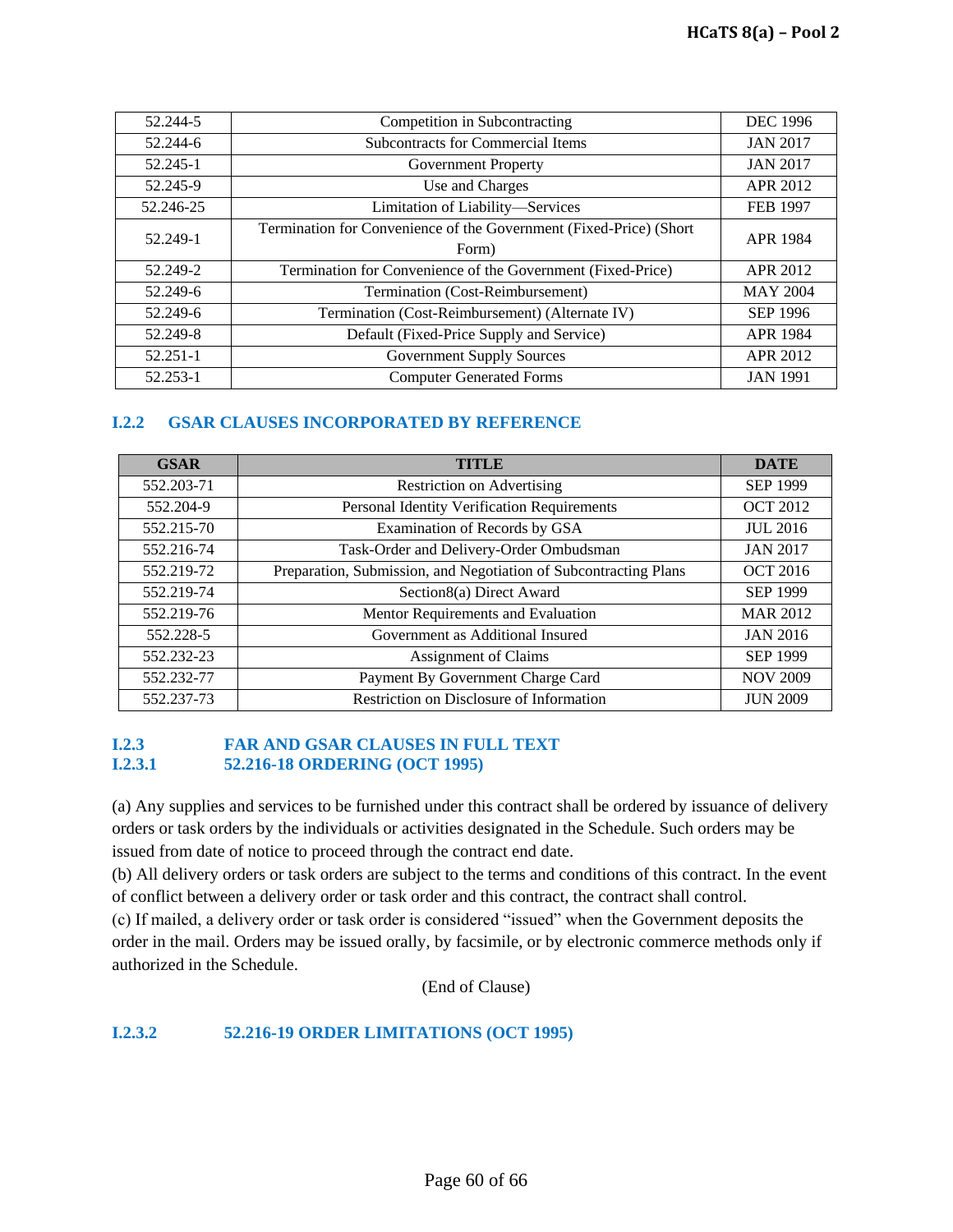(a) Minimum order. When the Government requires supplies or services covered by this contract in an amount of less than the micro-purchase threshold, as amended, the Government is not obligated to purchase, nor is the Contractor obligated to furnish, those supplies or services under the contract.

(b) Maximum order. The Contractor is not obligated to honor—

(1) Any order for a single item in excess of: \$2.3 billion for Pool 2;

(2) Any order for a combination of items in excess of: \$2.3 billion for Pool 2; or

(3) A series of orders from the same ordering office within 365 calendar days that together call for quantities exceeding the limitation in paragraph  $(b)(1)$  or  $(2)$  of this section.

(c) If this is a requirements contract (i.e., includes the Requirements clause at subsection 52.216-21 of the Federal Acquisition Regulation (FAR)), the Government is not required to order a part of any one requirement from the Contractor if that requirement exceeds the maximum-order limitations in paragraph (b) of this section.

(d) Notwithstanding paragraphs (b) and (c) of this section, the Contractor shall honor any order exceeding the maximum order limitations in paragraph (b), unless that order (or orders) is returned to the ordering office within five business days after issuance, with written notice stating the Contractor's intent not to ship the item (or items) called for and the reasons. Upon receiving this notice, the Government may acquire the supplies or services from another source.

(End of Clause)

# **I.2.3.3 52.216-22 INDEFINITE QUANTITY (OCT 1995)**

(a) This is an indefinite-quantity contract for the supplies or services specified, and effective for the period stated, in the Schedule. The quantities of supplies and services specified in the Schedule are estimates only and are not purchased by this contract.

(b) Delivery or performance shall be made only as authorized by orders issued in accordance with the Ordering clause. The Contractor shall furnish to the Government, when and if ordered, the supplies or services specified in the Schedule up to and including the quantity designated in the Schedule as the "maximum." The Government shall order at least the quantity of supplies or services designated in the Schedule as the "minimum."

(c) Except for any limitations on quantities in the Order Limitations clause or in the Schedule, there is no limit on the number of orders that may be issued. The Government may issue orders requiring delivery to multiple destinations or performance at multiple locations.

(d) Any order issued during the effective period of this contract and not completed within that period shall be completed by the Contractor within the time specified in the order. The contract shall govern the Contractor's and Government's rights and obligations with respect to that order to the same extent as if the order were completed during the contract's effective period; provided, that the Contractor shall not be required to make any deliveries under this contract in accordance with Section F.4.

(End of Clause)

# **I.2.3.4 52.217-8 OPTION TO EXTEND SERVICES (NOV 1999)**

The Government may require continued performance of any services within the limits and at the rates specified in the contract. These rates may be adjusted only as a result of revisions to prevailing labor rates provided by the Secretary of Labor. The option provision may be exercised more than once, but the total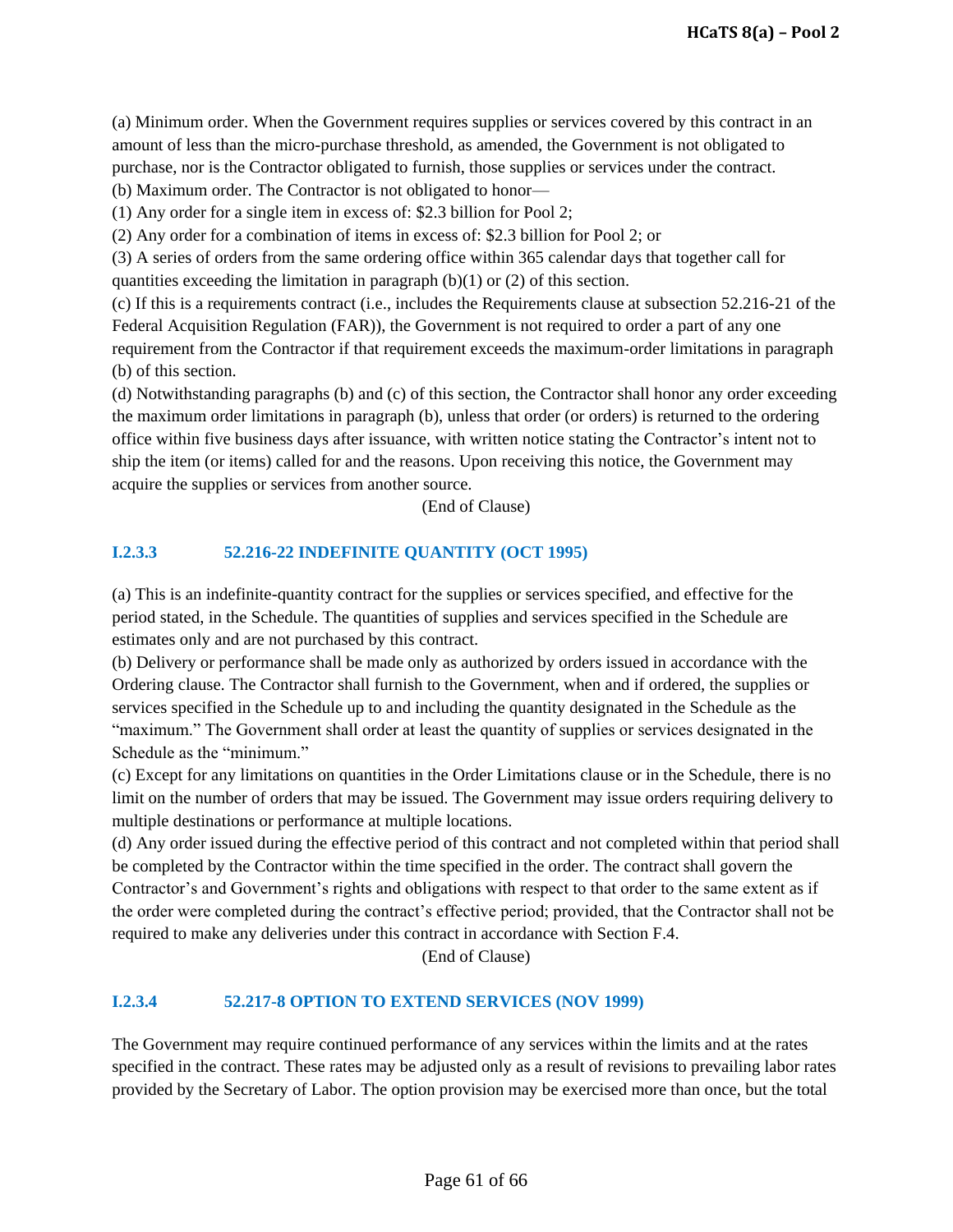extension of performance hereunder shall not exceed 6 months. The Contracting Officer may exercise the option by written notice to the Contractor within 90 calendar days from the current ordering period's expiration date.

#### (End of Clause)

## **I.2.3.5 52.217-9 OPTION TO EXTEND THE TERM OF THE CONTRACT (MAR 2000)**

(a) The Government may extend the term of this contract by written notice to the Contractor within 90 calendar days from the base period's expiration date; provided that the Government gives the Contractor a preliminary written notice of its intent to extend at least 120 calendar days before the contract expires. The preliminary notice does not commit the Government to an extension.

(b) If the Government exercises this option, the extended contract shall be considered to include this option clause.

(c) The total duration of this contract, including the exercise of any options under this clause, shall not exceed 126 months.

(End of Clause)

## **I.2.3.6 52.219-13 NOTICE OF SET-ASIDE OF ORDERS (NOV 2011)**

The Contracting Officer will give notice of the order or orders, if any, to be set aside for small business concerns identified in 19.000(a)(3) and the applicable small business program. This notice, and its restrictions, will apply only to the specific orders that have been set aside for any of the small business concerns identified in 19.000(a)(3).

(End of Clause)

# **I.2.3.7 52.204-25 PROHIBITION ON CONTRACTING FOR CERTAIN TELECOMMUNICATIONS AND VIDEO SURVEILLANCE SERVICES OR EQUIPMENT (AUG 2020)**

(a) *Definitions.* As used in this clause—

 *Backhaul* means intermediate links between the core network, or backbone network, and the small subnetworks at the edge of the network (*e.g.*, connecting cell phones/towers to the core telephone network). Backhaul can be wireless (e.g., microwave) or wired (*e.g.*, fiber optic, coaxial cable, Ethernet).

*Covered foreign country* means The People's Republic of China.

*Covered telecommunications equipment or services* means–

 (1) Telecommunications equipment produced by Huawei Technologies Company or ZTE Corporation (or any subsidiary or affiliate of such entities);

 (2) For the purpose of public safety, security of Government facilities, physical security surveillance of critical infrastructure, and other national security purposes, video surveillance and telecommunications equipment produced by Hytera Communications Corporation, Hangzhou Hikvision Digital Technology Company, or Dahua Technology Company (or any subsidiary or affiliate of such entities);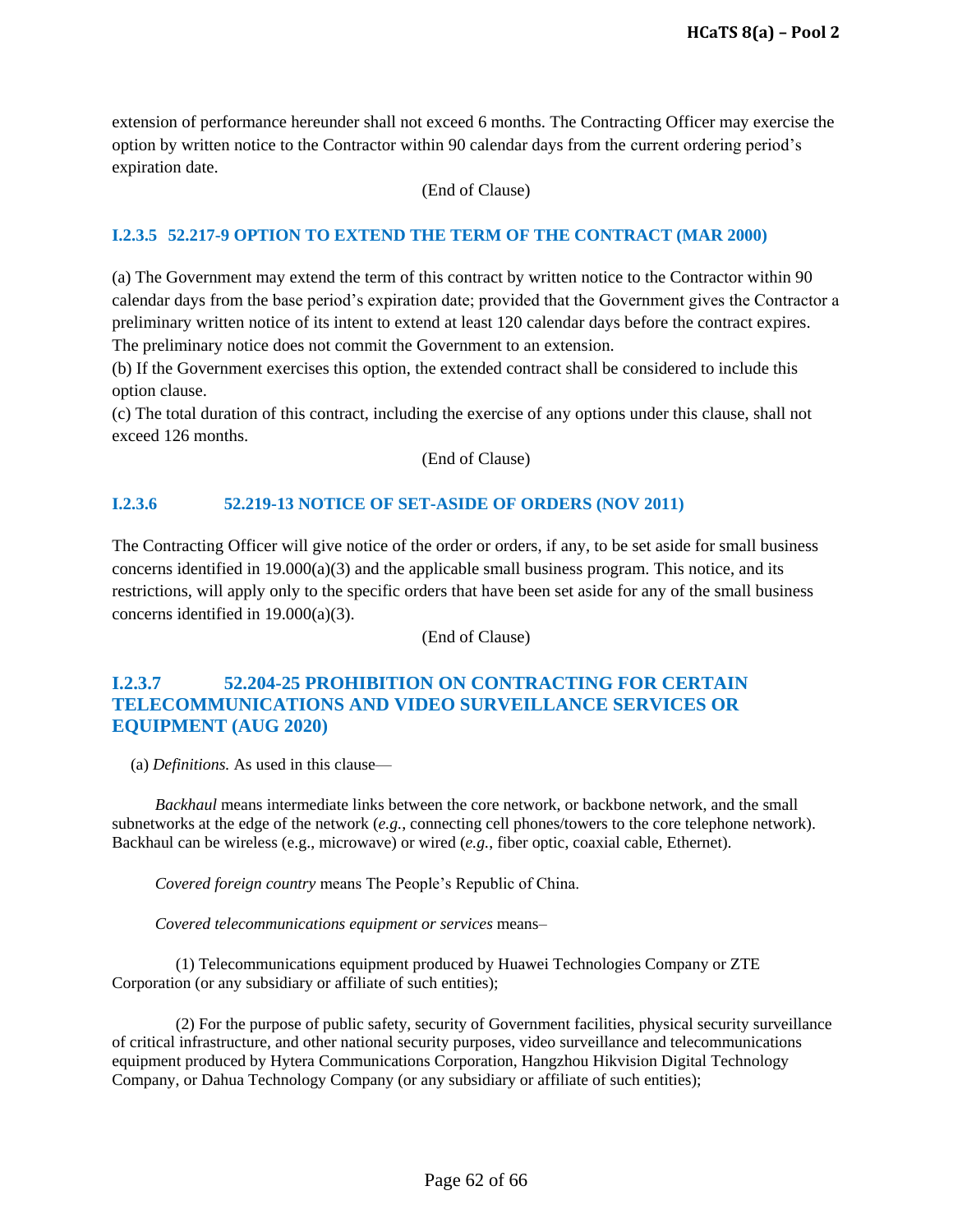(3) Telecommunications or video surveillance services provided by such entities or using such equipment; or

 (4) Telecommunications or video surveillance equipment or services produced or provided by an entity that the Secretary of Defense, in consultation with the Director of National Intelligence or the Director of the Federal Bureau of Investigation, reasonably believes to be an entity owned or controlled by, or otherwise connected to, the government of a covered foreign country.

*Critical technology* means–

 (1) Defense articles or defense services included on the United States Munitions List set forth in the International Traffic in Arms Regulations under subchapter M of chapter I of title 22, Code of Federal Regulations;

 (2) Items included on the Commerce Control List set forth in Supplement No. 1 to part 774 of the Export Administration Regulations under subchapter C of chapter VII of title 15, Code of Federal Regulations, and controlled-

 (i) Pursuant to multilateral regimes, including for reasons relating to national security, chemical and biological weapons proliferation, nuclear nonproliferation, or missile technology; or

(ii) For reasons relating to regional stability or surreptitious listening;

 (3) Specially designed and prepared nuclear equipment, parts and components, materials, software, and technology covered by part 810 of title 10, Code of Federal Regulations (relating to assistance to foreign atomic energy activities);

 (4) Nuclear facilities, equipment, and material covered by part 110 of title 10, Code of Federal Regulations (relating to export and import of nuclear equipment and material);

 (5) Select agents and toxins covered by part 331 of title 7, Code of Federal Regulations, part 121 of title 9 of such Code, or part 73 of title 42 of such Code; or

 (6) Emerging and foundational technologies controlled pursuant to section 1758 of the Export Control Reform Act of 2018 (50 U.S.C. 4817).

 *Interconnection arrangements* means arrangements governing the physical connection of two or more networks to allow the use of another's network to hand off traffic where it is ultimately delivered (*e.g.*, connection of a customer of telephone provider A to a customer of telephone company B) or sharing data and other information resources.

 *Reasonable inquiry* means an inquiry designed to uncover any information in the entity's possession about the identity of the producer or provider of covered telecommunications equipment or services used by the entity that excludes the need to include an internal or third-party audit.

 *Roaming* means cellular communications services (*e.g.*, voice, video, data) received from a visited network when unable to connect to the facilities of the home network either because signal coverage is too weak or because traffic is too high.

 *Substantial or essential component* means any component necessary for the proper function or performance of a piece of equipment, system, or service.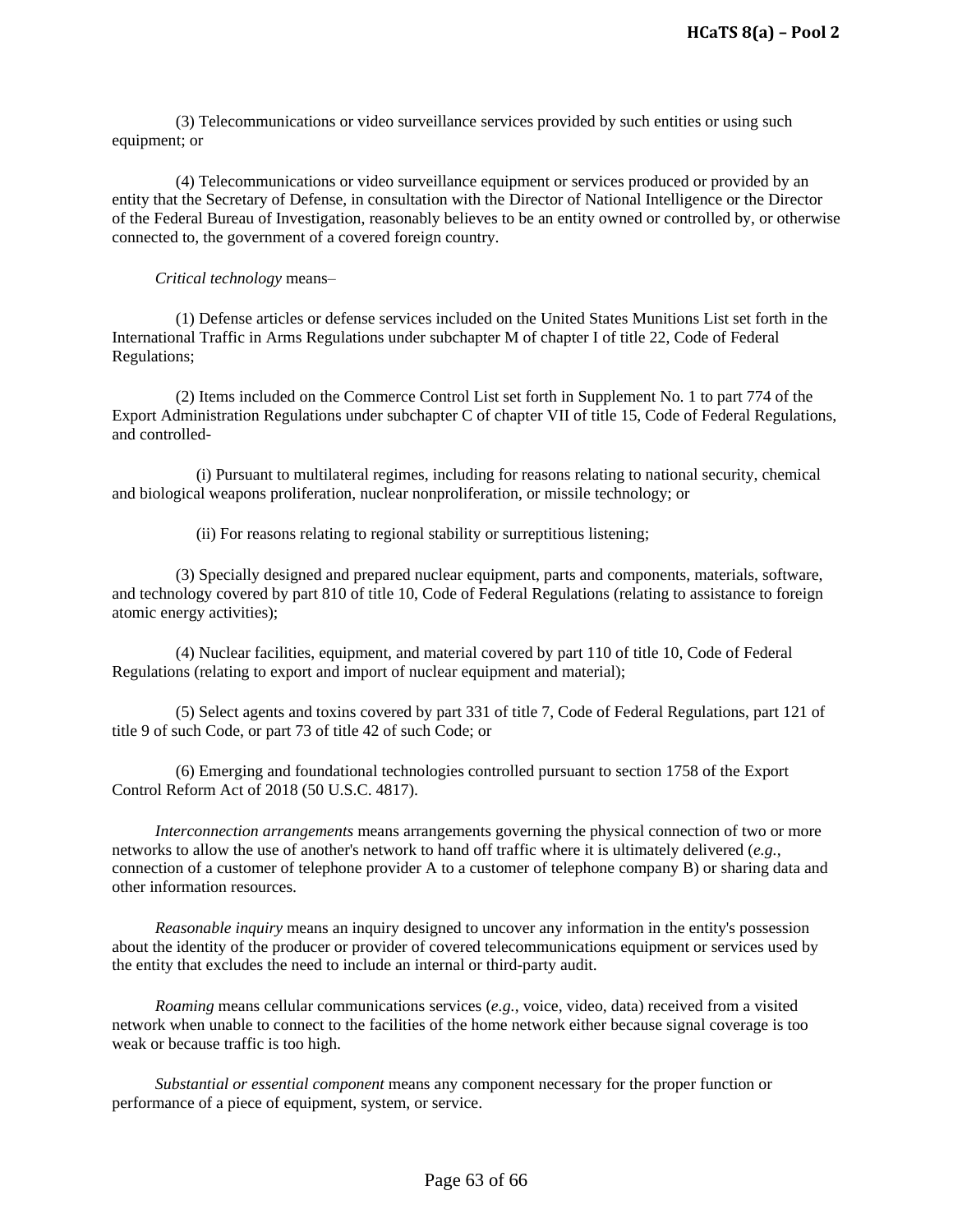#### (b) *Prohibition*.

(1) Section 889(a)(1)(A) of the John S. McCain National Defense Authorization Act for Fiscal Year 2019 (Pub. L. 115-232) prohibits the head of an executive agency on or after August 13, 2019, from procuring or obtaining, or extending or renewing a contract to procure or obtain, any equipment, system, or service that uses covered telecommunications equipment or services as a substantial or essential component of any system, or as critical technology as part of any system. The Contractor is prohibited from providing to the Government any equipment, system, or service that uses covered telecommunications equipment or services as a substantial or essential component of any system, or as critical technology as part of any system, unless an exception at paragraph (c) of this clause applies or the covered telecommunication equipment or services are covered by a waiver described in FAR 4.2104.

 (2) Section 889(a)(1)(B) of the John S. McCain National Defense Authorization Act for Fiscal Year 2019 (Pub. L. 115-232) prohibits the head of an executive agency on or after August 13, 2020, from entering into a contract, or extending or renewing a contract, with an entity that uses any equipment, system, or service that uses covered telecommunications equipment or services as a substantial or essential component of any system, or as critical technology as part of any system, unless an exception at paragraph (c) of this clause applies or the covered telecommunication equipment or services are covered by a waiver described in FAR 4.2104. This prohibition applies to the use of covered telecommunications equipment or services, regardless of whether that use is in performance of work under a Federal contract.

(c) *Exceptions.* This clause does not prohibit contractors from providing—

 (1) A service that connects to the facilities of a third-party, such as backhaul, roaming, or interconnection arrangements; or

 (2) Telecommunications equipment that cannot route or redirect user data traffic or permit visibility into any user data or packets that such equipment transmits or otherwise handles.

(d) Reporting requirement.

(1) In the event the Contractor identifies covered telecommunications equipment or services used as a substantial or essential component of any system, or as critical technology as part of any system, during contract performance, or the Contractor is notified of such by a subcontractor at any tier or by any other source, the Contractor shall report the information in paragraph  $(d)(2)$  of this clause to the Contracting Officer, unless elsewhere in this contract are established procedures for reporting the information; in the case of the Department of Defense, the Contractor shall report to the website at https://dibnet.dod.mil. For indefinite delivery contracts, the Contractor shall report to the Contracting Officer for the indefinite delivery contract and the Contracting Officer(s) for any affected order or, in the case of the Department of Defense, identify both the indefinite delivery contract and any affected orders in the report provided at https://dibnet.dod.mil.

(2) The Contractor shall report the following information pursuant to paragraph  $(d)(1)$  of this clause

 (i) Within one business day from the date of such identification or notification: the contract number; the order number(s), if applicable; supplier name; supplier unique entity identifier (if known); supplier Commercial and Government Entity (CAGE) code (if known); brand; model number (original equipment manufacturer number, manufacturer part number, or wholesaler number); item description; and any readily available information about mitigation actions undertaken or recommended.

(ii) Within 10 business days of submitting the information in paragraph  $(d)(2)(i)$  of this clause: any further available information about mitigation actions undertaken or recommended. In addition, the Contractor shall describe the efforts it undertook to prevent use or submission of covered telecommunications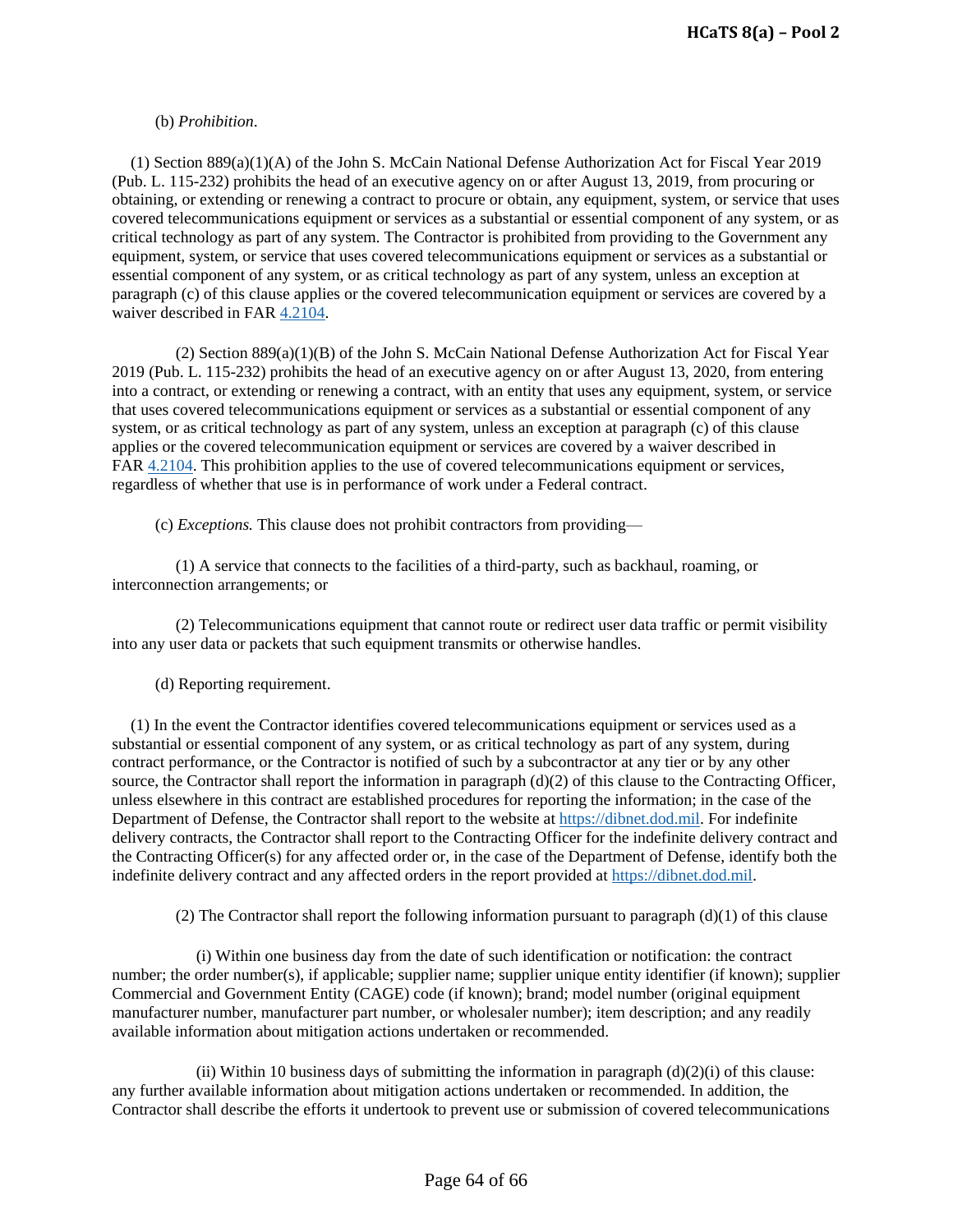equipment or services, and any additional efforts that will be incorporated to prevent future use or submission of covered telecommunications equipment or services.

 (e) *Subcontracts.* The Contractor shall insert the substance of this clause, including this paragraph (e) and excluding paragraph (b)(2), in all subcontracts and other contractual instruments, including subcontracts for the acquisition of commercial items.

(End of clause)

# **I.2.3.8 552.204-70 REPRESENTATION REGARDING CERTAIN TELECOMMUNICATIONS AND VIDEO SURVEILLANCE SERVICES OR EQUIPMENT (AUG 2019)**

(a) Definitions. As used in this clause-

"Covered telecommunications equipment or services", "Critical technology", and "Substantial or essential component" have the meanings provided in FAR 52.204-25, Prohibition on Contracting for Certain Telecommunications and Video Surveillance Services or Equipment.

(b) Prohibition. Section  $889(a)(1)(A)$  of the John S. McCain National Defense Authorization Act for Fiscal Year 2019 (Pub. L. 115-232) prohibits the head of an executive agency on or after August 13, 2019, from procuring or obtaining, or extending or renewing a contract to procure or obtain, any equipment, system, or service that uses covered telecommunications equipment or services as a substantial or essential component of any system, or as critical technology as part of any system. Contractors are not prohibited from providing-

(1) A service that connects to the facilities of a third-party, such as backhaul, roaming, or interconnection arrangements; or

(2) Telecommunications equipment that cannot route or redirect user data traffic or permit visibility into any user data or packets that such equipment transmits or otherwise handles.

(c) Representation. [Contractor to complete and submit to the Contracting Officer] The Offeror or Contractor represents that it [ ] will or [ ] will not provide covered telecommunications equipment or services to the Government in the performance of any contract, subcontract, order, or other contractual instrument resulting from this contract. This representation shall be provided as part of the proposal and resubmitted on an annual basis from the date of award.

(d) Disclosures. If the Offeror or Contractor has responded affirmatively to the representation in paragraph (c) of this clause, the Offeror or Contractor shall provide the following additional information to the Contracting Officer--

(1) All covered telecommunications equipment and services offered or provided (include brand; model number, such as original equipment manufacturer (OEM) number, manufacturer part number, or wholesaler number; and item description, as applicable);

(2) Explanation of the proposed use of covered telecommunications equipment and services and any factors relevant to determining if such use would be permissible under the prohibition in paragraph (b) of this provision;

(3) For services, the entity providing the covered telecommunications services (include entity name, unique entity identifier, and Commercial and Government Entity (CAGE) code, if known); and